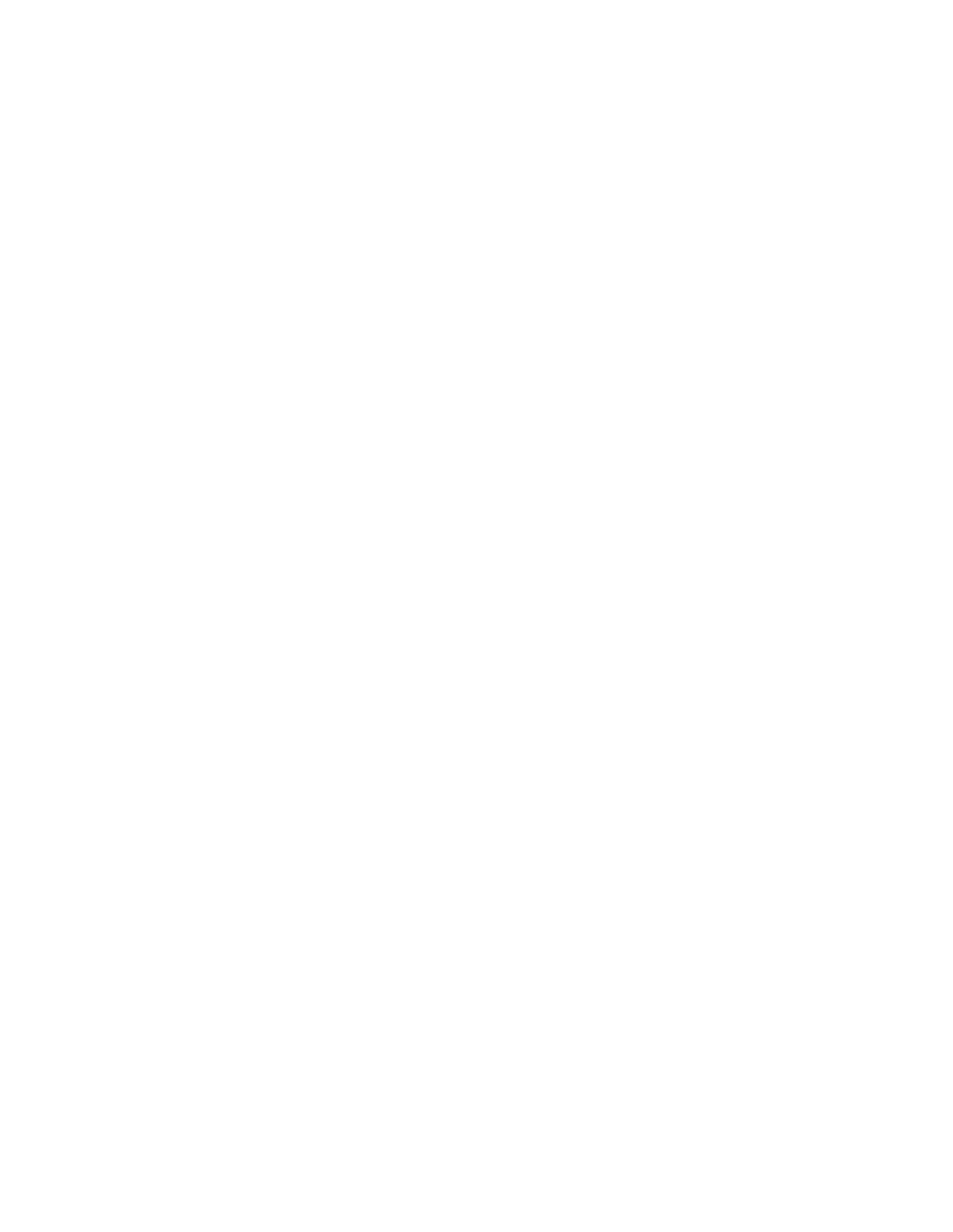# **TABLE OF CONTENTS**

| 1 |                                                   |
|---|---------------------------------------------------|
| 2 |                                                   |
|   |                                                   |
| 3 |                                                   |
|   |                                                   |
|   |                                                   |
|   |                                                   |
|   |                                                   |
|   |                                                   |
|   |                                                   |
|   |                                                   |
|   | Colonial Life Insurance Company Limited (CLICO)14 |
|   |                                                   |
|   |                                                   |
|   |                                                   |
|   |                                                   |
| 4 |                                                   |
|   | .20                                               |
|   |                                                   |
|   |                                                   |
|   |                                                   |

Agriculture…………………………………………..………………………….26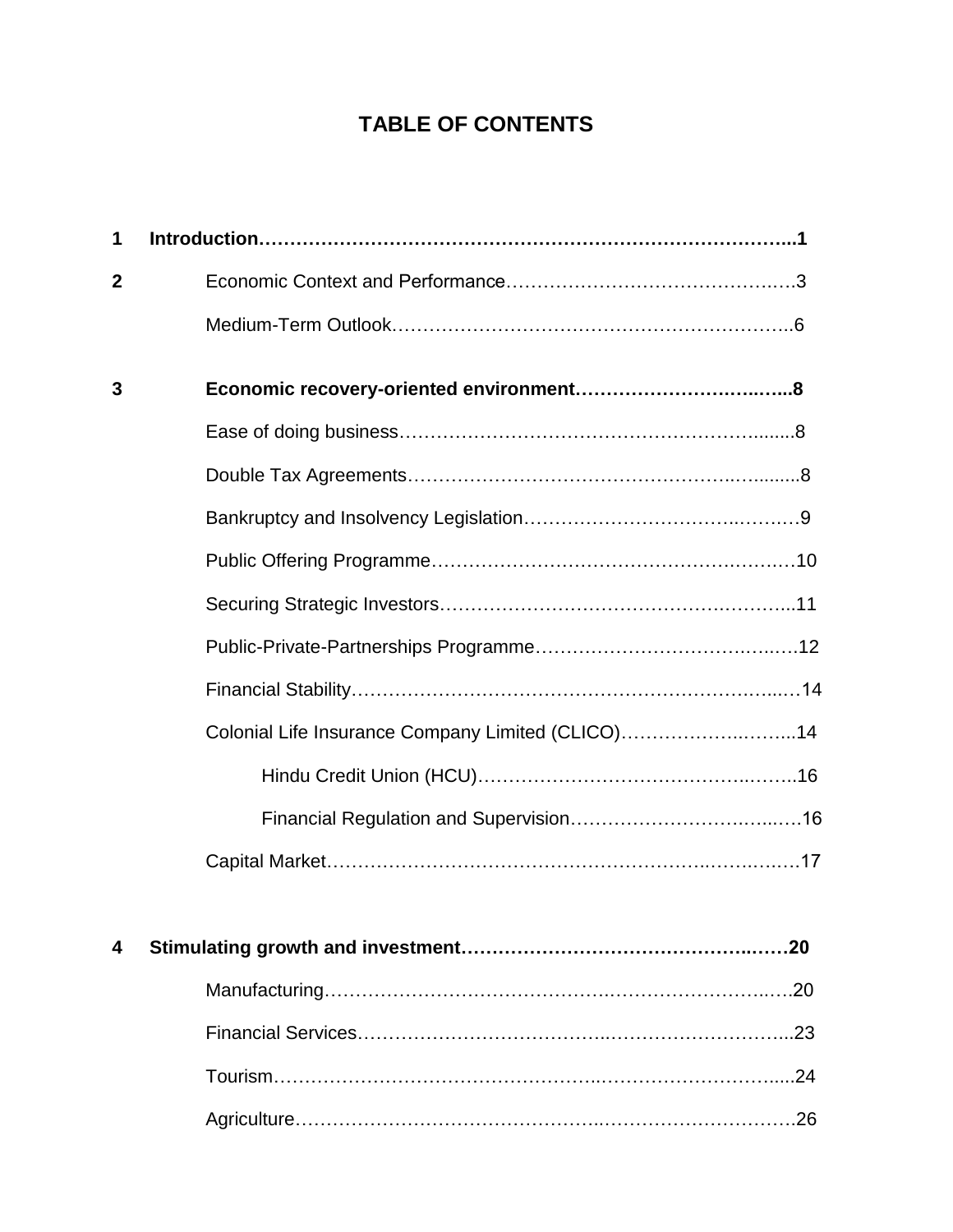| 5 |  |
|---|--|
|   |  |
|   |  |
|   |  |
|   |  |
|   |  |
|   |  |
|   |  |
|   |  |
|   |  |
| 6 |  |
| 7 |  |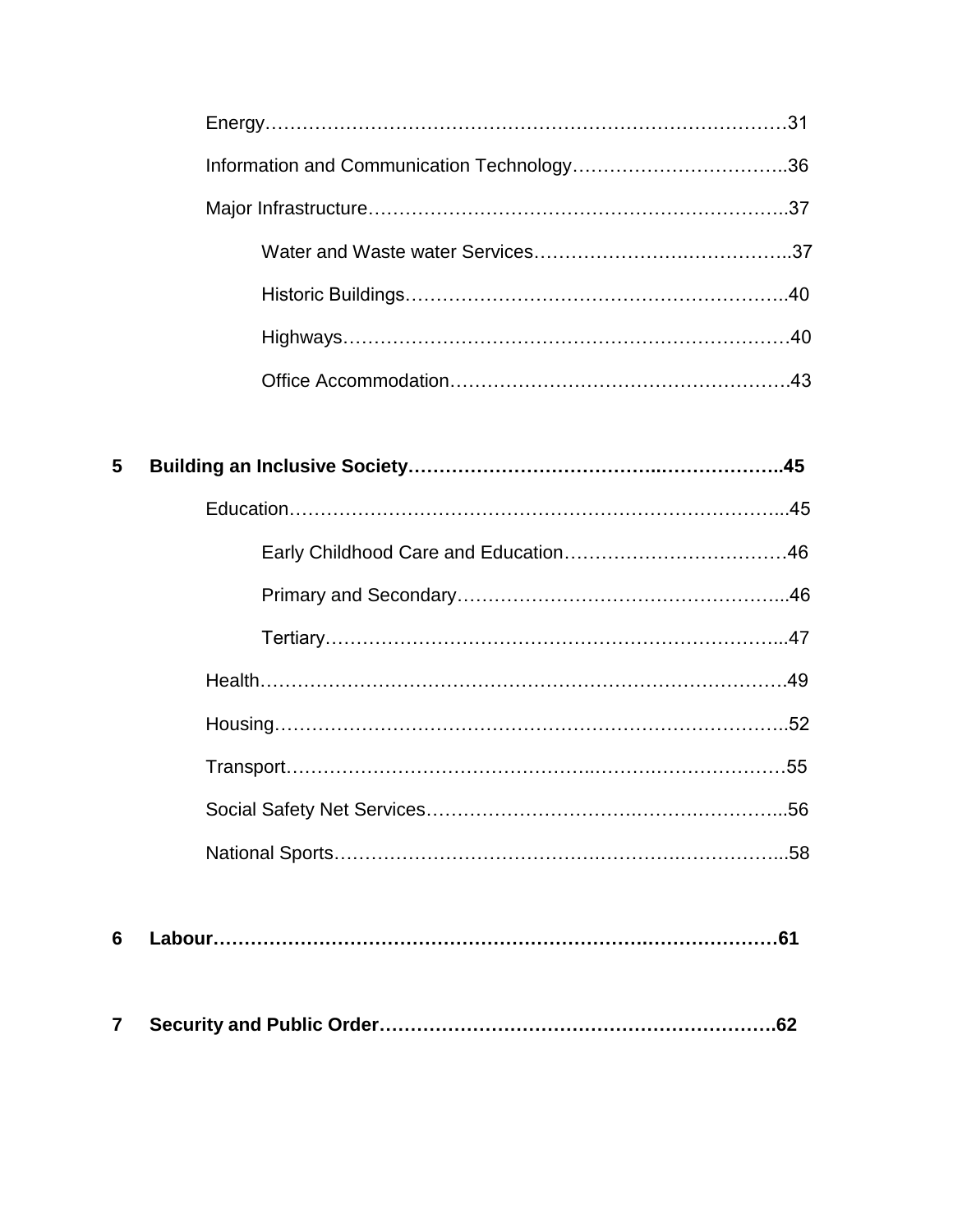| 8 |  |
|---|--|
|   |  |
|   |  |
|   |  |
|   |  |
|   |  |
|   |  |
|   |  |

| 9 |  | Tobago House of Assembly and Tobago Development |  |
|---|--|-------------------------------------------------|--|
|   |  |                                                 |  |

| 10 |  |
|----|--|
|    |  |
|    |  |
|    |  |
|    |  |
|    |  |
|    |  |
|    |  |
|    |  |
|    |  |
|    |  |
|    |  |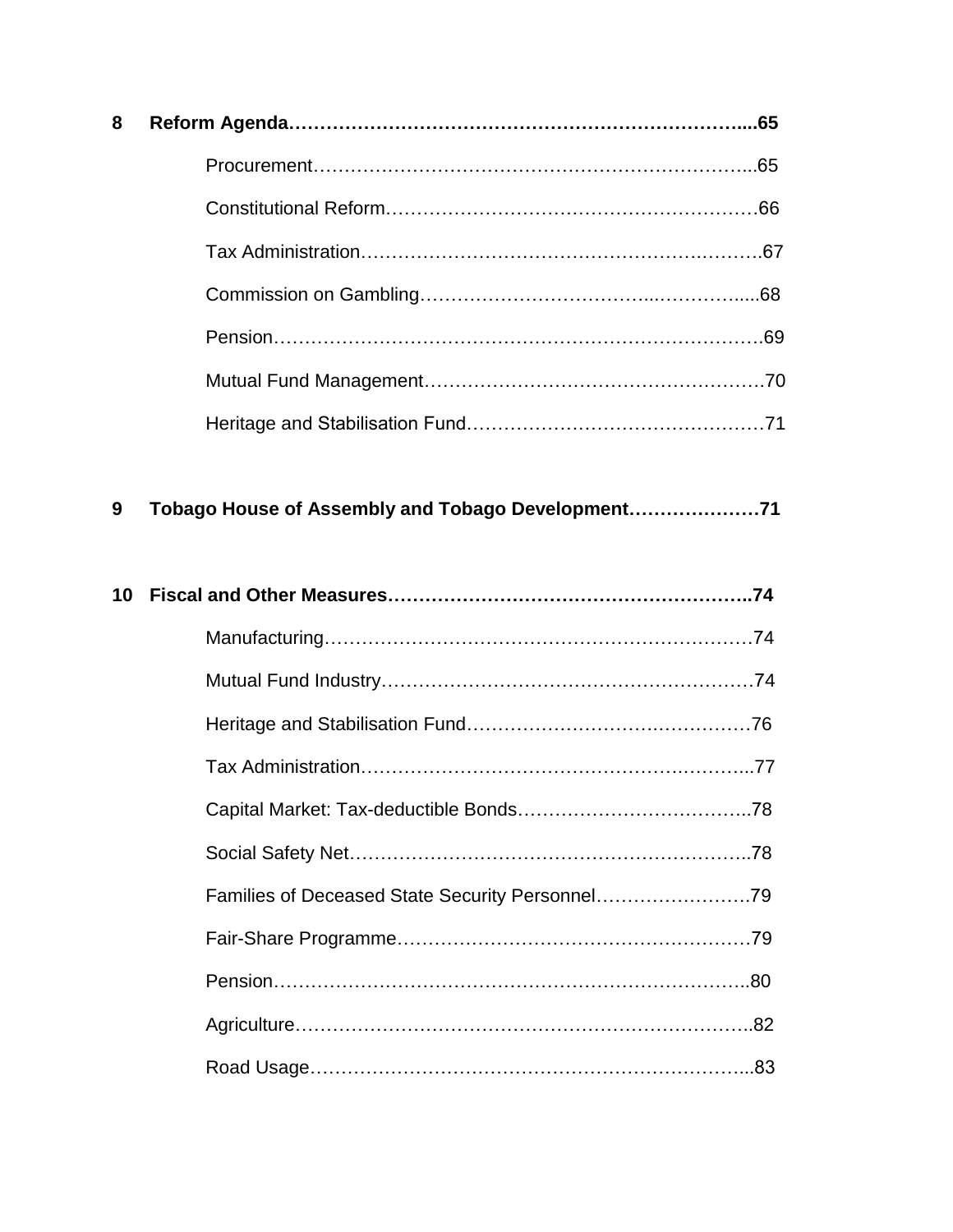| 11 Estimates of Revenue and Expenditure: 2014-201586 |  |
|------------------------------------------------------|--|
|                                                      |  |
|                                                      |  |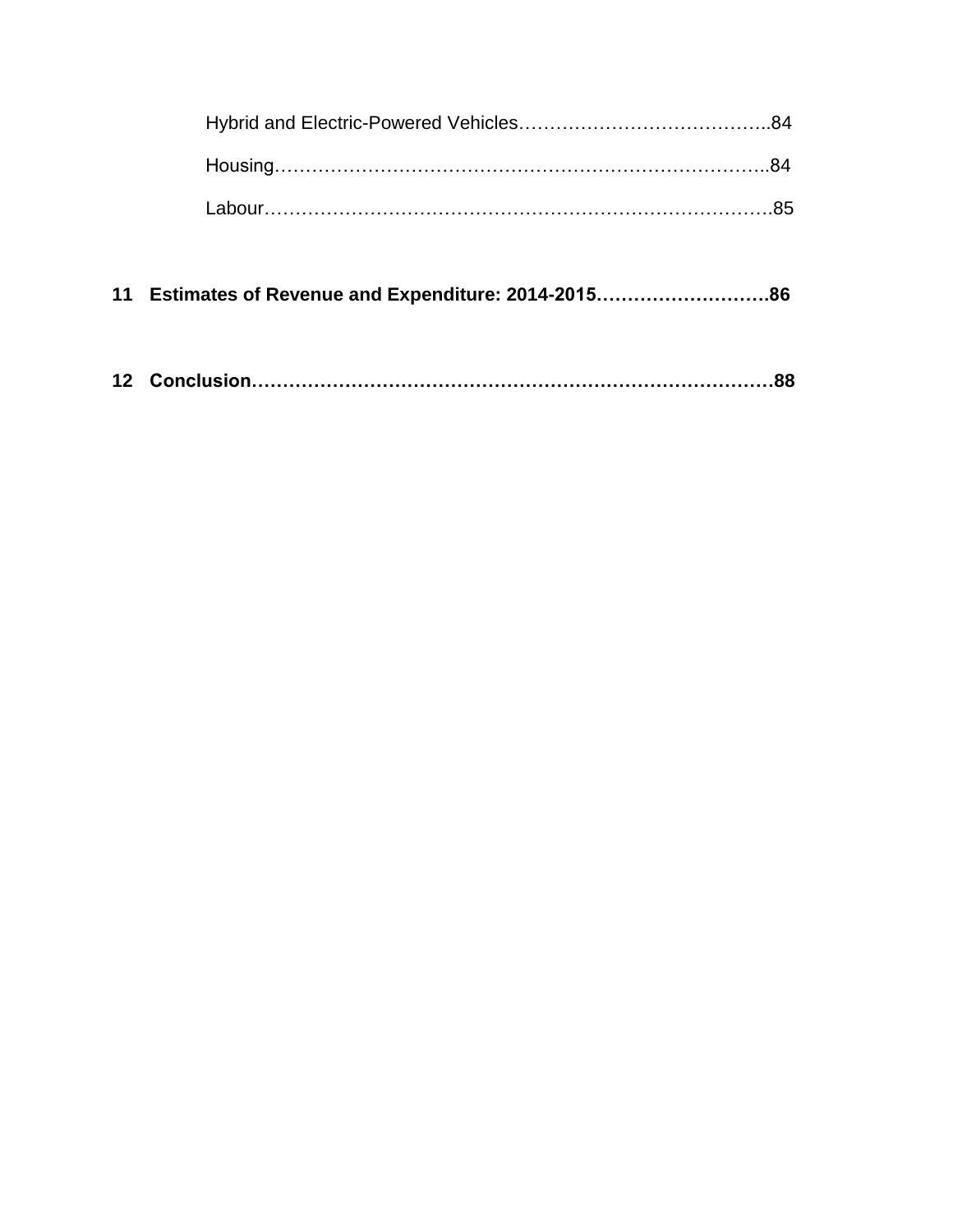#### **1. INTRODUCTION**

Mr. Speaker, it gives me great pleasure to present to this Honourable House the **fifth**  Budget of the Peoples' Partnership Administration under the transformational leadership of our Prime Minister, the Honourable Kamla Persad-Bissessar. This Administration has traversed a very challenging period over the past **4 years**; but we have remained resilient and strong.

Mr. Speaker, as we have systematically overcome the several challenges which had confronted us, we are progressing with confidence and optimism to a renewed mandate in 2015. Indeed, the single-mindedness and clarity of vision of our Honourable Prime Minister have been essential in ensuring that our economy returned to more inclusive, fair and equitable growth. We are witnessing improving living standards among all citizens.

We have in place policies which are extending a caring hand to those who experience difficulties and we are creating opportunities for all our citizens to participate in our growing economy. This financial year *2015 Budget Statement* is formulated around the theme: *Empowering our People through Sustained Economic Growth and Prosperity.*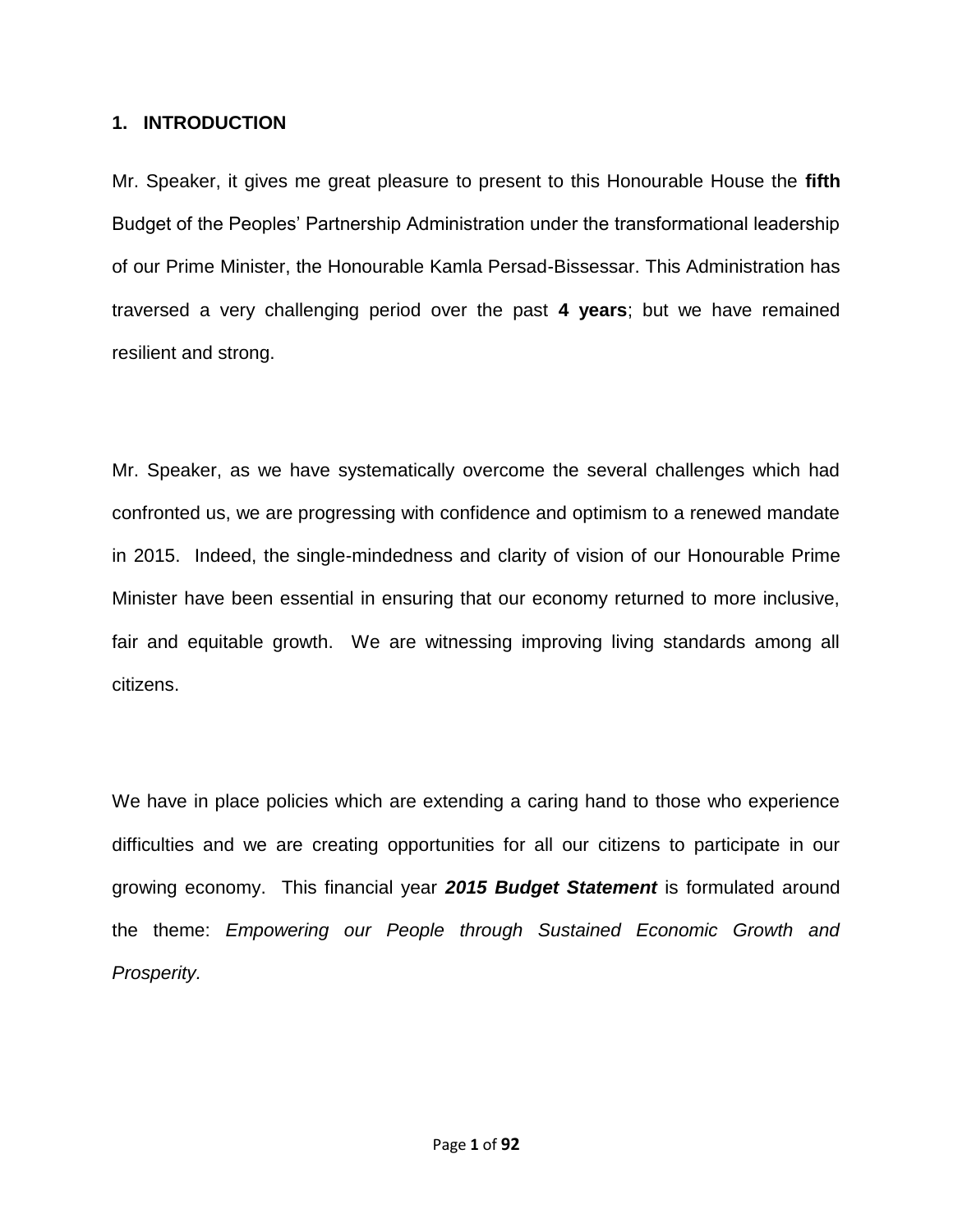I wish to thank, for their selfless support, the Honourable Vasant Bharath, Minister of Trade, Industry, Investment and Communications and Minister in the Ministry of Finance and the Economy and the Honourable Rudranath Indarsingh, Minister of State in the Ministry of Finance and the Economy.

Their guidance in developing our plans and strategies for modernizing the country has been constructive and enlightening.

My other colleagues have also played critical roles in charting our national agenda for improving the welfare of the people of Trinidad and Tobago; and of course this public policy agenda has also been shaped by the several submissions made by professional associations, non-governmental organizations and concerned individuals throughout the length and breadth of our country; for these national insights I am extremely thankful.

Mr. Speaker, I must also stress that our plans and programmes could not have been achieved without the professional advice and unstinting support of the staff of the Ministry of Finance and the Economy. I owe them a debt of gratitude as they have worked assiduously, tirelessly and beyond the call of duty in the preparation of the documents which I have laid in this Parliament today. These documents provide a comprehensive overview of the performance of the Government over the past year as well as details of revenue and expenditure for 2015.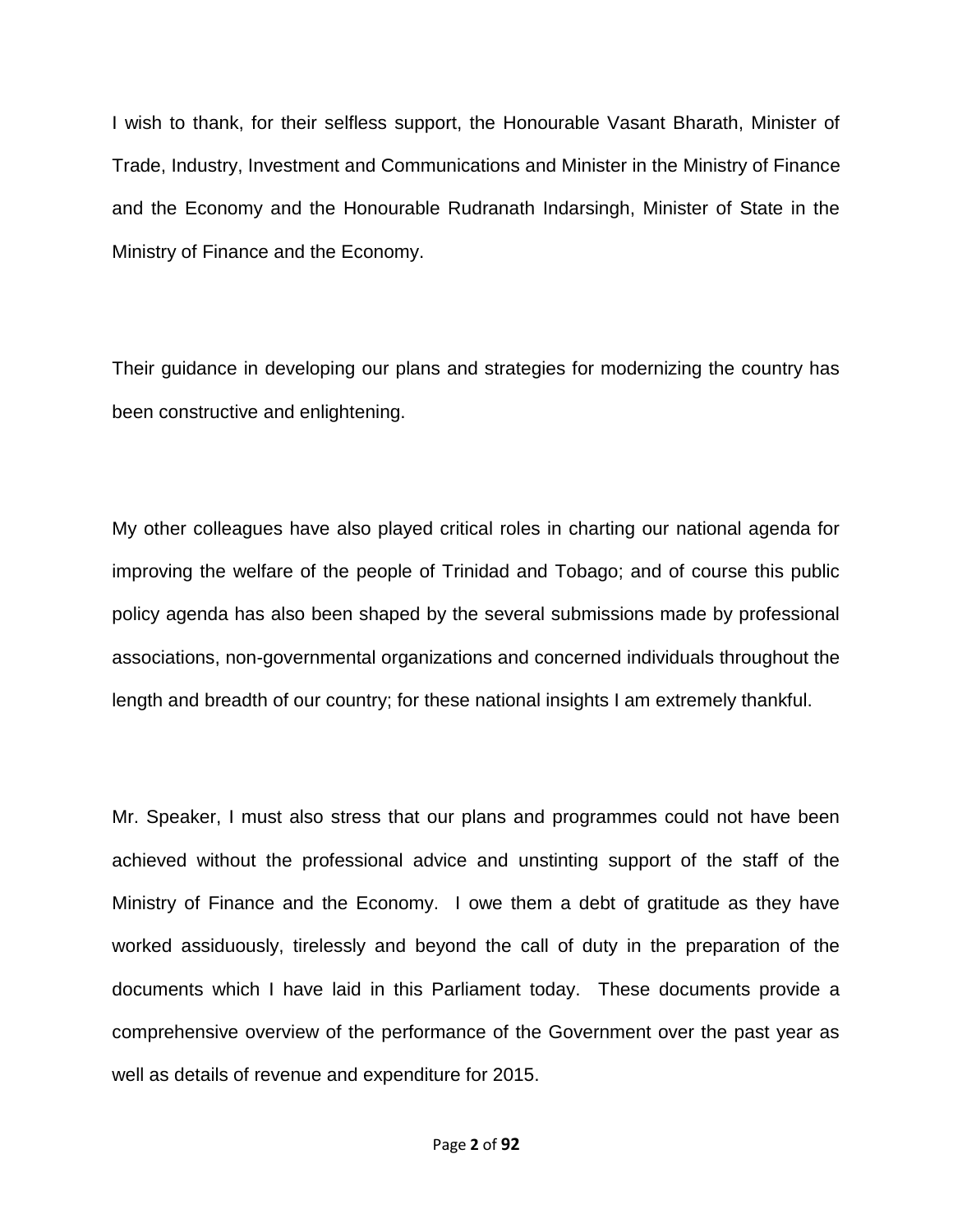#### **2. ECONOMIC CONTEXT AND PERFORMANCE**

Mr. Speaker, our economy has performed admirably in the face of the adverse cumulative effects of the difficult external environment and the turbulence in financial markets brought about by the **2008-2009** global financial crisis.

The spill-over impact was inevitable in the context of our increasing economic and financial integration into the world economy; but our strong economic fundamentals provided a substantial buffer which allowed this country to emerge very quickly from the negative effects of that crisis.

We are now encouraged by the strengthening recovery of the global economy. Economic activity is gaining momentum and the International Monetary Fund (IMF) in its *July 2014 Outlook* is projecting an expansion of **3.4 percent** in **2014** and **4.0 percent** in **2015**. While many economic and geopolitical risks remain, these growth projections for the global economy are good news for emerging and developing countries.

Mr. Speaker, the growth rate in most Caribbean countries has been improving as several economies which are more tourism-oriented are benefitting from the higher levels of growth in the United States as well as from the economic recovery in the United Kingdom. We look to the eventual turnaround of the Euro Zone area to add a further boost to these economies.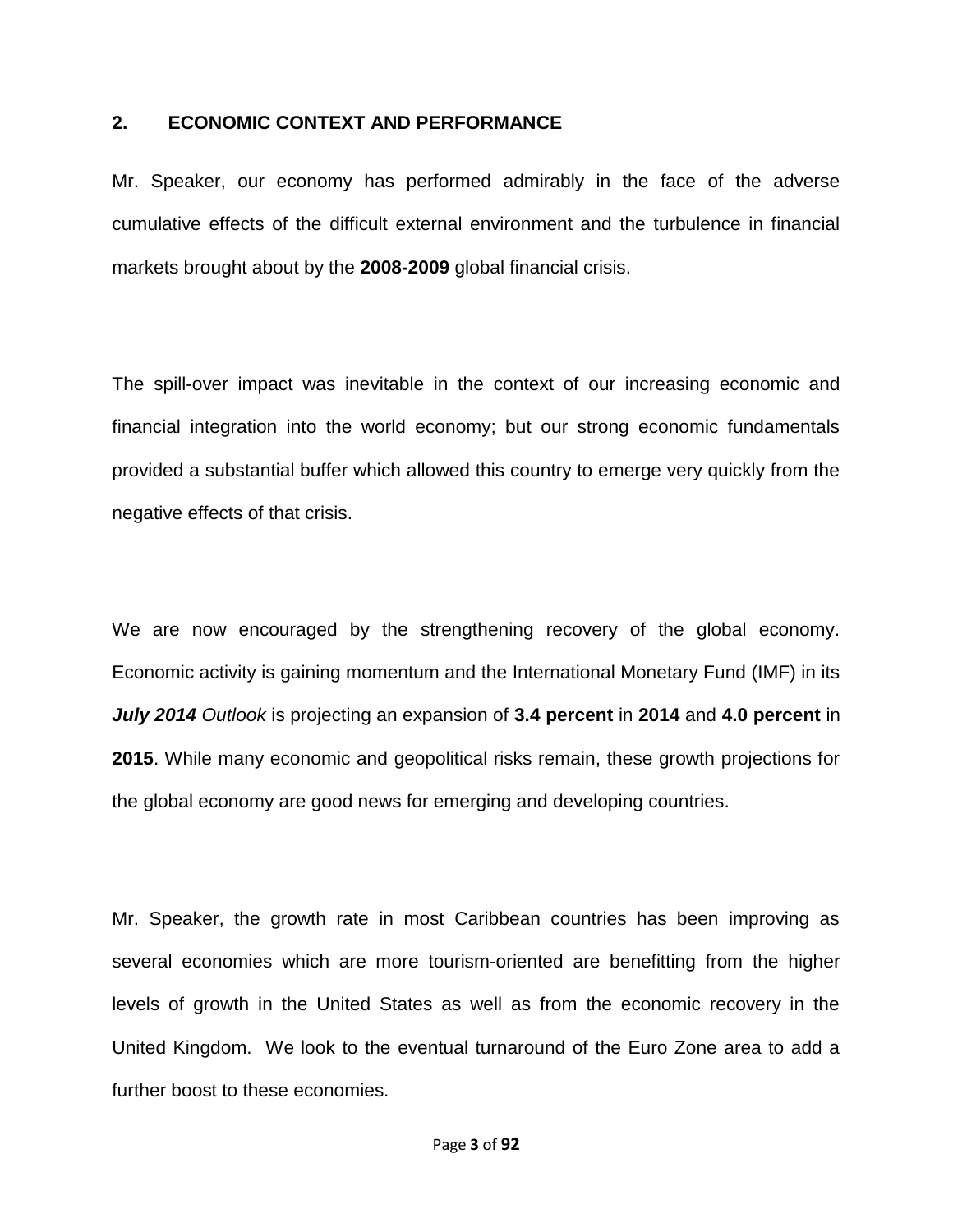In this context, Trinidad and Tobago will benefit from the improving world and regional economy and with our strong macro-economic fundamentals and appropriate monetary policy we will be able to shift our current growth rate to a higher and more sustainable pace.

Mr. Speaker, we have achieved a great deal over the past **4 years** and in a very difficult environment:

- *growth has been restored after 3 years of decline.* We have had in the period **2012-2014, 3** years of positive economic growth, notwithstanding extensive and prolonged maintenance activity in the energy sector. The non-energy sector in particular, has shown continued strength and buoyancy;
- *this economic growth is taking place in the context of job creation and stable inflation rates*. In **the period January – September 2013** the unemployment rate averaged **3.6 percent** and the average for the year as well as for 2014 is projected to maintain the same level.

The inflation rate had averaged 5.1 percent in 2013; but as at **June 2014,** the average rate has fallen to **2.8 percent -** the lowest in **10** years;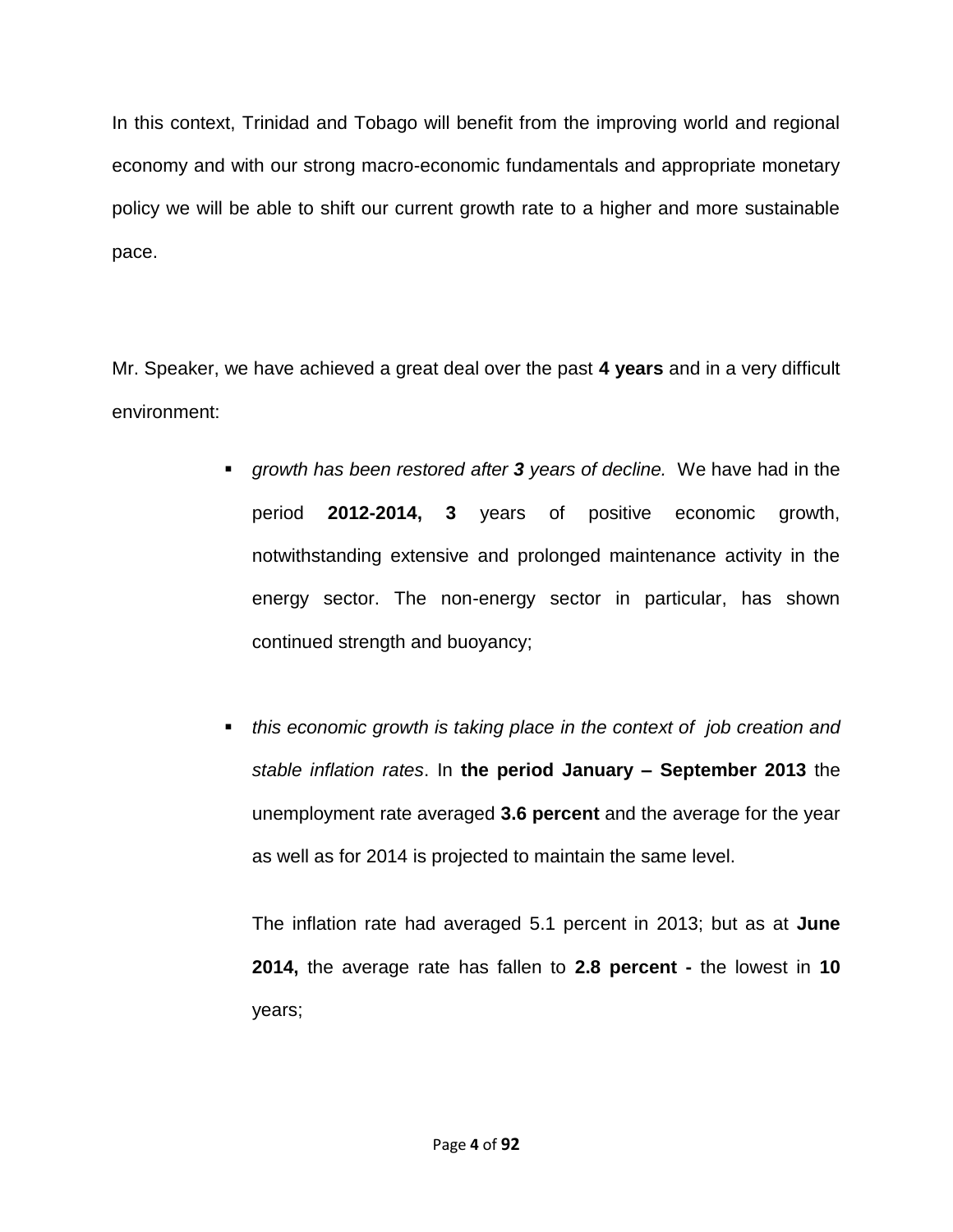- *the fiscal deficit is on course to meet our 2016 objective* of bringing the fiscal accounts into balance; notwithstanding the budgeted deficit of **\$6.357** billion for fiscal **2014**, a surplus of **\$1.967 billion** had been realised as at the end of June 2014;
- *public sector debt remains at a sustainable level* at **43.0 percent** of Gross Domestic Product (GDP) with the external debt service ratio remaining in single digit; these debt ratios are within well-established international benchmarks;
- *the balance of payments* remains robust with the generation of consistent surpluses on the current account and with steady flows of private direct investment. As a result, gross official reserves stood at **US\$10.0 billion** in **December 2013,** covering approximately **12** months of imports; by **July 2014**, the gross official reserves had reached **US\$10.2 billion**;
- *gross foreign direct investment* has increased robustly on an annual basis since 2010 and is projected at US\$3.3 billion for 2014**;**
- *substantial financial buffers* have been built up to meet contingencies; apart from our healthy official reserves, the Heritage and Stabilization Fund now amounts to **US\$5.6 billion**;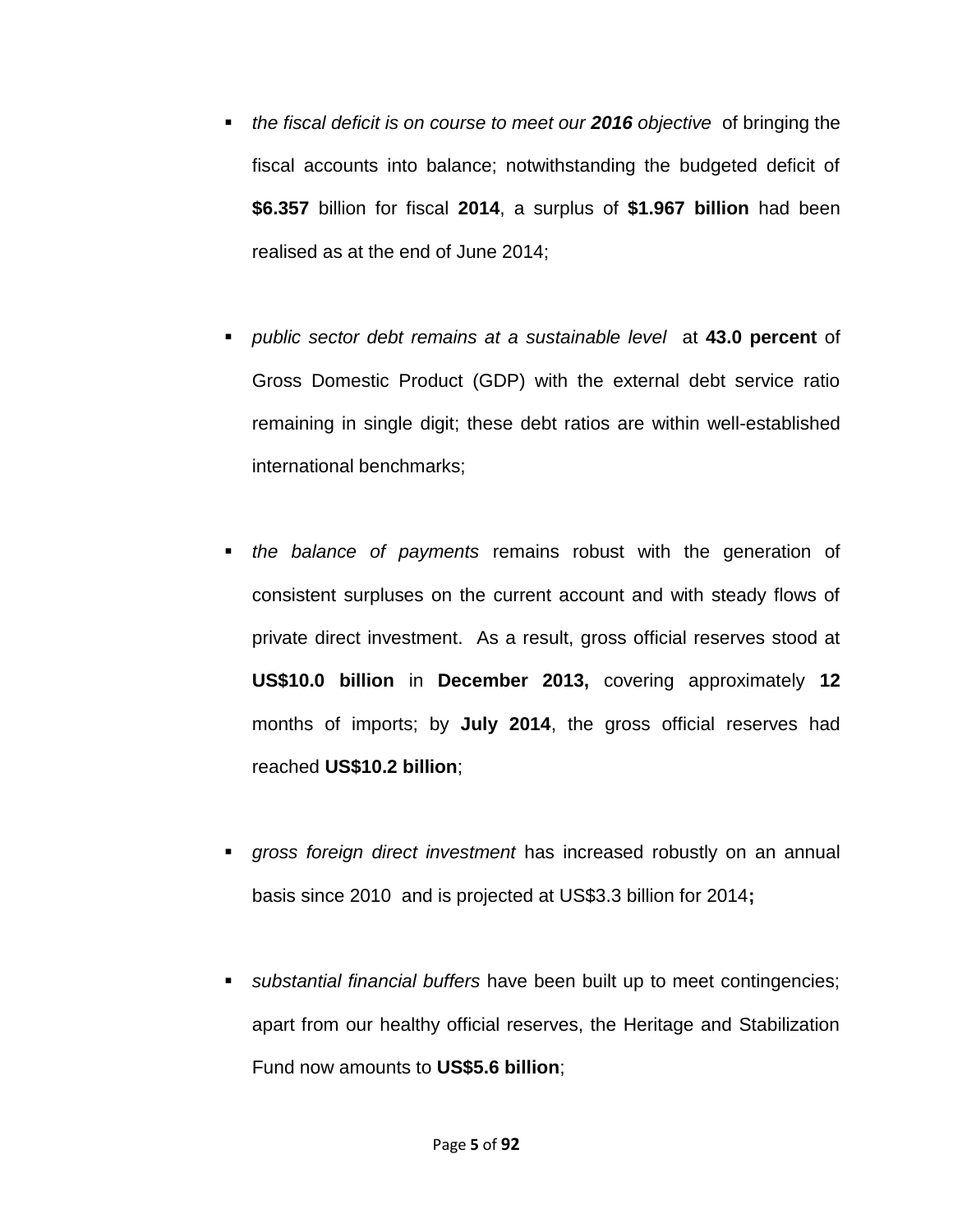- *the rating agencies Standard and Poors, Moody's Investors Services and* Caribbean Information and Credit Rating Services Limited, have maintained the country's excellent investment grade ratings; and
- access to international capital markets have been facilitated by those ratings with Trinidad and Tobago being able to raise in **December 2013** a **US\$550.0 million 10**-year Bond which was **10** times oversubscribed.

### **Medium-Term Outlook**

Mr. Speaker, in the context of other similarly-placed emerging and developing countries our economic performance has been excellent. Moreover, the foundation has been laid for a sustainable recovery. From this position of strength our economy is undergoing an important transition. Over the medium-term **2015-2017,** the growth momentum is expected to be maintained and the balance of payments is projected to continue to generate surpluses and increasing levels of reserves.

Mr. Speaker, notwithstanding these successes, we recognize that there are many underlying issues which need to be addressed if we are to sustain our growth momentum.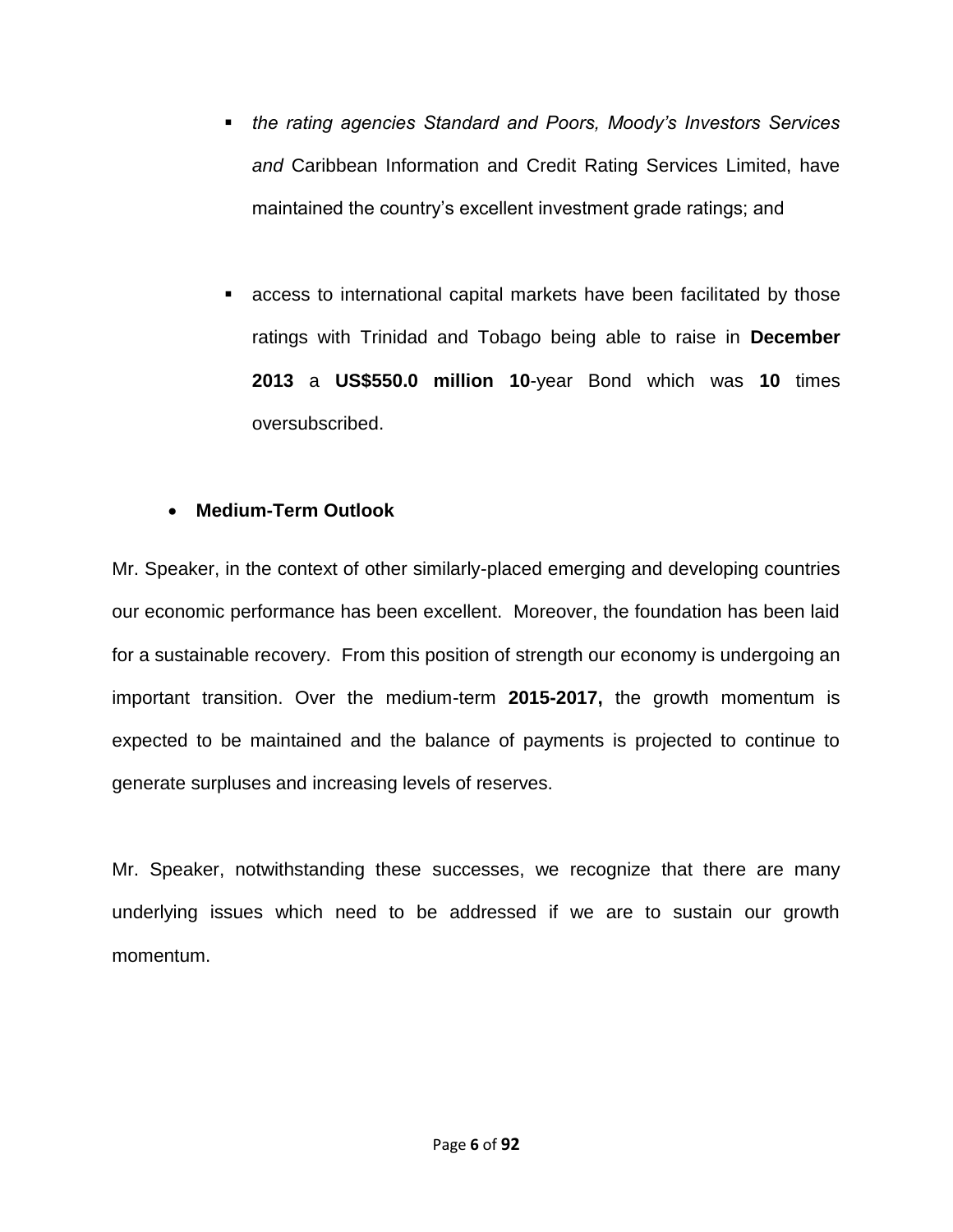Having dealt with the issue of the return to growth and the financial problems generated by the failure of Colonial Life Insurance Company Limited (CLICO) and Hindu Credit Union (HCU) we are now turning our attention over the medium-term to the reform measures necessary to transform our economy.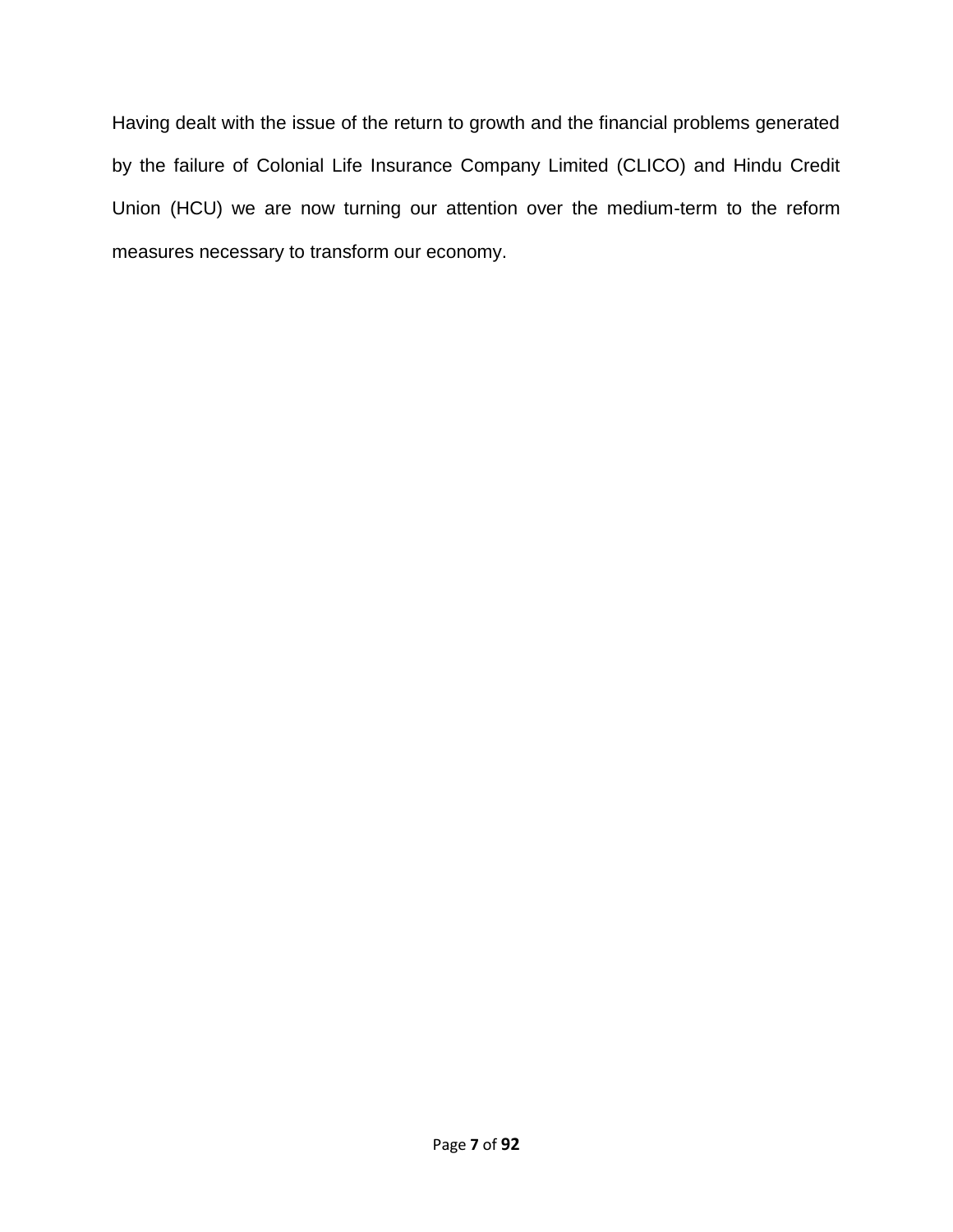### **3. ECONOMIC RECOVERY-ORIENTED ENVIRNOMENT:**

#### **Ease of doing business**

Mr. Speaker, with our encouraging medium-term economic outlook this Kamla Persad-Bissessar-led Administration will continue to facilitate a more conducive economic and business environment to attract both domestic and foreign investment. These investment inflows are key drivers for financing sustainable growth and development. The Government has also made substantial strides in improving the regulatory environment for business activities.

We have been reducing the administrative burden on companies doing business in Trinidad and Tobago as demonstrated by our ranking in the World Bank Group's *2014 Doing Business Report.* This ranking has been improving consistently. In fact*,* we envisage a higher ranking in the 2015 Report of the World Bank; this notwithstanding, there remains a number of challenges and it is our intention to address these in a focused manner.

### **Double Tax Agreements**

Mr. Speaker, deeper external business and economic relationships are being fostered. We are continuing to negotiate Double Tax treaty agreements, the latest one being with the Federal Republic of Germany.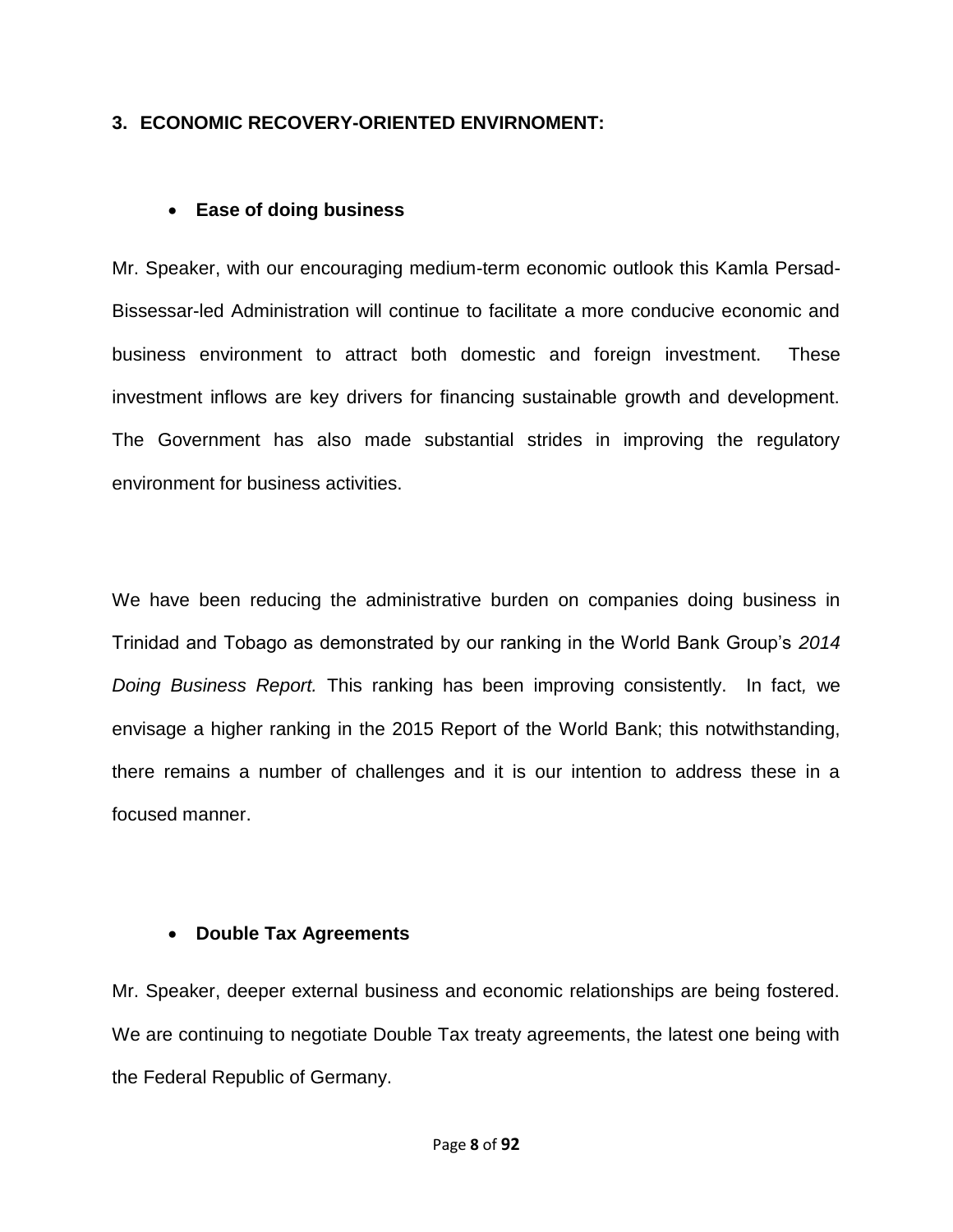This treaty will be mutually beneficial to both countries, especially since Trinidad and Tobago is the **third** largest destination for German investment in Latin America.

We have put a new team in place to address these matters and over the next fiscal year we have placed on the agenda negotiations for Double Tax Treaty Agreements with several countries including: Japan, United Kingdom, Luxemburg, South Korea, and the Netherlands.

### **Bankruptcy and Insolvency legislation**

Mr. Speaker, the work on the ease of doing business has been further consolidated with the **May 26 2014** proclamation of the *Bankruptcy and Insolvency Act, 2007.* The proclamation with accompanying regulations established the Office of the Supervisor of Insolvency in the Ministry of Finance and the Economy and allows for the treatment of both corporate and individual bankruptcy. This is the first major overhaul of this legislation in almost 100 years and it opens up the possibility of encouraging corporate rehabilitation as an alternative to liquidation. In this framework the flow of credit to the economy will be expanded.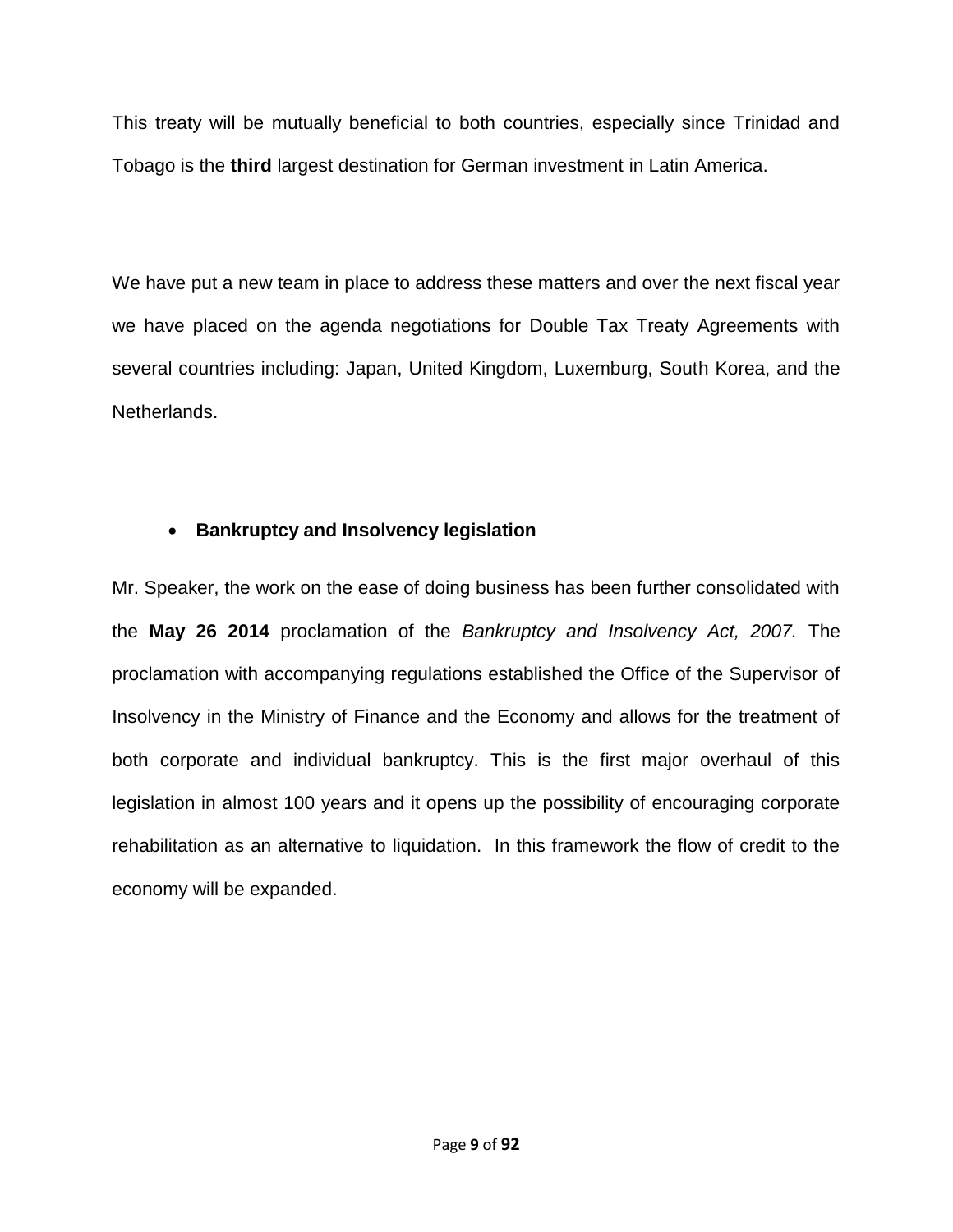The role of the private sector as the driver of growth is being consolidated as we continue to build a competitive and efficient economy. Entrepreneurship is being fostered on a number of fronts, including Initial Public Offerings, the securing of strategic partners for selective state enterprises, and the utilization of the public-privatepartnership model for delivering infrastructure and public services.

### **Public Offering Programme**

Mr. Speaker, the Government's Public Offering Programme is under way. The Initial Public Offering for First Citizens Bank Limited was successful by any standard of measurement. The **48,495,665** shares on offer were **3.12** times oversubscribed by over **12,400** applicants. The IPO has added more than **8,000** new investors to the existing pool of equity investors and the country is on the way to achieving the public policy objective of the widest possible participation of all citizens in share ownership.

Despite the concerns expressed by the national community with respect to the inordinate purchase amount by **one** staff member of First Citizens and which is now subject to an investigation by the Trinidad and Tobago Securities and Exchange Commission, the share price on **September 5 2014** was **\$35.96**, some **63.5 percent** higher than the \$22 price which prevailed at the date of listing on **September 16 2013**.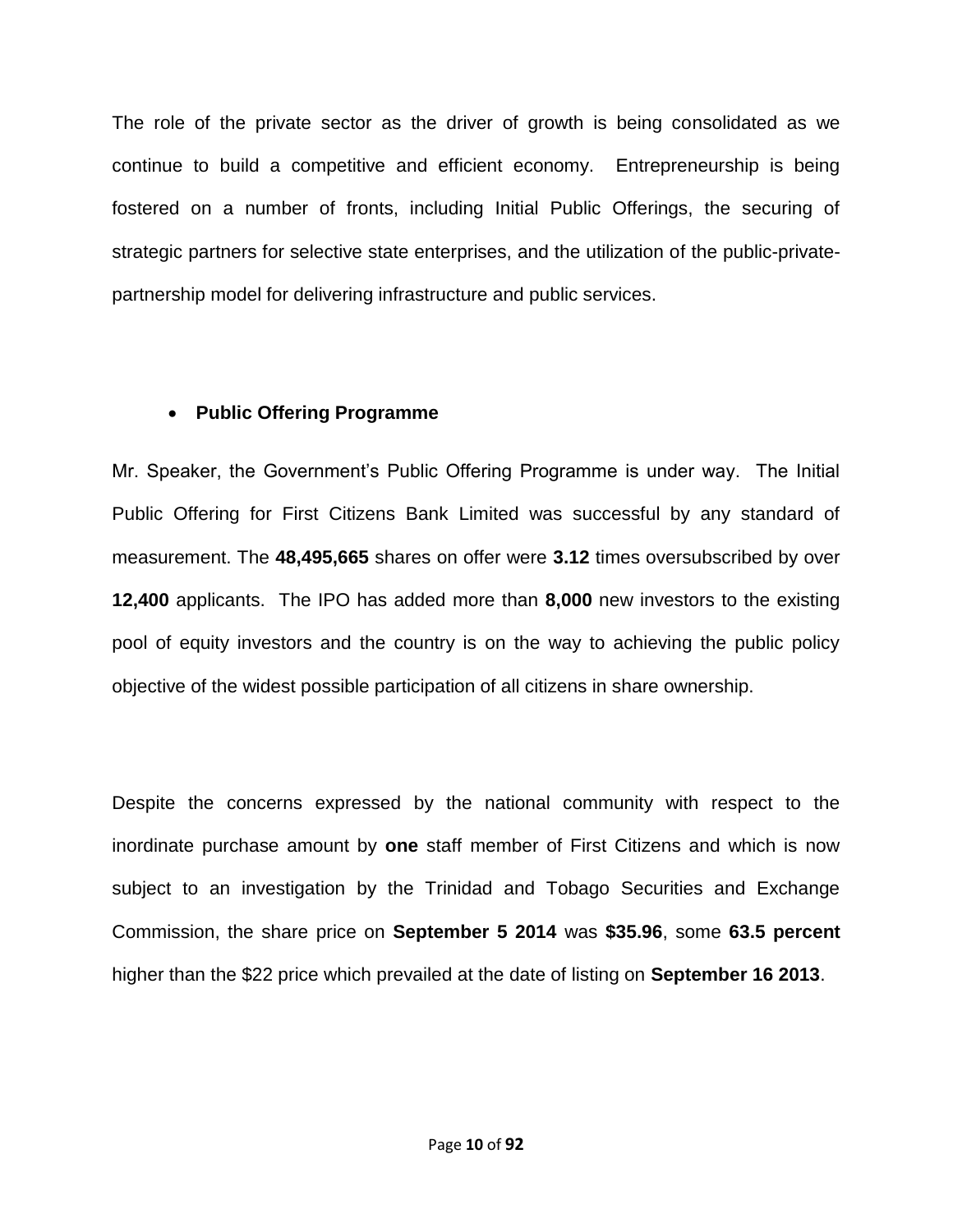As soon as it is appropriate the National Gas Company of Trinidad and Tobago Limited will be offering to the national community **49.0** percent of the shareholding of the Trinidad and Tobago NGL Limited which company holds the **39.0** percent shareholding of the National Gas Company in Phoenix Park Gas Processors Limited.

This will be a historic event, being the first listing of an energy stock on the local stock exchange. We shall continue to spread share-ownership as widely as possible among the population thereby giving citizens a direct stake in industrial successes.

### **Securing Strategic Investors**

Mr. Speaker, a consultant has been engaged to prepare a Request for Proposals for securing a strategic investor for The Vehicle Management Corporation of Trinidad and Tobago Limited. The engagement of consultancy services to undertake a similar exercise for the National Helicopter Services Limited is well underway. These strategic investors will be required to bring to the operations of those **2** companies new capital, access to new markets and state-of-the-art technology.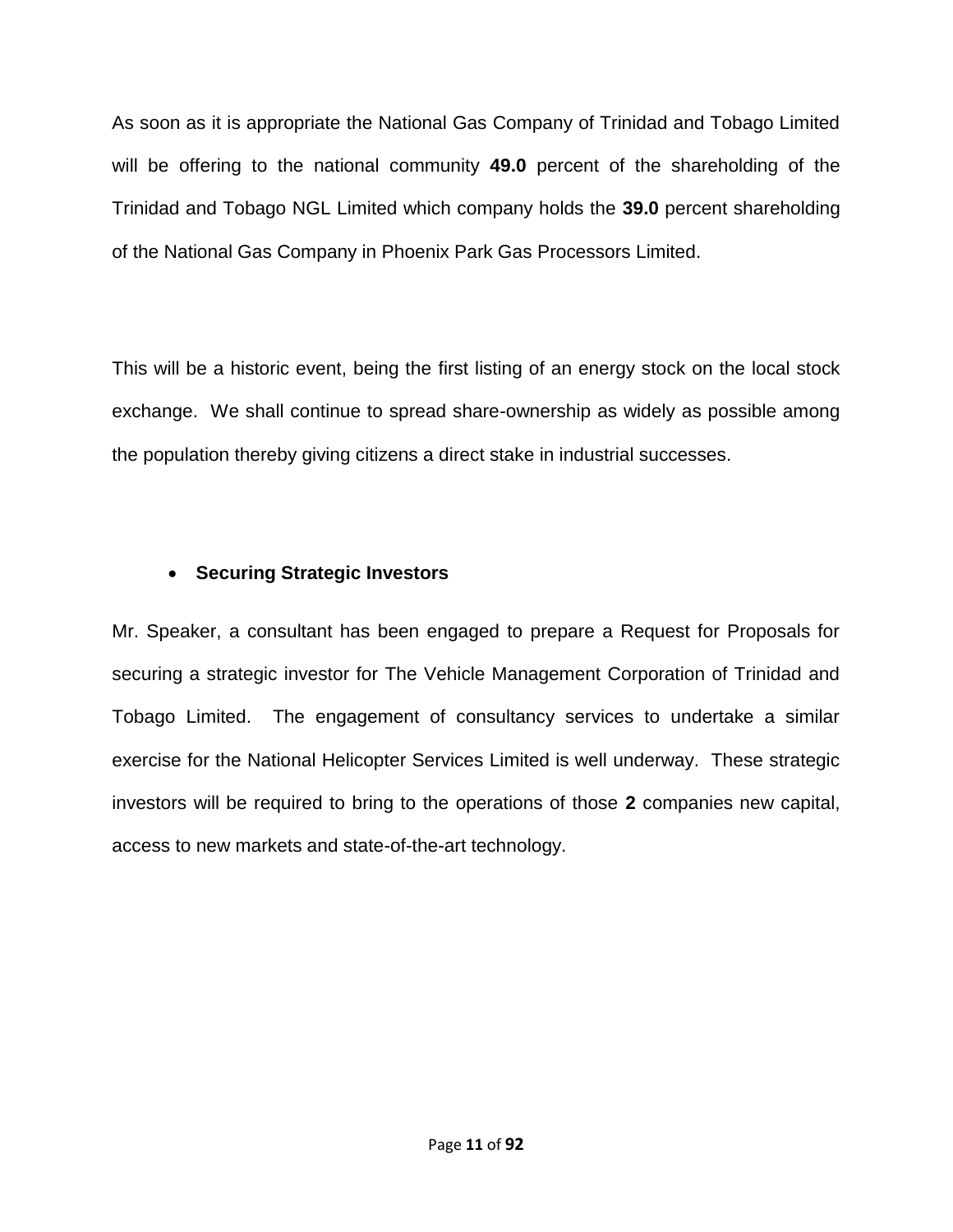The Government is determined to improve the operational efficiency and effectiveness as well as the governance of our state enterprises. In fact, in **2013**, the state enterprise sector generated profits of **\$7.6 billion** and the Caribbean Information and Credit Rating Services Limited has already completed initial rating reports for 2 enterprises: Point Lisas Industrial Port Development Company Limited and the National Helicopter Services Limited.

It has also initiated review work for the Vehicle Management Corporation of Trinidad and Tobago Limited and National Flour Mills Limited. These reviews will chart a course for greater efficiency and effectiveness in our state enterprises. Further annual reviews of these enterprises will be undertaken to measure their progress and annually more state enterprises will be added to the process as we improve the operations of these companies.

### **Public-Private-Partnerships Programme**

Mr. Speaker, the introduction of public-private-partnerships as a mechanism for accelerating the installation of the requisite infrastructure in several sectors has been under consideration for some time. Progress was initially slow as we generated the capacity within the Ministry of Finance and the Economy to manage this initiative.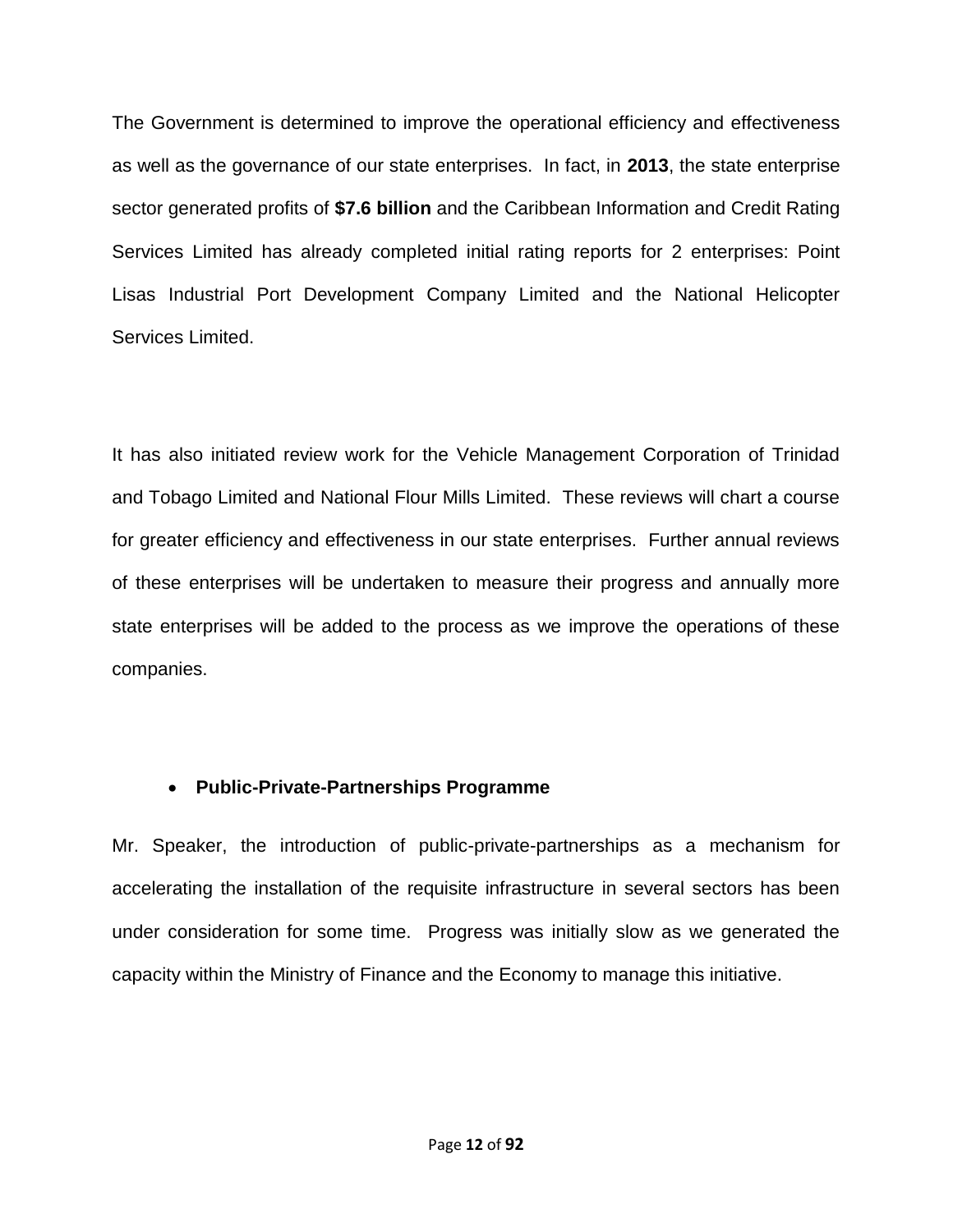I am pleased to advise this Honourable House that **2** pilot projects in the health and education sectors under a technical assistance programme provided by the Inter-American Development Bank are now in progress. The consultancy contracts are in place for securing transaction advisors for **3** national diagnostic centres and for **10** primary schools and **10** early childhood care and education centres.

I expect that by **February 2015** the preferred contractors for these projects will have been secured. In **October 2016** the diagnostic centres will begin actual service delivery and in **January 2017** the **20** schools will be ready for enrolment.

The Airports Authority of Trinidad and Tobago has requested the International Finance Corporation, the private sector arm of the World Bank Group, to submit a proposal which will lead to improved services at our 2 international airports; the Piarco International Airport and the ANR Robinson International Airport. As we build our capacity for identifying and managing Public Private Partnership projects, we will roll-out a range of infrastructure and service-delivery projects which will provide attractive business opportunities to potential investors.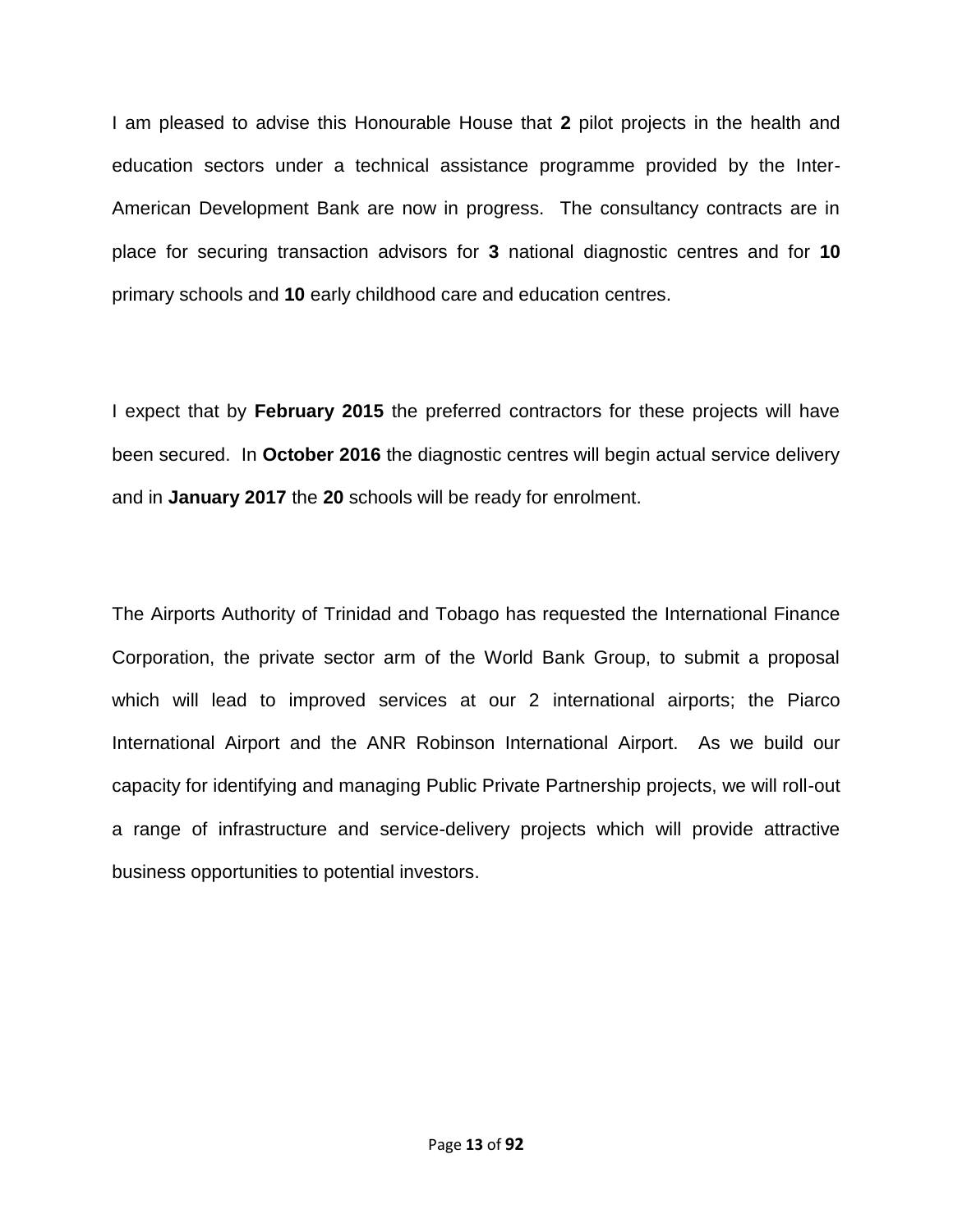### **Financial Stability**

Mr. Speaker, we have made substantial progress in bringing stability to our financial system. The issues surrounding CLICO and HCU have been largely resolved, thereby re-establishing our long record of financial stability which had under-pinned our positive and robust growth rate for many years.

### **Colonial Life Insurance Company Limited**

Our recent impressive economic outlook could not have been achieved if we did not move aggressively to repair our fiscal and financial balance sheets in the aftermath of the collapse of CLICO. Government quickly reformed the policy framework for addressing the financial consequences of the CLICO crisis. The new strategy was essential for strengthening private sector confidence.

It has dealt effectively with investors in the short-term investment products, more than **13,600** of whom have become unit holders in the CLICO Investment Fund, managed by the CLICO Trust Corporation. Approximately **830** investors in the short-term investment products did not accept the offer while more than **1,160** non-resident bond holders have advanced and are advancing their claims through the machineries of the legal security commissions in their respective countries.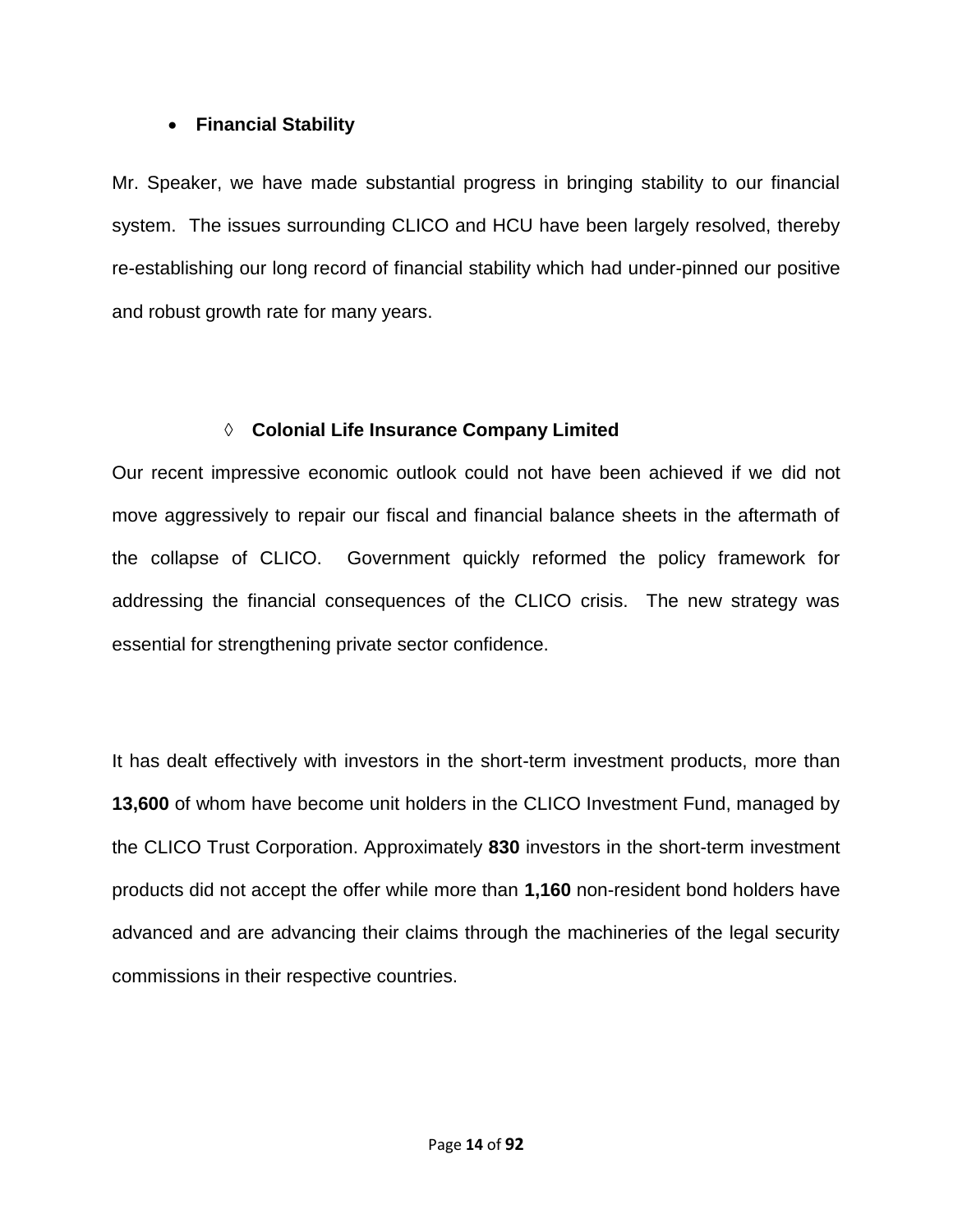Throughout this period of uncertainty, this Government has ensured that the investments of some **225,000** traditional policy holders have been protected and assured. Indeed, CLICO has done exceptionally well in terms of writing new business while maintaining substantial traditional business throughout the crisis. I will like to publicly commend the Board, management and staff for their commitment and hard work during the last **5** years.

Government is taking steps to recover the outlay which became necessary to contain the crisis in CLICO and the CLICO Investment Bank which also impacted their parent company, CL Financial Limited. To effect an orderly settlement of this debt, Government has embarked on a medium-term strategy to secure the return of the outlay of these funds**.** This has informed the basic parameters of a comprehensive Shareholders' Agreement, a key component of which is a proper restructuring of those companies with proper governance practices in what is left of the Group. We now await the outcome of the Methanol Holdings arbitration. Following this, a more detailed report will be provided.

Mr. Speaker, I am pleased to state that without this intervention we would have seen many of the companies in the Group facing liquidation with the attendant loss of jobs and other social and economic hardships which generally accompany such occurrences. The adverse experiences of several advanced countries are testament to this significant accomplishment.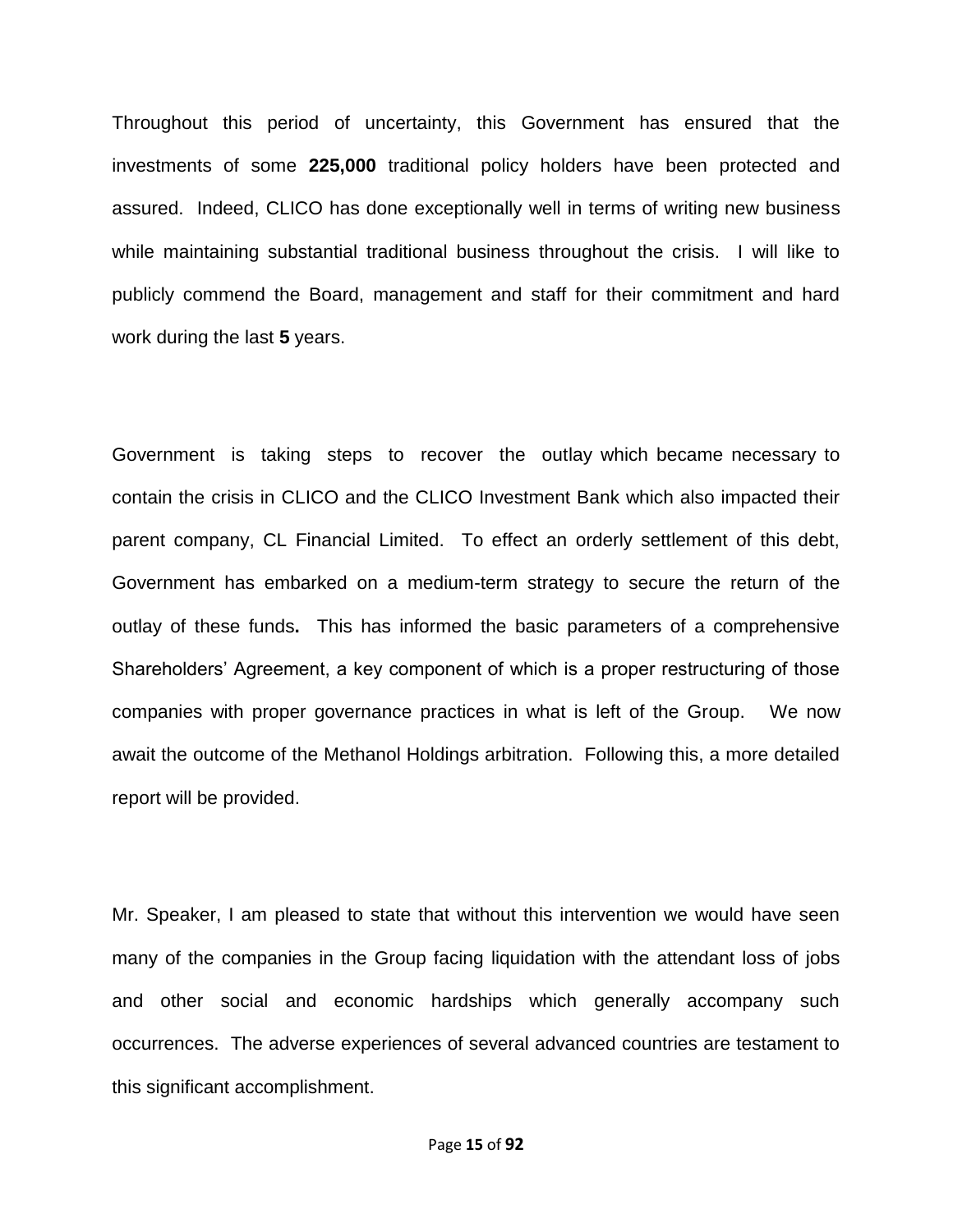#### **Hindu Credit Union**

Mr. Speaker, a second related matter is the settlement of the debt to more than **147,700** shareholders and depositors of the Hindu Credit Union. Approximately **18,000** shareholders and depositors with holdings under **\$75,000** have received **\$136.1 million**  in cash; **1,330** members holding in excess of **\$75,000** have also received in cash **\$99.0 million** and **1,400** members will receive bonds to the value of **\$340.0 million**. The bond issuance programme is due to commence early in the next fiscal year.

As in the case of CLICO our intervention has alleviated the substantial social and economic hardship experienced by the shareholders and depositors of this failed institution. We have now put that crisis substantially behind us.

### **Financial Regulation and Supervision**

Mr. Speaker, the growth-oriented environment is being anchored in a strong and modern financial structure. Partly due to the economic crises associated with the collapse of CLICO and HCU, we are continuing to give consideration to improving our existing financial stability framework for mitigating systemic risk and for applying heightened prudential standards for our large and complex institutions.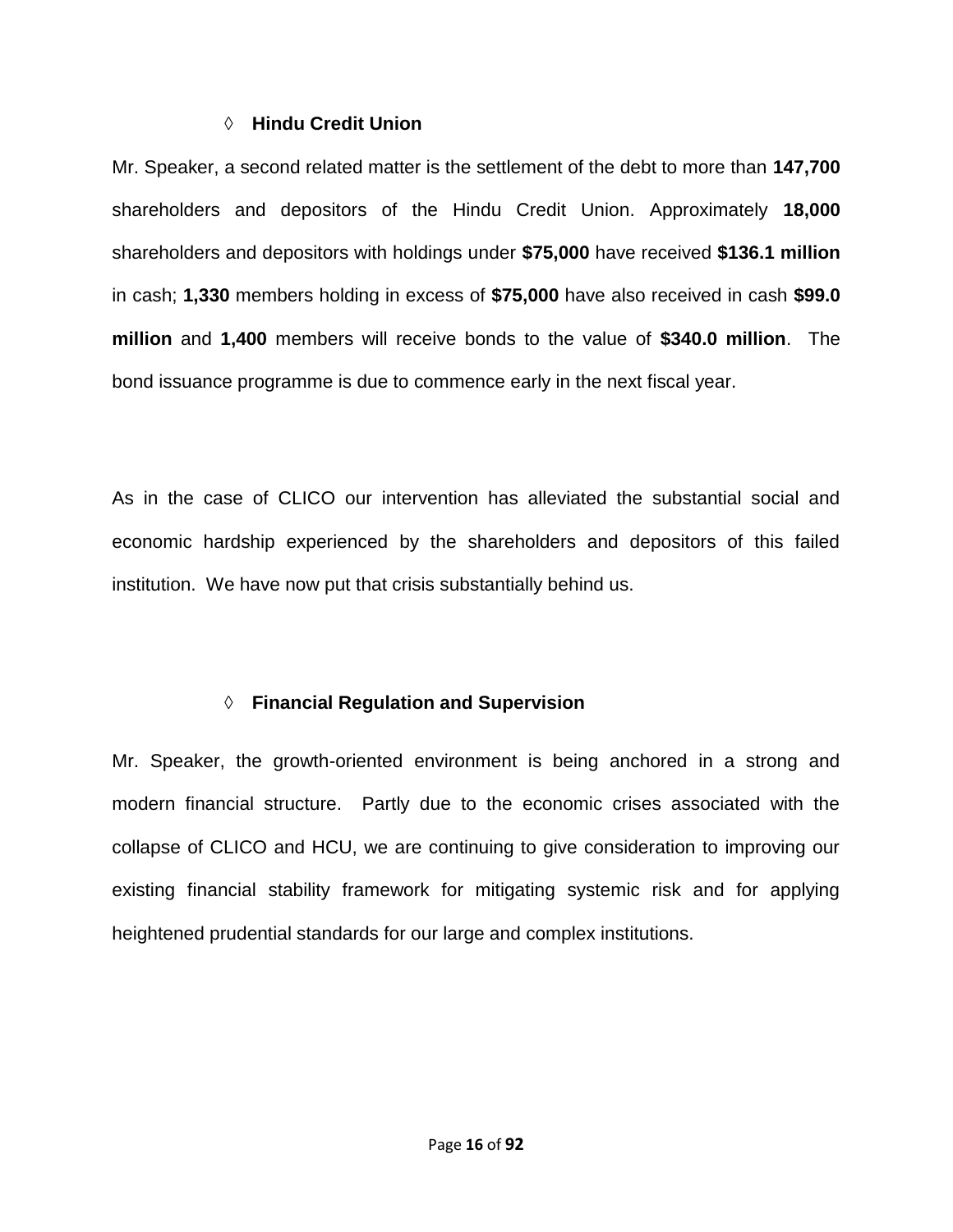A high-level Task Force on Integrated Financial Regulation and Supervision, under the chairmanship of an independent consultant, has undertaken research and consultation to determine the most feasible model for integrated financial regulation and supervision in Trinidad and Tobago.

On September 3 2014, I received the Report of the Task Force which outlined the way forward for such a financial stability framework. The recommendations will inform the preparation of a new *Green Paper* which will be sensitive to our stage of development as well as to the expected evolution of the capital market and the financial sector in the country.

### **Capital Market**

Mr. Speaker, we have recently strengthened the *Securities Act 2012* to bring it in line with international best practice, in particular on prosecuting market misconduct and manipulation as well as on measuring and evaluating risk exposure in the securities industry.

This legislative updating will bring enhanced market confidence which is not only critical for financial development but also for growth and development of the country. We shall soon be laying in Parliament a revised *Insurance Act* which reflects the deliberations of the Joint Select Committee which worked diligently on this legislation over the past year*.*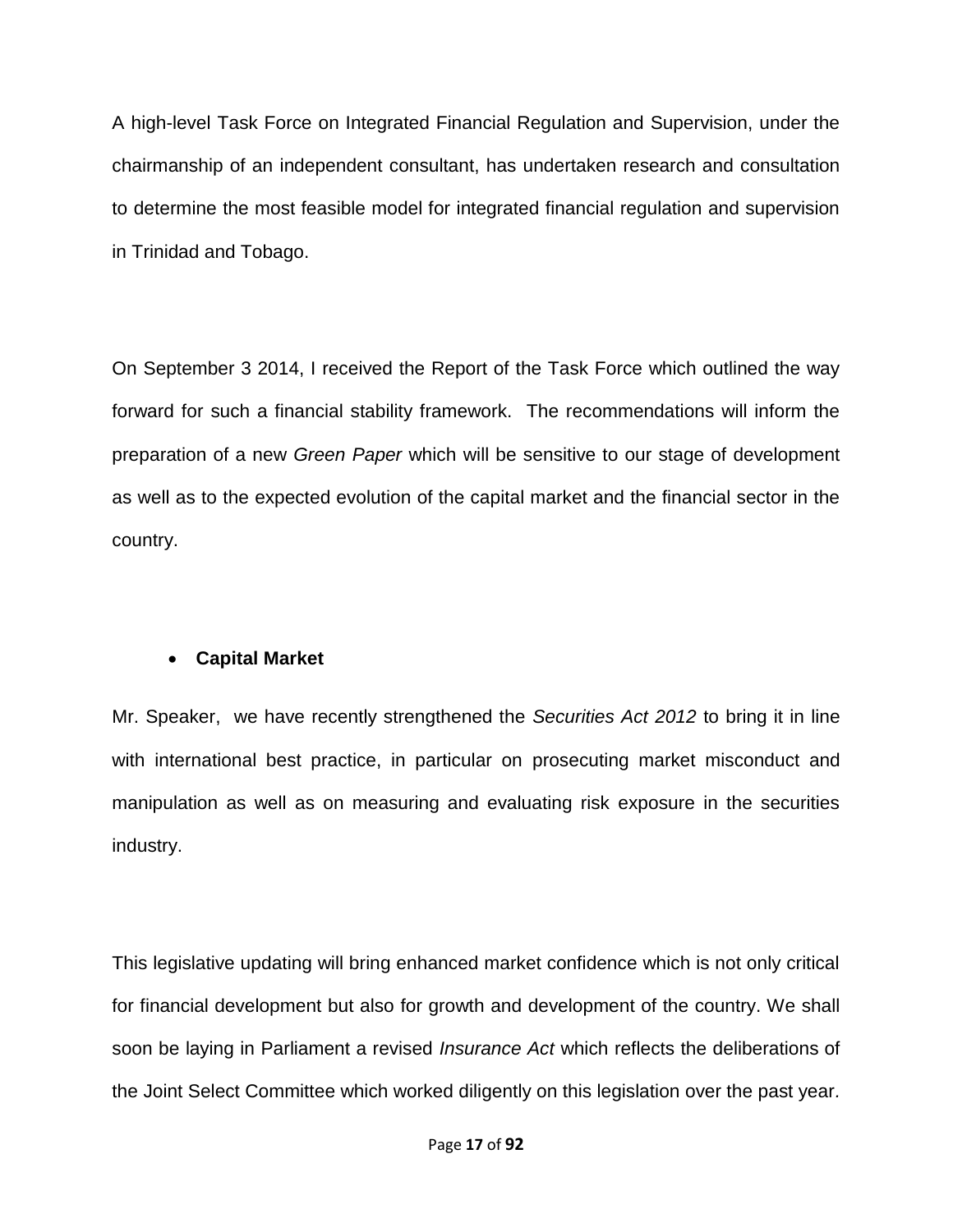It has broad industry support and is modelled on Canadian Law and includes a major strengthening of regulatory capital.

Subsequent to the passage of this legislation, we shall lay in Parliament a new *Credit Union Bill* with international standards and best practices from other jurisdictions which will transfer supervision of credit unions from the Commissioner for Cooperative Development to the Central Bank of Trinidad and Tobago.

As our financial regulatory framework becomes all-encompassing, the financial services industry will continue to expand and become more diversified. This evolution in regulatory control is facilitating the work of the Trinidad and Tobago International Financial Centre which is strengthening its capacity to attract and bring into Trinidad and Tobago new investors in the financial services industry.

We have also laid in Parliament the Miscellaneous Provisions (*Proceeds of Crime*) Bill which significantly strengthens our framework for Anti-Money Laundering and Counter Terrorism Financing activities.

Mr. Speaker, saving bonds was once an important investment instrument in Trinidad and Tobago contributing to the funding of government services.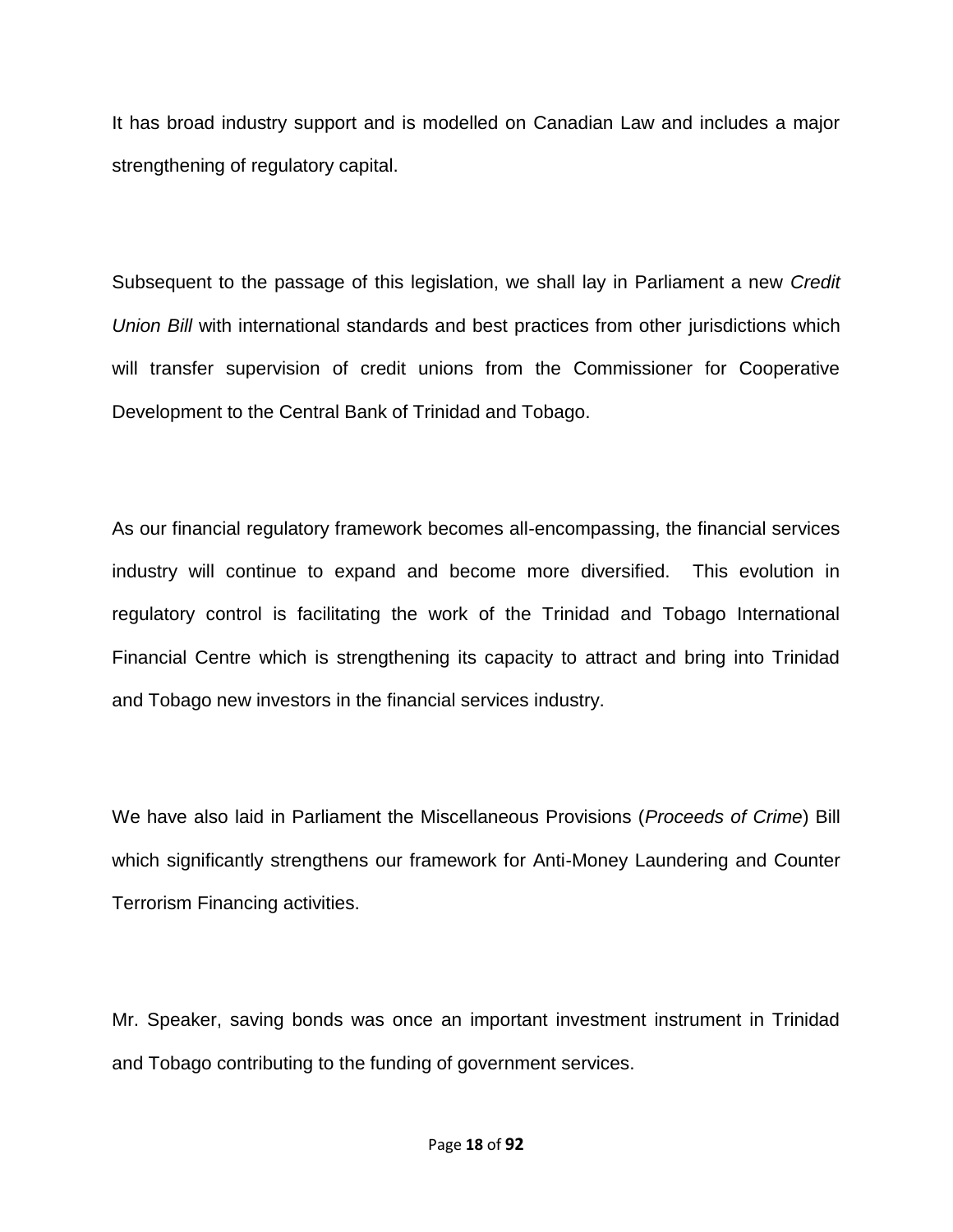Bond sales and purchases also facilitated the development of the capital market bringing in small investors who purchased bonds in much smaller denominations than the traditional large investors.

The Government proposes to reactivate this niche market with the introduction of a taxdeductible savings bond - a confidence inducing measure targeting in particular young persons seeking to save for the future as well as pensioners seeking a better return on their investments.

Our increasing integration into the international financial system is now being consolidated with our participation in **Euroclear** which is one of the principal clearing houses for Euro bonds and other securities. The settlement and safe delivery of bonds on behalf of local investors within **Euroclear** will help to build the international credibility of Trinidad and Tobago and give local investors improved access to international capital markets.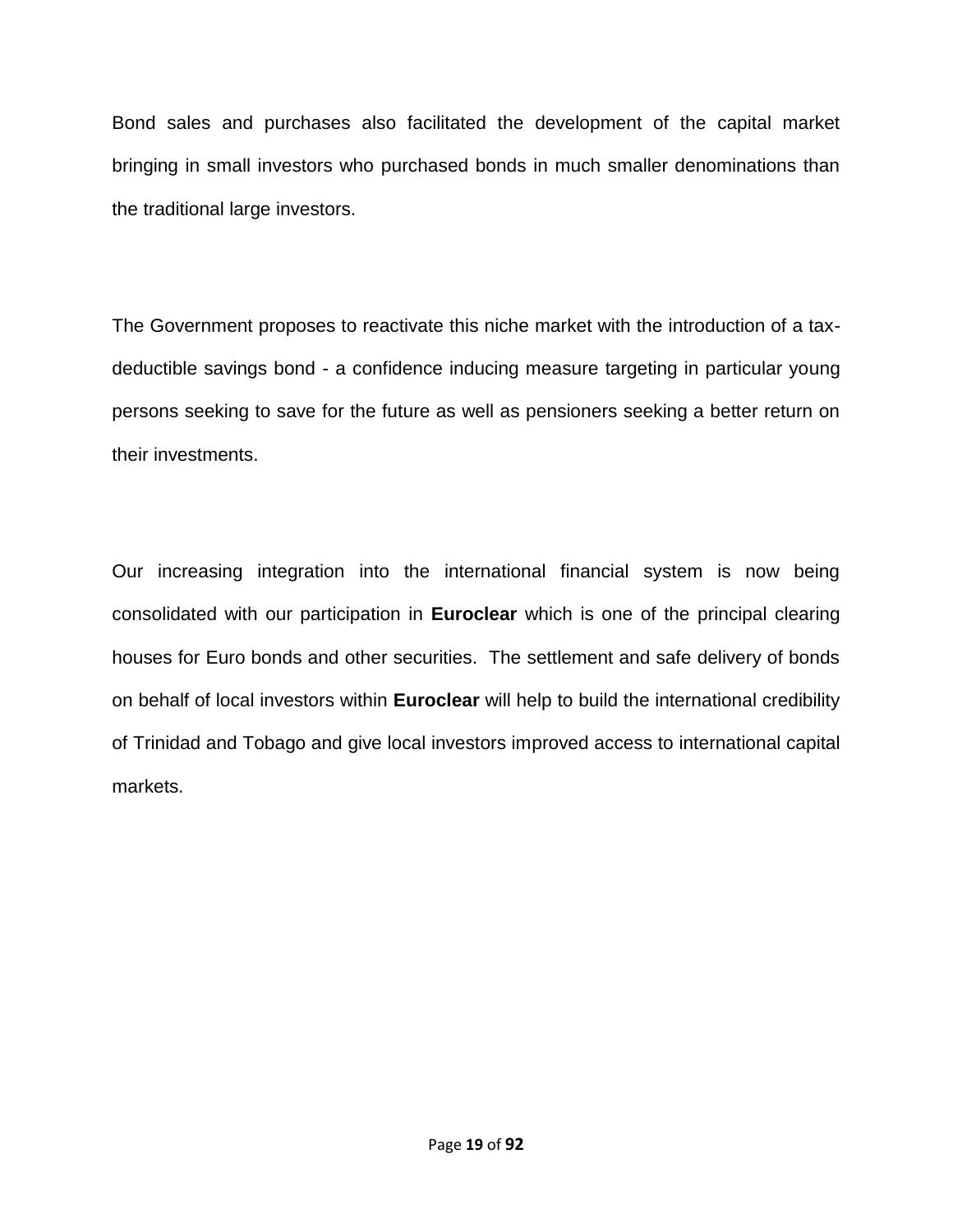#### **4. STIMULATING GROWTH AND INVESTMENT**

Mr. Speaker, technical work continues on the **5** growth poles which we have established in special and regional areas for spurring economic growth and development and work is also taking place on port rationalization. The recently-commissioned, Galeota Port, will provide significant logistic support to the oil and gas industry in the south-east region and in the process will generate economic development and job creation.

In support of these growth-enhancing activities, we are encouraging businesses and academic researchers to collaborate on the stimulation of innovation at the level of firms. For this purpose, we have established an Innovation Fund capitalized with **\$50.0 million** to be utilized as matching grants for the innovation needs of companies. We are consolidating our new ranking as an innovation-driven country, up from the efficiencydriven country category as determined in the latest *Global Competitive Index Report*.

Mr. Speaker, I turn now to the progress being made in key sectors of our economy.

#### **Manufacturing**

Mr. Speaker, we are focusing on a trade policy and strategy which has at its core the diversification of our production base and export markets. Our newest economic zone: the Tamana InTech Park built with an investment of **\$2.2 billion** is leading the drive to attract high-value tenants who will not only develop human capital but also create highquality and sustainable jobs.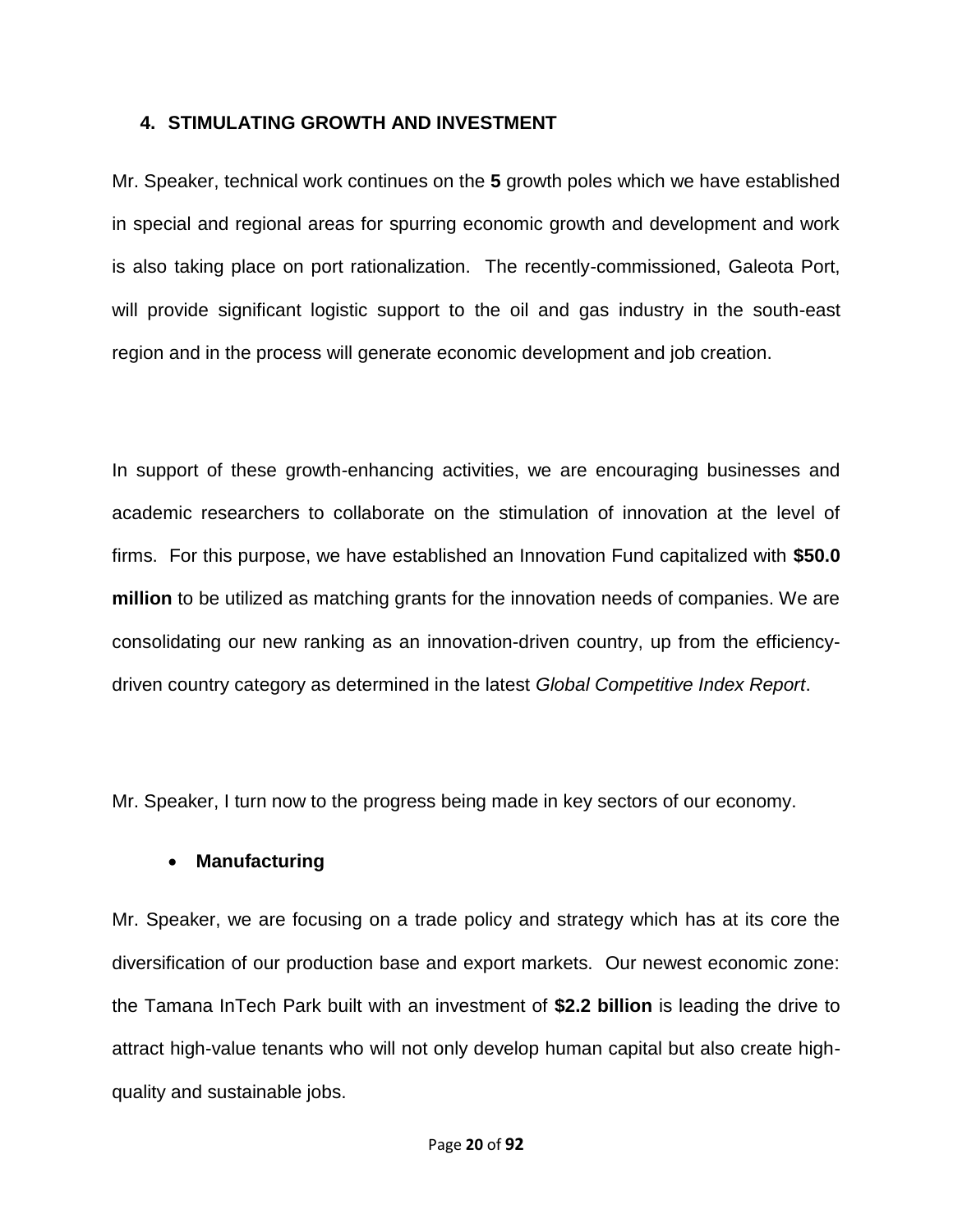Marketing has begun to attract investors in the fields of medical care and health tourism. We have agreed on the fiscal framework for the introduction of a *Tier Three Data Centre* in the Park which will position Trinidad and Tobago as a regional hub for high-quality disaster data-recovery and a production centre for local and regional planners.

The public policy agenda is being driven by **2** newly-mandated companies: invesTT and exporTT. The goal of these **2** companies is to facilitate the creation of competitive firms in the non-energy manufacturing and service sectors.The existing tax incentive infrastructure has been driving an expanding manufacturing sector which now comprises approximately **9.0 percent** of gross domestic product. The Government proposes to provide incentives to develop the following new sectors which we are targeting:

- *firstly, our food and beverage industry* which has been expanding in both regional and international markets. We propose to establish a subsidy for testing services in order to assist our manufacturers in covering such costs with a view to meeting the quality requirements demanded by international markets;
- *next, the creative, arts and entertainment sector which* is now in export mode. We are moving to strengthen these efforts. To this end, the Government proposes to increase the rebate for the use of local labour, in particular in the film, fashion and music sub-sectors;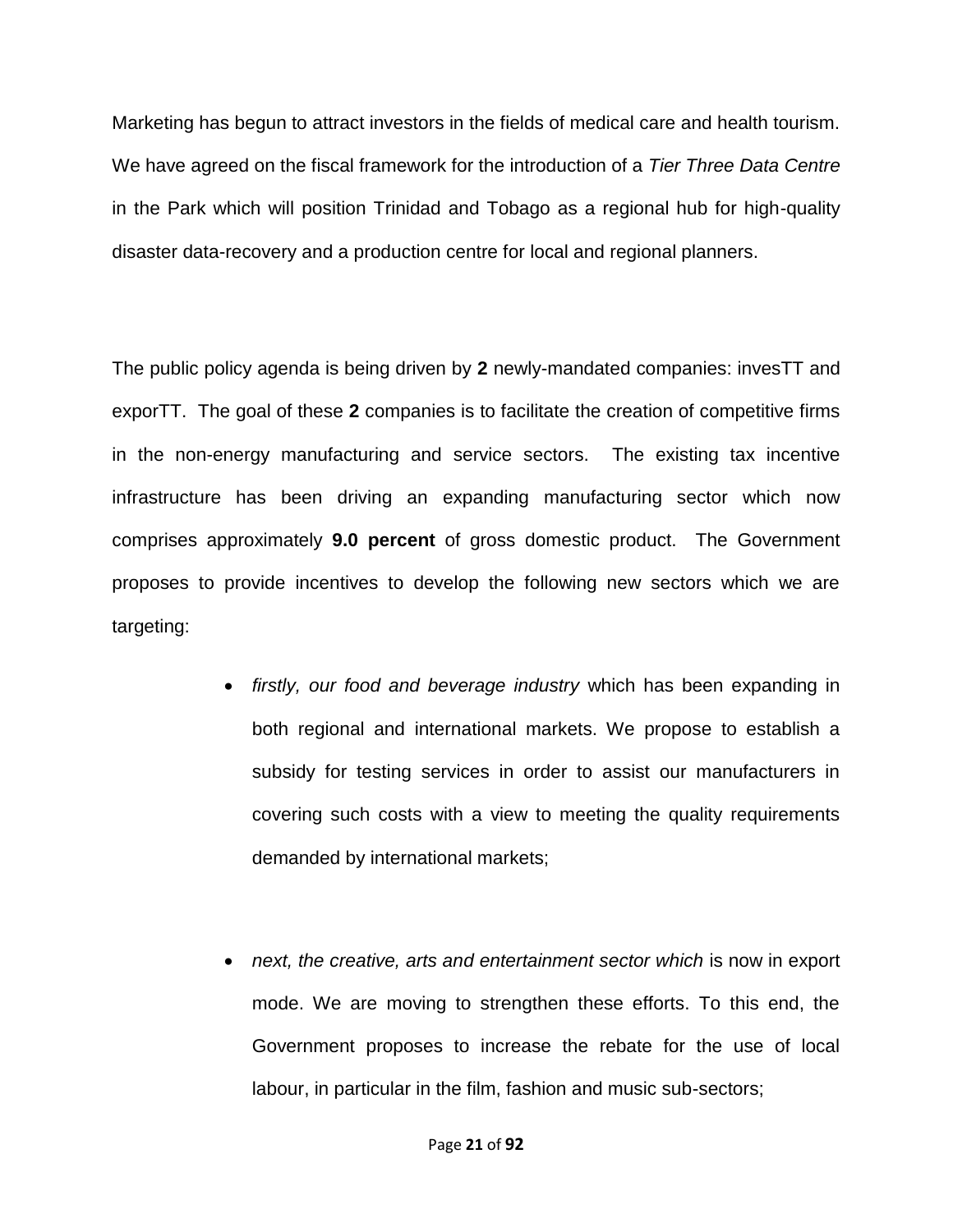- thirdly, the maritime sector is being facilitated through legislative changes which will create a climate attractive to foreign direct investment in that sector. Shipping legislation which has already been finalized by the Chief Parliamentary Counsel will soon be laid in Parliament; and
- finally, the yachting industry has long been providing storage and repair services for cruising yachts and light commercial marine and fishing vessels.

The Government proposes to strengthen this industry by introducing at the University of Trinidad and Tobago (UTT) advanced training for yacht building and maintenance; to this end, the UTT has entered into a strategic partnership with the Southhampton Institute – Warsash Maritime Centre for Maritime Training. The graduates from the Institute will be certified by the National Training Agency and their initial training will be organised within the yachting industry.

Mr. Speaker, the Government will continue to partner with the new investors in developing these sectors which will contribute to the re-balancing of the economy in favour of the non-oil energy sector and to the development of a sustainable economy.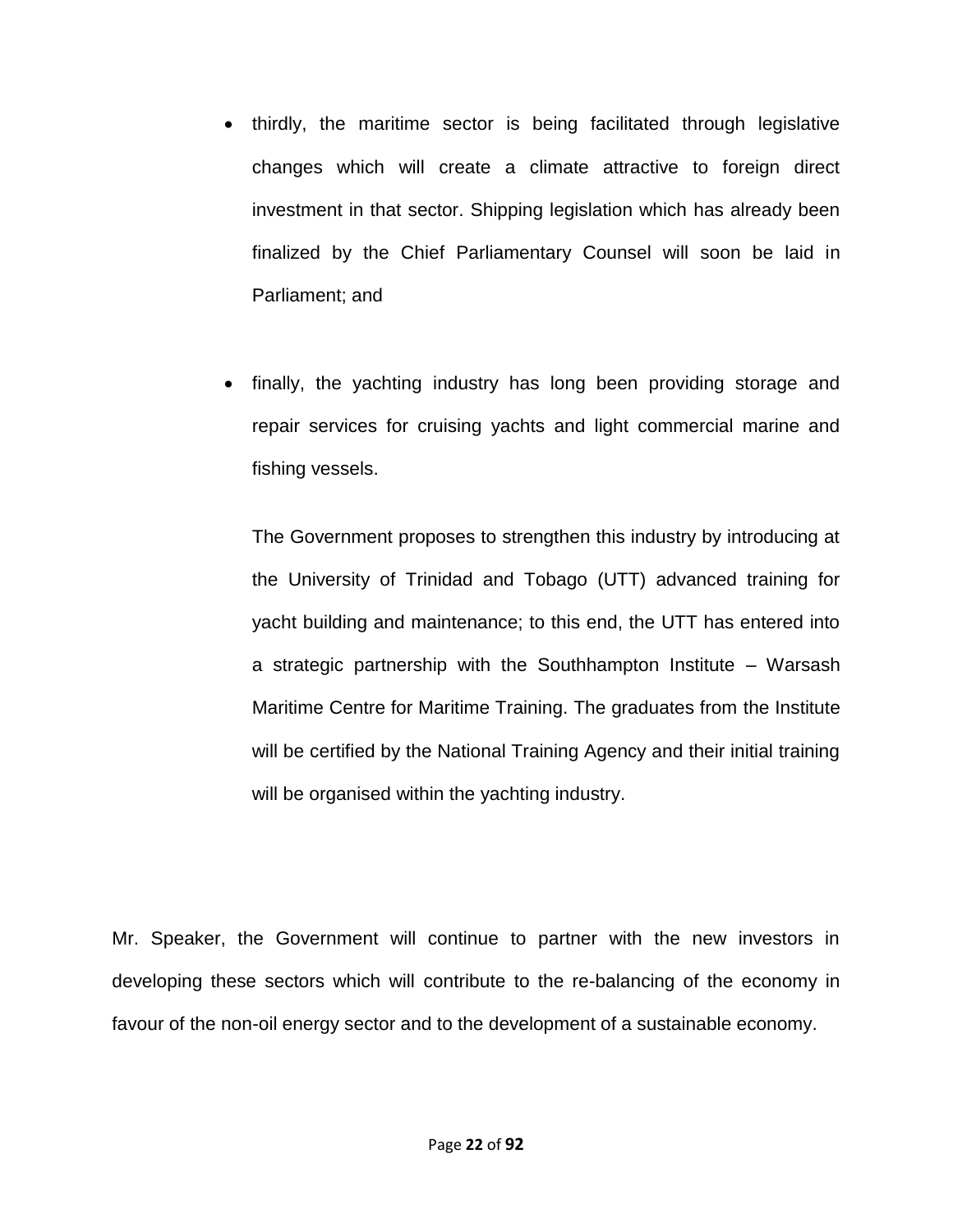#### **Financial Services**

Mr. Speaker, our financial services sector has become an important pillar in our economy contributing approximately **15.0 percent** of Gross Domestic Product and facilitating the modernization of Trinidad and Tobago. We have already become the financial centre of the region; and the financial institutions shared-support services subsector is now consolidating with a marketing strategy to attract the middle and backoffice operations of financial institutions - 2 such businesses are now in operation with **1,000** newly-created jobs. The success of these **2** operations has exceeded the expectations of the investors and discussions are underway for the further expansion of the business of **one** of these centres.

Quatrro Global Services PVT Limited, an India-based business, has selected Trinidad and Tobago as a location to launch a pilot project to establish a card processing centre. On **December 13 2013**, Quatrro Global Services PVT Limited entered into a Memorandum of Understanding with both the Trinidad and Tobago International Financial Centre and Caribbean Electronic Payments Limited with a view to commencing the pilot project. This initiative will serve to position Trinidad and Tobago as an emerging location within the Caribbean, Central and Latin American region for financial services and will create high-value quality jobs, in particular for university graduates.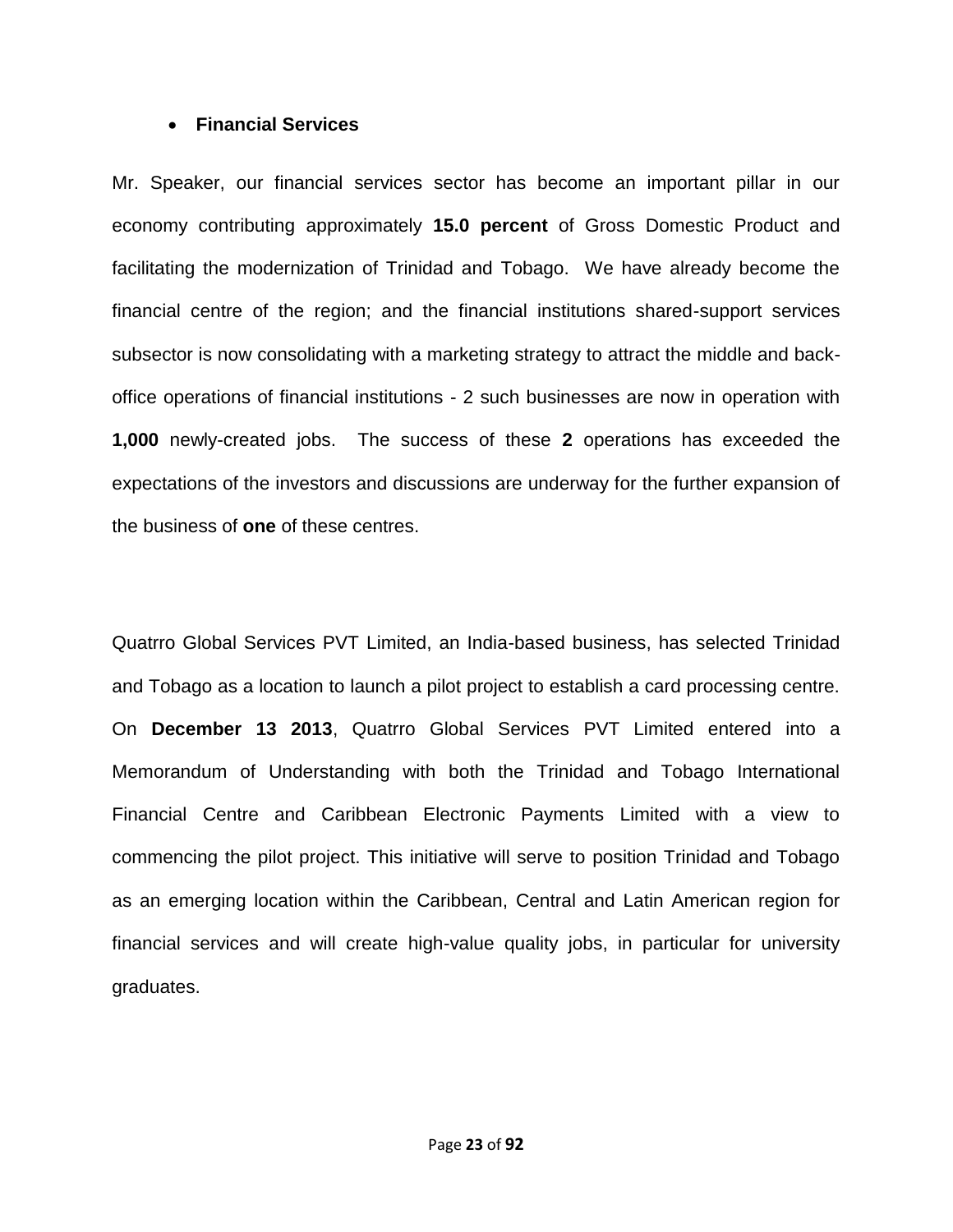This new industry will have global reach. Our vision is for Trinidad and Tobago not only to be the financial centre of the region but also to be one of the foremost locations for a global financial services hub in this part of the world.

#### **Tourism**

Mr. Speaker, consequent on the global financial crisis, the tourism sector, in particular in Tobago entered into a period of financial difficulty; however, the Government acted promptly to arrest the decline and to revitalize the sector.

In the past year, we established the Trinidad and Tobago Tourism Development Fund which has been providing guarantees to financial institutions in Tobago as they restructured debt and / or provided new loans to hotels and hotel-related businesses. As at **August 2014**, the Fund had already issued Letters of Undertaking to 11 businesses in Tobago with a total cash allocation from the Fund amounting to **\$19.0 million.** To achieve even better participation by tourism-related businesses, the Government welcomes the decision of the commercial banks to improve access to the Fund by increasing the tenors for both restructured loans and new loans.

The Government will now expand the *Trinidad and Tobago Hotel and Guesthouse Room Stock Upgrade Incentive Programme.* We envisage that this programme will lead to the upgrade and refurbishment of guest houses and hotels of between **8**-**100** rooms.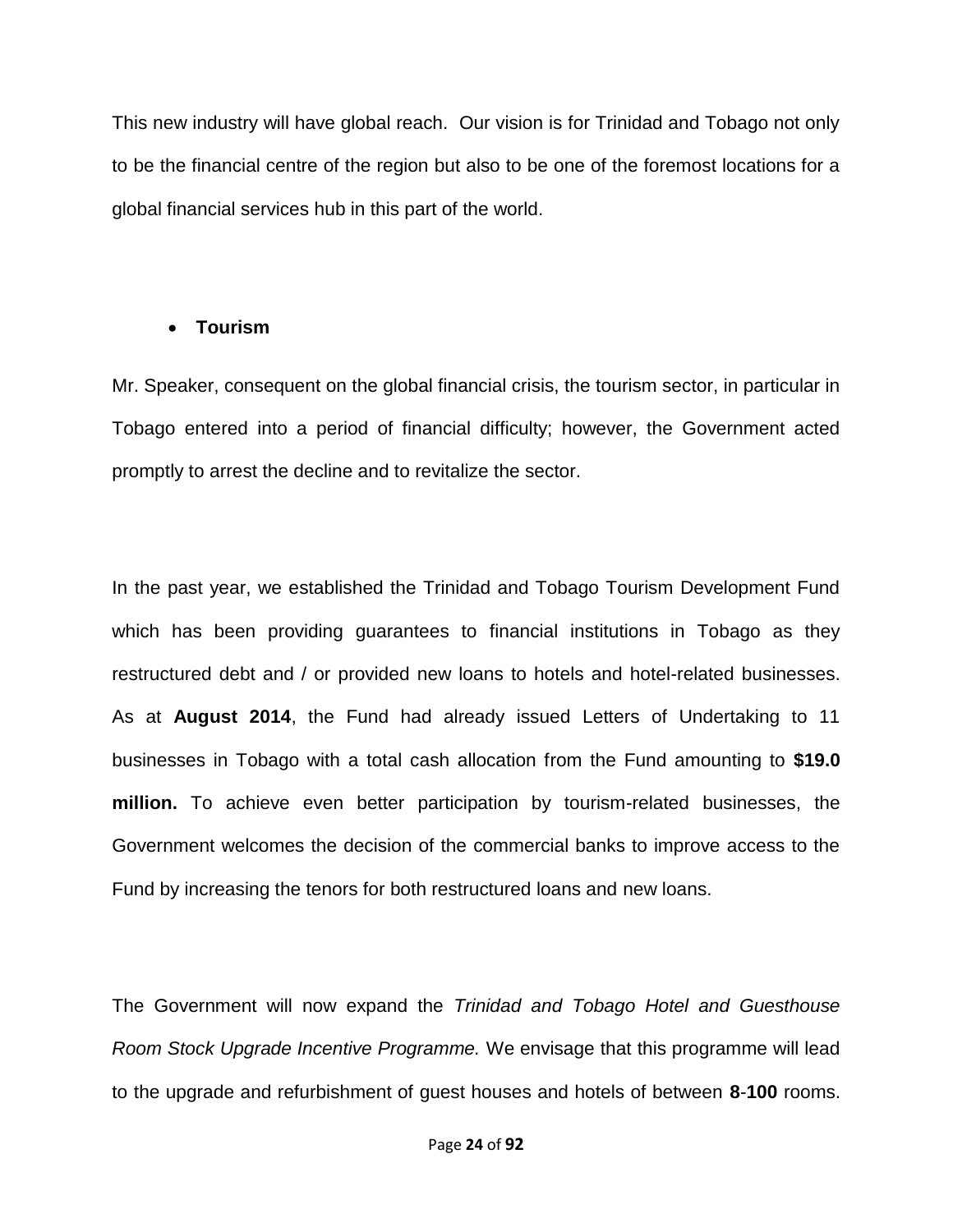A reimbursement of **25.0 percent** of the cost of the upgrade works per guest room is being provided with a maximum reimbursement of **\$12,000** per room for properties located in Trinidad and **\$15,000** per room for properties located in Tobago. However, as an interim measure and to encourage upgrade works both in the interior and exterior areas of the property, effective **July 31 2014**, the rebate programme has been expanded for a **3-year** period for properties between **6-150 rooms** with the maximum limit being increased to **\$750,000**.

Another **3-year** incentive programme which commenced on **July 31 2014** is aimed at upgrading work in small tourism properties with between **1-5 rooms;** the reimbursement will be **20.0 percent** of the cost of the upgrade work up to a maximum of **\$75,000**. To further the development of the sector and to encourage investment in new **4** and **5** star hotels the Government is proposing to provide guarantees to financial institutions for lending to investors.

Mr. Speaker, during the course of the coming year we are proposing to:

i. transfer to the private sector the management of the hotel associated with the National Academy for the Performing Arts;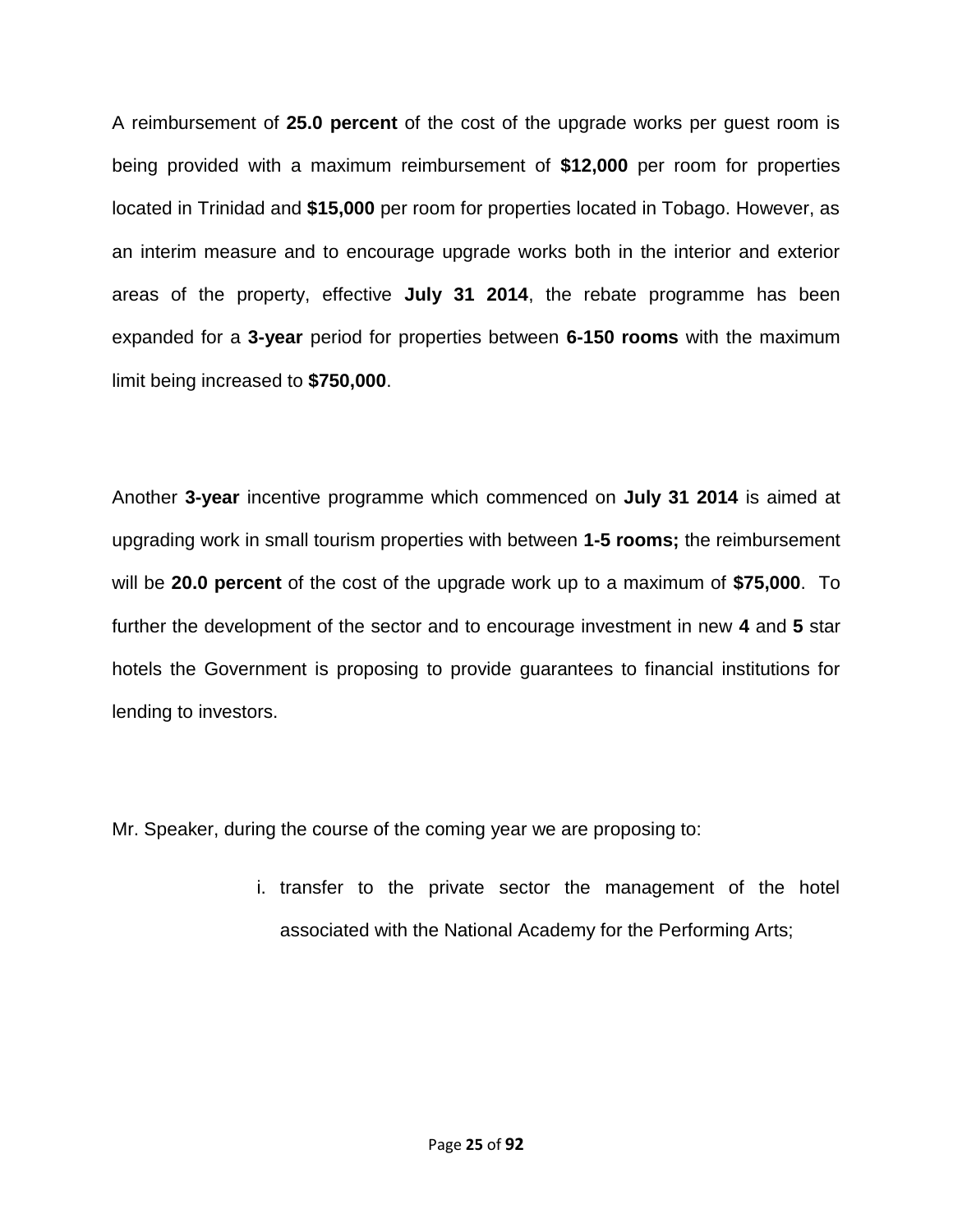- ii. enhance tourism sites and other attractions throughout Trinidad and Tobago, in particular the Sugar Heritage Village and Museum project which is preserving the history and heritage of all economic, social and cultural traditions associated with the sugar industry;
- iii. upgrade beach facilities, including safety and security measures, at Maracas Bay, Tyrico and Las Cuevas in the first instance;
- iv. upgrade on a phased basis starting from 2016 the beach facilities at, Quinam, Los Iros, Salybia, Mayaro, Toco, Manzanilla and Vessigny; and
- v. progress the Southern-Caribbean Cruise initiative further with the execution of a Memorandum of Understanding among participating countries.

### **Agriculture**

Mr. Speaker, the agricultural sector has long been in a state of decline; but this decline has now been reversed with this Government's active engagement in the sector. At the centre of Government's agricultural policy is the *National Food Action Plan* **2012-2015.** The plan aims to raise productivity and production among our farmers. Indeed, we are now witnessing an expansion in agricultural production with the sector returning to growth in both **2013** and **2014**.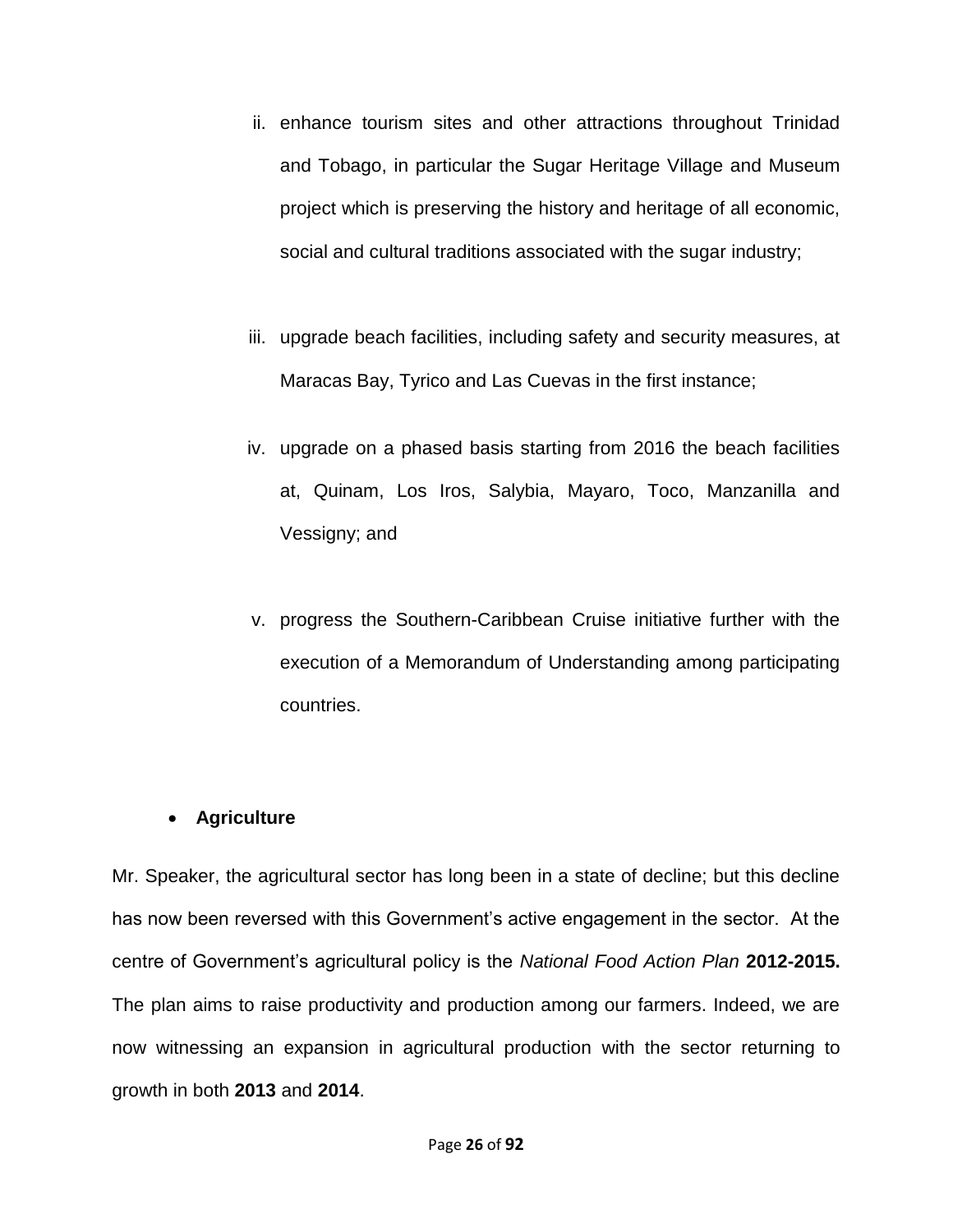Moreover, food price inflation has been averaging below **5.0 percent** with the average for the first **half** of the calendar year **2014** being **3.5 percent** – the first time in **21** years food price inflation has remained in single digits for **6** consecutive months.

The Government has continued to consolidate and to improve the quality of infrastructure to support this rapidly-expanding sector:

- agricultural incentives are being deepened and widened; **3,390** small farmers accessed the benefits amounting to **\$19.0 million** which facilitated either their continuation in farming or their expansion of existing production; in **June 2014** the *Incentive Programme* was extended to large farmers;
- the Agricultural Development Bank has extended over **\$107.0 million** to key areas of the agricultural sector;
- the recently-established national Praedial Larceny Squad is already making its presence felt despite being in operation for less than a year. Approximately **51** arrests have been made and this has significantly improved farmer confidence.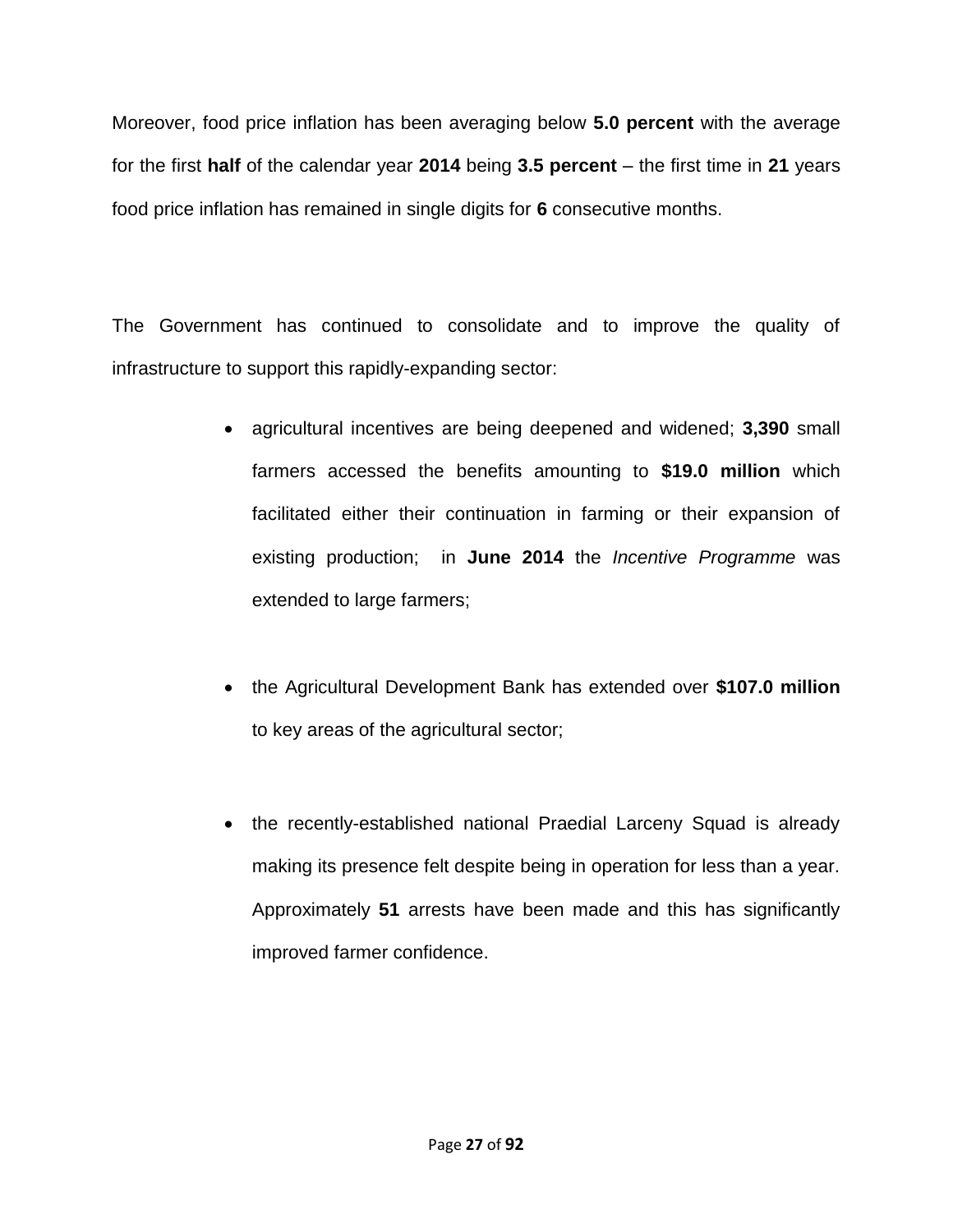accordingly, I propose to make additional resources available to the Agricultural Development Bank as well as to increase all fines related to praedial larceny;

Mr. Speaker, agricultural production is also being spearheaded by:

- the recently-created Caroni GREEN Limited. The company has already brought into agricultural production 360 acres of land utilizing in the main the 2-acre sized agricultural plots leased from the former employees of Caroni. With more than 290 metric tonnes of produce harvested within the last 6 months, Caroni GREEN has been contributing substantially to domestic consumption of quality fresh vegetables;
- the commercial large farm programme is being rolled-out with the establishment of 8 large farms; the agri-business investors are already increasing the quantity, the quality and the reliability of domestic food supply in a wide range of commodities, including rice, onions, hot peppers, sweet corn, a range of citrus and aquaculture. By the end of 2015, 4 additional large farms will become operational;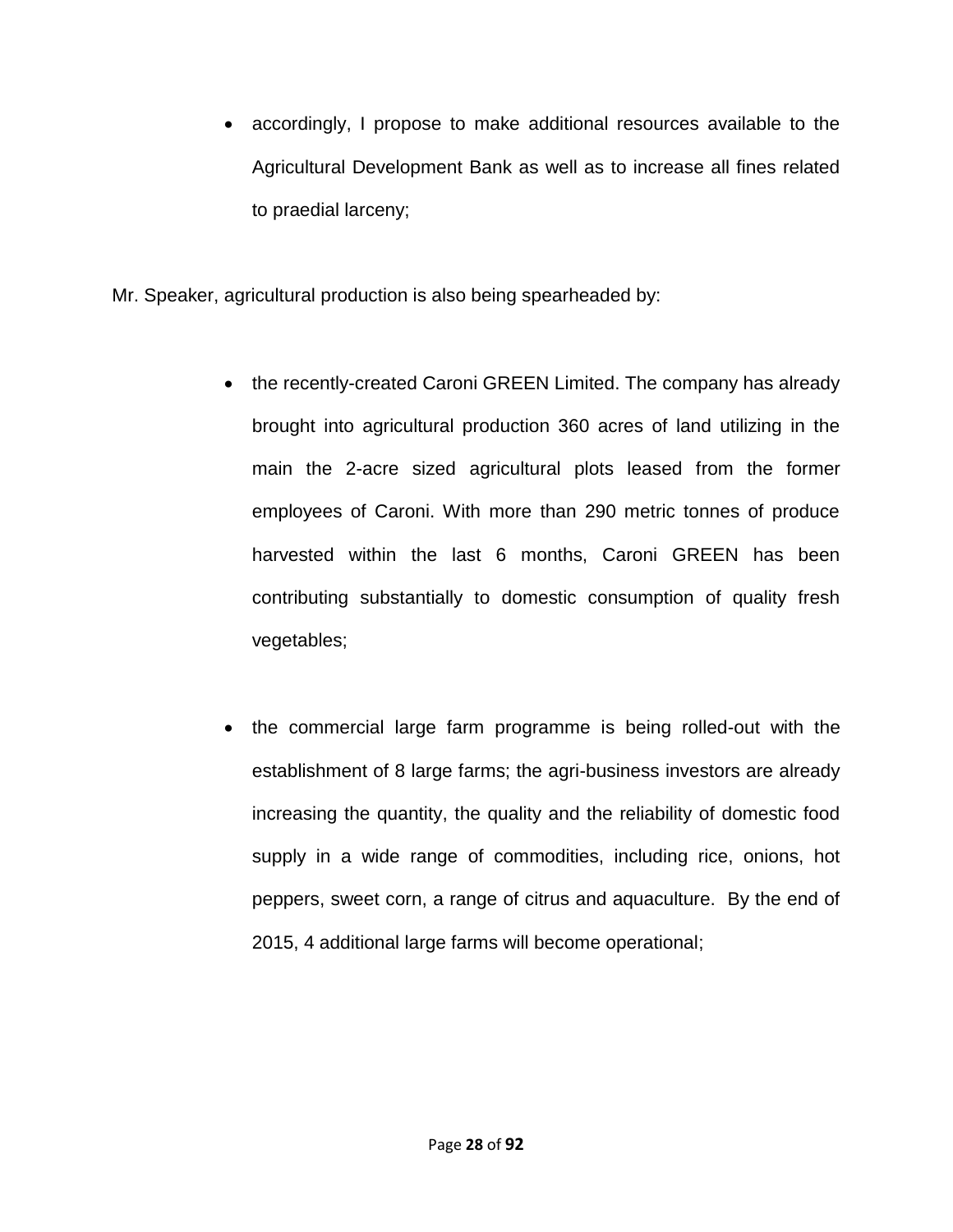the commercial large farm programme has been extended to Guyana in the context of the execution on September 6 2013 of a Memorandum of Understanding between the Government of the Republic of Trinidad and Tobago and the Government of the Cooperative Republic of Guyana.

Expressions of Interest have been issued seeking qualified private agri-investors who will be provided with leases for land in Guyana to produce commodities of strategic importance to the food security of Trinidad and Tobago, and the number of responses are now being evaluated;

- the local rice industry is being revitalized with a mandate to increase production to 50.0 percent of total consumption by 2018; 300 acres of rice land have been resuscitated in the Plum Mitan district and 500 acres are already under cultivation and production under the large farm programme;
- 12 main fishing centres in Trinidad are being upgraded: Blanchisseuse, Cocorite, Orange Valley/Brickfield, Carenage, Las Cuevas Phase 1, La Ruffin, Grande Riviere, Blue River, La Brea, Cacandee, Grand Chemin and Marabella;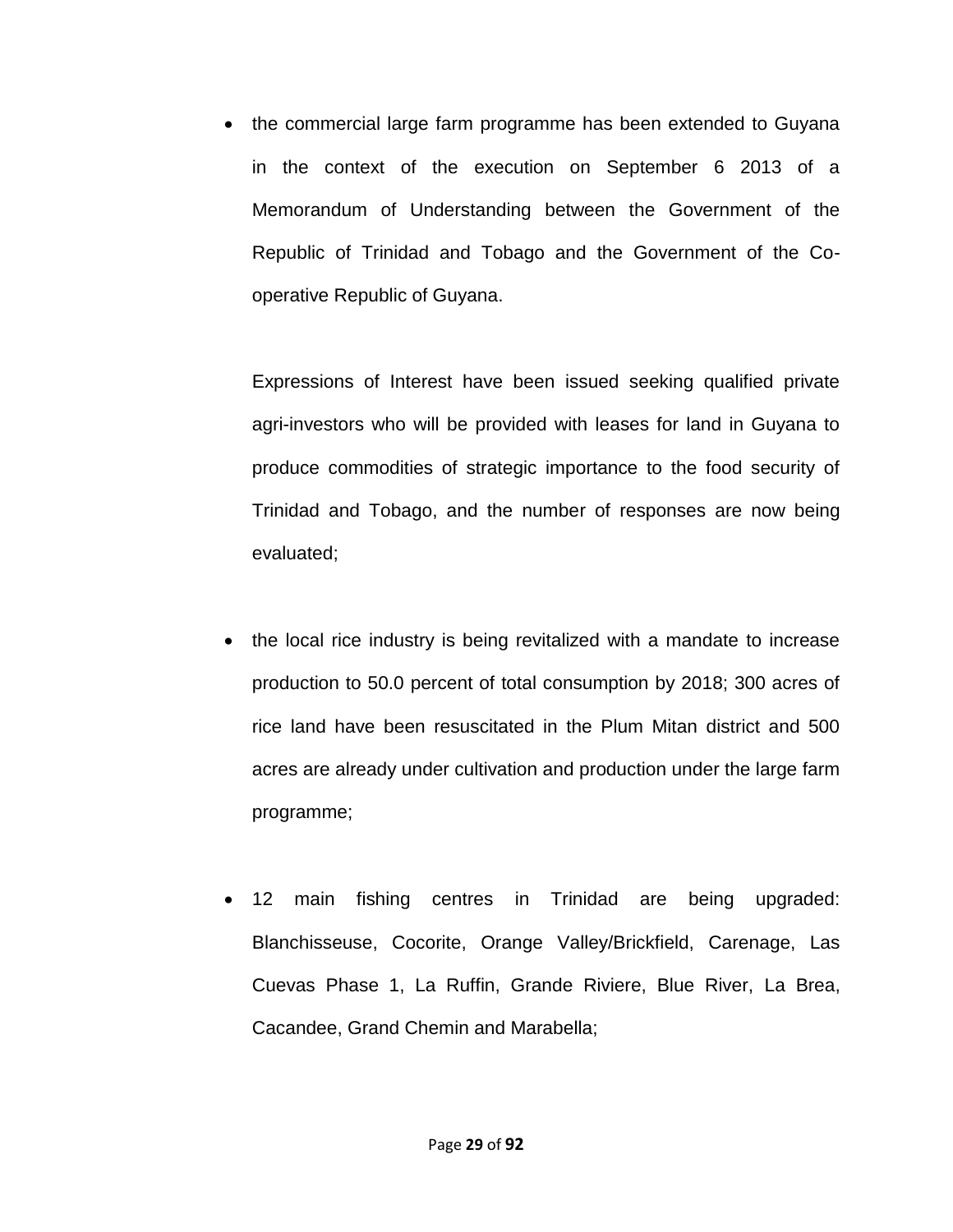- the agro-processing industry is being built by providing rebates on the cost of refurbishing or establishing approved facilities for agroprocessing of approved commodities as well as refunding a portion of the expenditure for upgrading the Hazard Analysis and Critical Control Points for agro-processors;
- the regularisation of the tenancies for 3,420 former sugarcane farmers is proceeding to the next phase of surveying and the issuance to those farmers of standard agricultural leases under which they could expand the production of agricultural commodities; and
- the agricultural lease issuance exercise for more than **8,400** former employees of Caroni (1975) Limited is continuing; approximately **2,600** leases have been delivered and **540** are awaiting delivery. With the transfer of responsibility for delivery of leases from the Commissioner of State Lands to the Estate Management Business Development Company Limited the lease issuance process will be expedited for completion in **2015.** These leases can now be sold in the open market.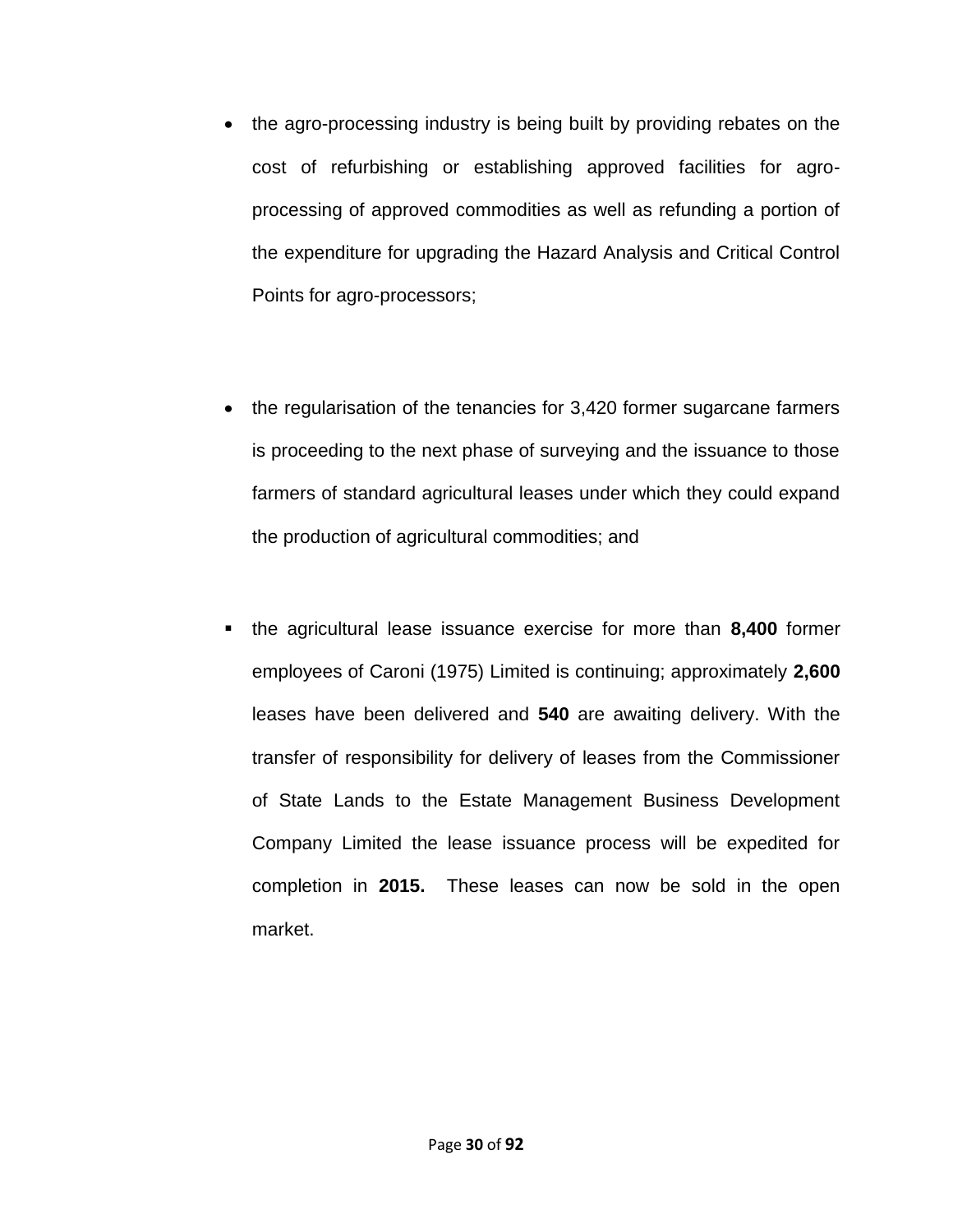The National Agricultural Marketing and Development Company has been strengthening the linkage between the process producers and consumers thereby ensuring a much more sustainable balance between demand and supply of domestic produce with associated stable prices.

Mr. Speaker, over the long-term the Government remains committed to enhancing the enabling environment for growth in the agricultural sector. We have established the right policy framework for the agricultural sector and we expect the sector not only to bring Trinidad and Tobago to a state of food security but also to provide profitable business opportunities for our young agricultural entrepreneurs.

### **Energy**

Mr. Speaker, when this Government came into office we recognized that the development of the upstream sector had suffered from years of neglect which had contributed to declining reserves as confirmed by successive oil and gas audits. To address this problem, we have progressively upgraded the oil and gas tax regime over the last **4** years.

Investment spending is now taking place in a transparent regulatory framework, including a simplified competitive bidding process.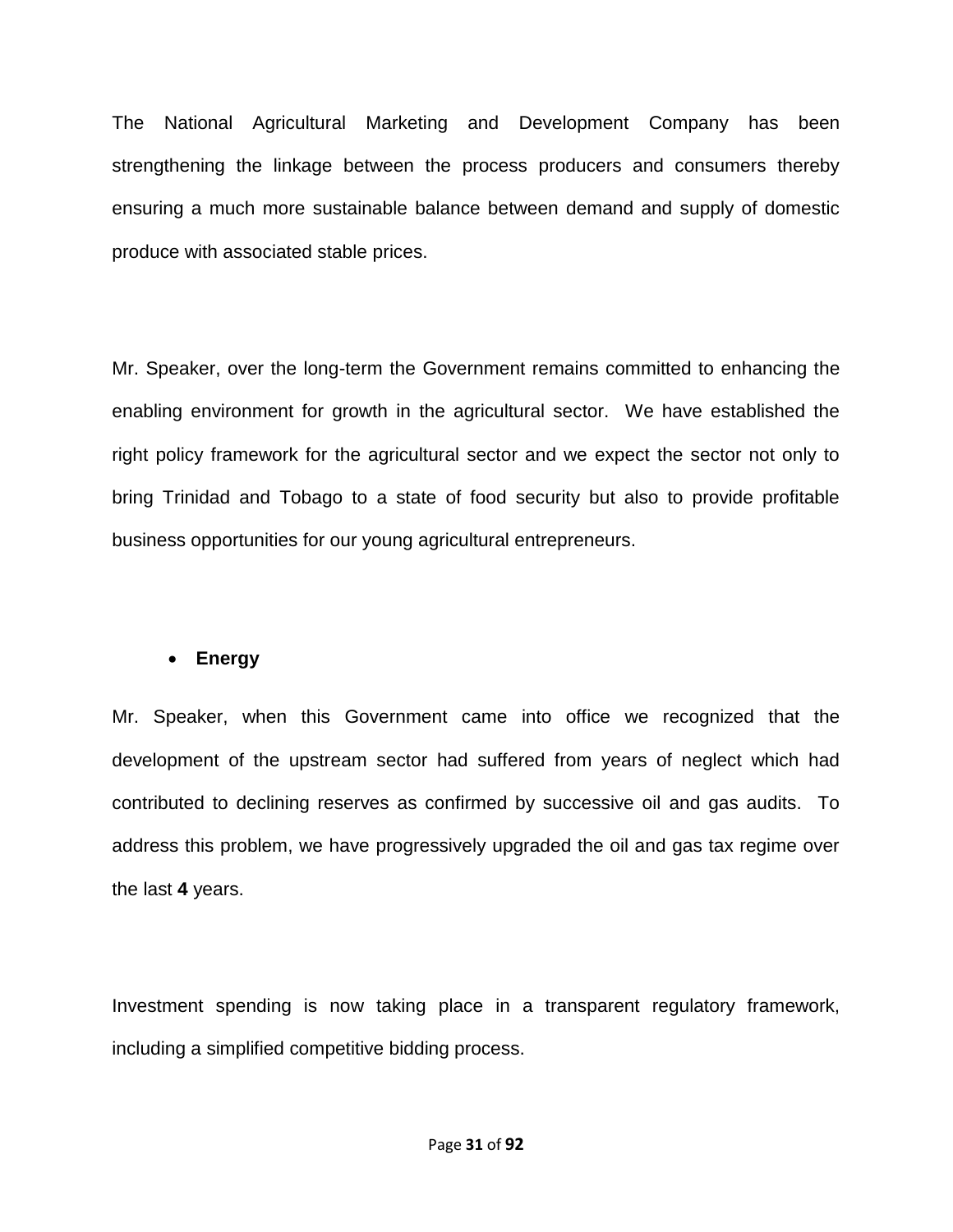We have recognized that to compete internationally for capital, appropriate changes had to be made to the oil and gas regime and this has led to a renaissance in the sector. The results of this Government's changes to the fiscal regime of the energy sector are impressive:

> • investment has been expanding: the oil and gas companies have advised that investments amounting to **US\$3.3 billion** will take place in 2014 and similarly-sized investments will take place over the mediumterm: **US\$3.2 billion** in **2015** and **US\$3.0 billion** in **2016**.

Included in these investments is the recently-announced **US\$2.1 billion** Juniper Project, the main component of which will be the fabrication of the Juniper Platform in the LABIDCO Industrial Estate with the creation of **300** jobs thereby initiating the revitalization of economic activity in the south-west peninsula.

The Platform will facilitate the production of **1.2 trillion** cubic feet of natural gas commencing in **2017** at a rate of **590.0 million** standard cubic feet of natural gas per day which is equivalent of **14.0 percent** of the country's production. Supporting this will be the commencement in **October 2014** of natural gas production from the BG Starfish Development;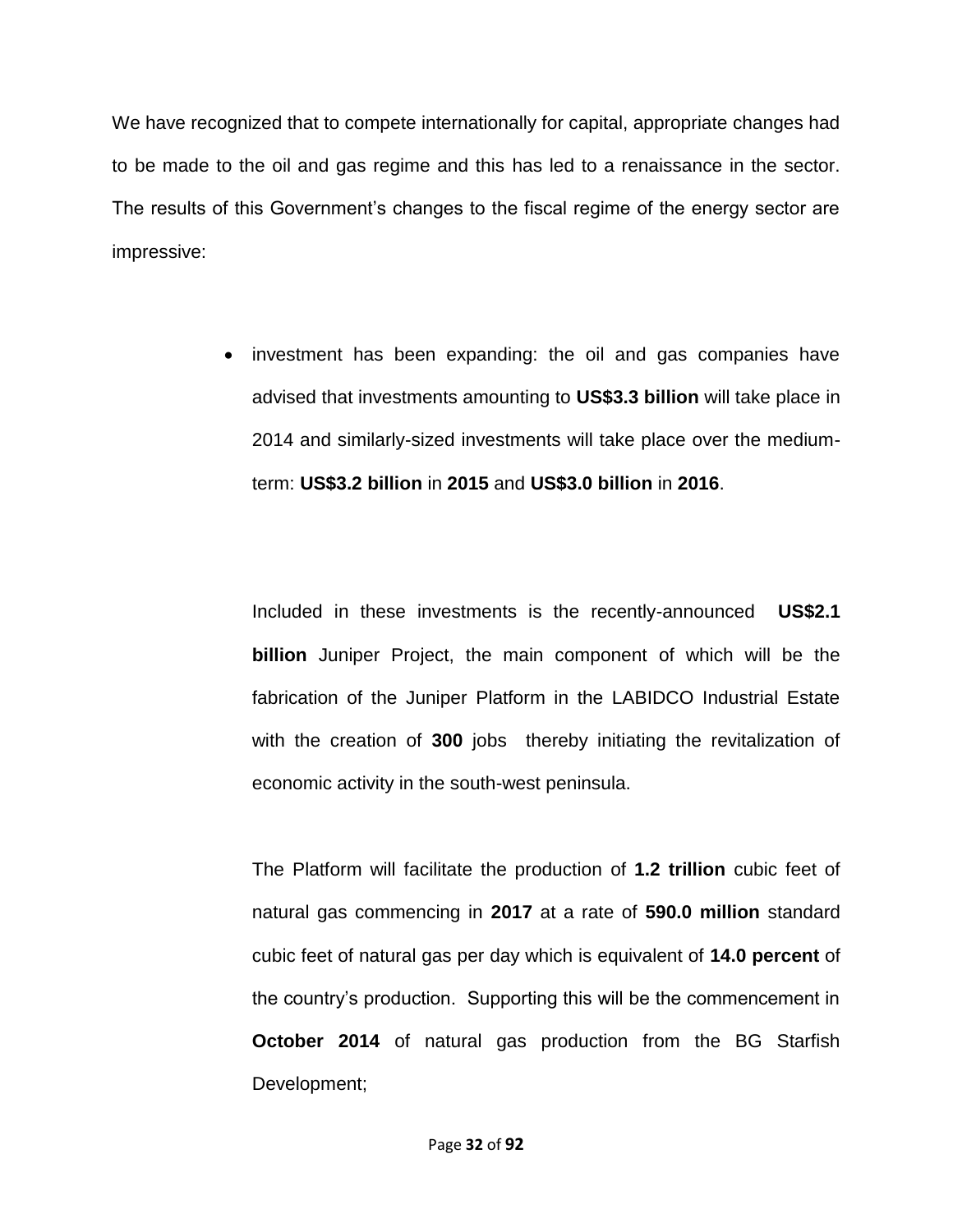- **12** production sharing contracts have been signed over the last **4 years**. Under the new model, the Government has included various options for the marketing of its share of the natural gas;
- **5** new discoveries of natural gas or oil in the last **2** years have been made, including:
	- i. Trinity in the East Galeota block with **27.0 million** barrels of oil;
	- ii. Petrotrin in Trinmar's cluster **6** with **48.0 million** barrels of oil;
	- iii. bpTT in its Savonette-4 well with **1.0 trillion** cubic feet of natural gas;
	- iv. Trinity in its TGAL 1 well with **26.0 million** barrels; and
	- v. REPSOL in its Teak Bravo North well with **40.0 million** barrels of oil.
- in addition a further 2 deep water production sharing contracts are about to be signed and **3** on-shore licenses are about to be issued, the first time in many decades;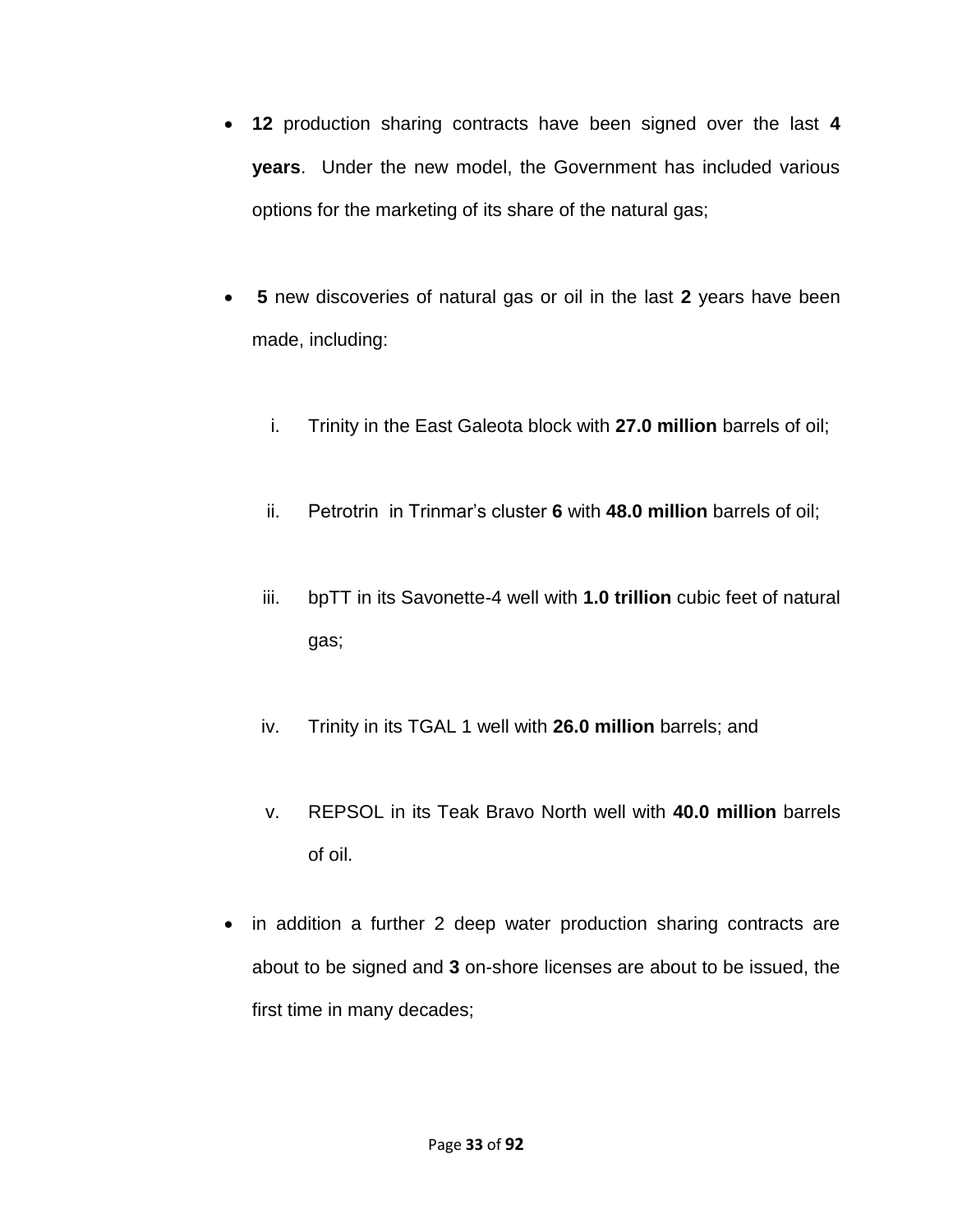- drilling activity which is reflective of greater activity in the upstream energy sector is increasing. In **2010**, the number of rig days was **1,132** and in **2013** rig days totalled **2,485**. We expect this number will be surpassed in **2014** based on the work programmes under the **28** active production sharing contracts and licenses; and
- at least **53** exploration wells will be drilled over the next **8** years based on the exciting new seismic data coming to hand, the incentives now in place and the contractual obligations of the companies.

There is going to be an unprecedented period of activity in the energy sector over the course of the next decade.

We are witnessing a marked increase in drilling activity, a significant increase in foreign and domestic direct investment, discoveries of new reserves of oil and natural gas and the stabilization of oil production. We expect that, starting in 2017, we shall see improved results arising out of the audits of our oil and gas reserves.

Mr. Speaker, the proposed **US\$850.0 million** Mitsubishi-Massy Methanol to Di-Methyl Ether plant is in an advanced stage of technical conceptualization. The plant will produce methanol from natural gas and then go further down-stream to di-methyl ether which can be used as a replacement for both propane and diesel.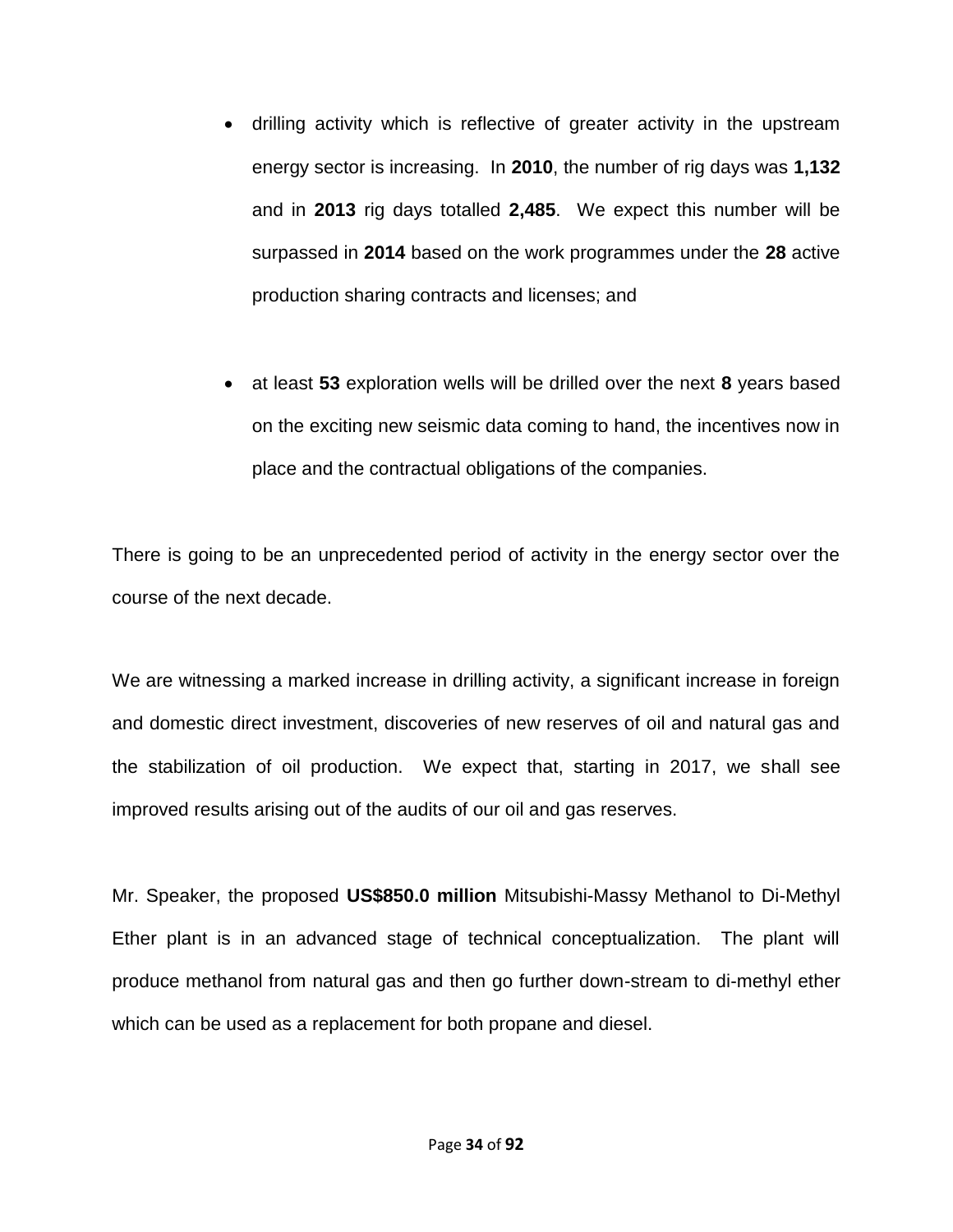Importantly, its location in La Brea will generate industrial development in the southwestern peninsula and bring to that area much needed high-quality jobs.

Mr. Speaker, the Energy Port at Galeota will provide substantial logistic support for the oil and gas companies operating off the east coast with a reach as far as Suriname and Guyana. The second phase of the Galeota Port will begin in **2015** continuing the stimulation of economic activity in the south-east communities. Additionally, upgrade work will take place at Brighton, La Brea to accommodate the Mitsubishi–Massy and Gasfin Projects.

With respect to the fuel subsidy, Government has been advancing the transition from the high usage of gasoline and diesel to a greater use of compressed natural gas as an alternative fuel with our objective being the reduction in the burden of the fuel subsidy on the finances of the country. The National Gas Company of Trinidad and Tobago has established a new company: NGC CNG Company Limited which is spearheading the roll-out of the CNG-equipped filling stations. By the first quarter of **2016,** 35 CNG fuelling stations will be operational.

Mr. Speaker, hybrid and electric-powered vehicles are now becoming the vehicles of choice in many advanced countries. Moreover, the increasing use of these vehicles is contributing towards the reduction of gasoline and diesel.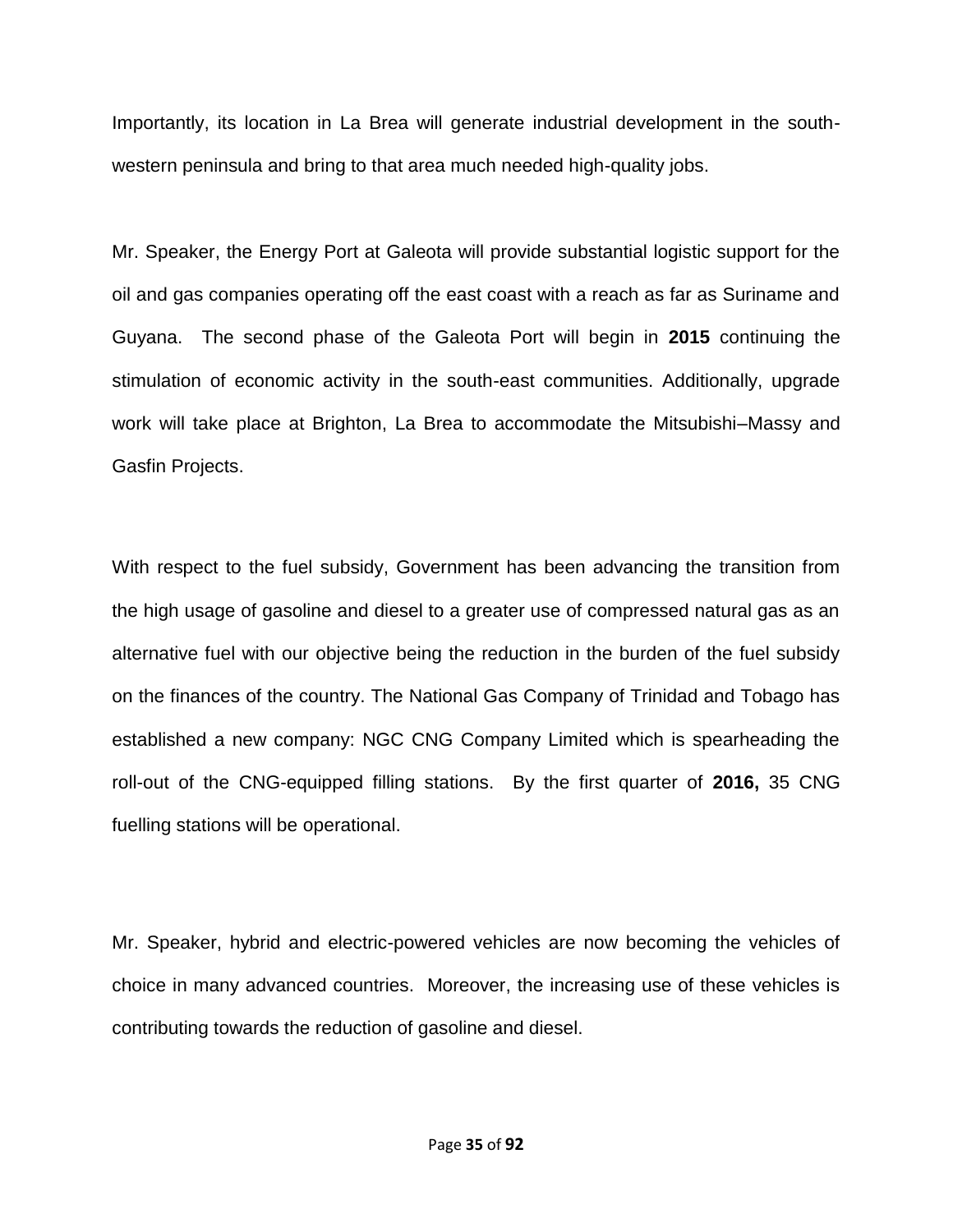I propose to provide tax relief on the importation of hybrid and electric-powered cars subject to the regulations outlined by the Bureau of Standards.

# **Information and Communication Technology**

Mr. Speaker, as we modernize this country to create a dynamic knowledge-based society, we are bridging deficiencies in access to and use of information and communication technologies. We recognize that a smarter Trinidad and Tobago will be a more competitive Trinidad and Tobago and pursuant to our national Information and Communication Technology Plan, commonly referred to as *smarTT*, we are implementing the initiatives which are aimed at making more intelligent use of our financial, human and other resources. Affordable high-speed broadband services are being made widely available to support the evolution of a dynamic knowledge-based society.

With technical assistance from the World Bank Group, the Government is embarking on a **\$2.4 billion** expenditure on high-impact programmes to improve infrastructure supply, in particular the provision of new networks and demand initiatives to stimulate ICT usage in the society. Public-Private-Partnerships will be utilized both in the expansion of supply and in the delivery of services. We are also bringing the ICT policy and law up to best practice.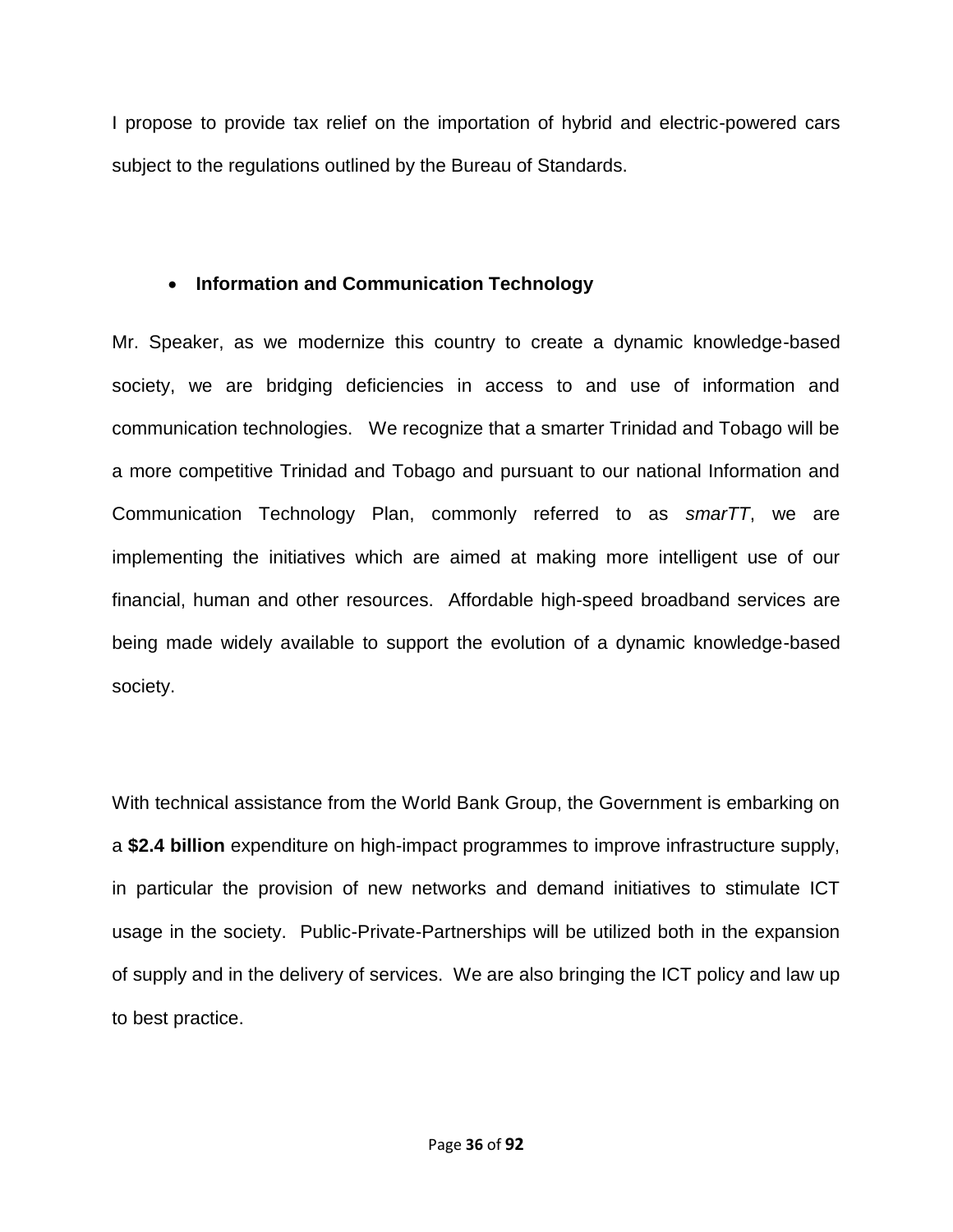### **Major Infrastructure**

Mr. Speaker, we are now making progress in overcoming infrastructure backlogs and investing for more inclusive growth and development. In fiscal **2015**, public capital investment will amount to approximately **\$8.2 billion**. I wish to turn now to infrastructure investment in major sectors:

### **Water and waste water services**

Mr. Speaker, we are well on our way to ensuring an adequate and reliable supply of water to all our citizens. We have reduced leaks in our distribution network, reduced the number of customer complaints, reduced the number of repairs on our major mains, reduced the requests for truck-borne water and we have reduced the number of repairs on our valves.

We have improved infrastructure throughout Trinidad and Tobago, including the installation of storage tanks, the construction of new booster stations and we have installed and replaced many kilometres of pipelines and mains. In Tobago we have installed transmission mains from Englishman's Bay to Castara and from Bacolet to Cove Industrial Estate.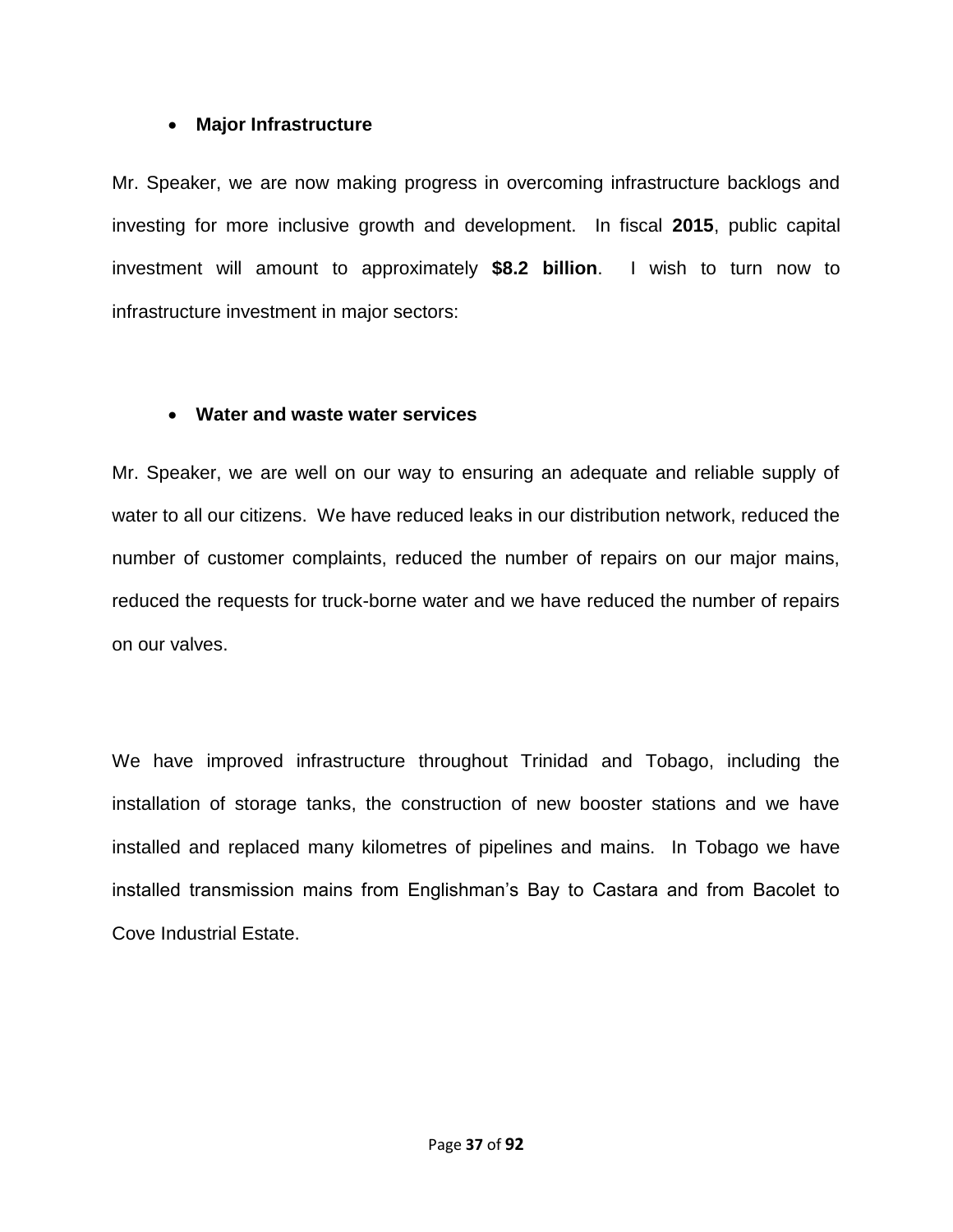Our citizens are benefitting from these infrastructural developments. Approximately **57.0 percent** of the customers of the Water and Sewerage Authority are now receiving a reliable supply of water **24/7**; in Tobago this percentage is approximately **70.0 percent**.

Mr. Speaker, in **2010**, only **18.0 percent** of the population received a reliable supply of water.

Work is being vigorously pursued on establishing a daily supply of water for all our citizens. With the completion of the Beetham Waste Water Project, the Industrial Estate at Point Lisas will benefit from a reliable and high quality water supply, thereby diverting 10 million gallons per day of good-quality potable water to the national community. In **2015,** we anticipate that close to **100.0 percent of** the population will receive a 24/7 supply of water.

Mr. Speaker, the incidence of flooding needs to be addressed. The annual damage to property, the loss of agricultural crops and the spread of vector-borne and water-borne diseases have been impacting adversely on our citizenry. The economic and social costs have been inordinately high.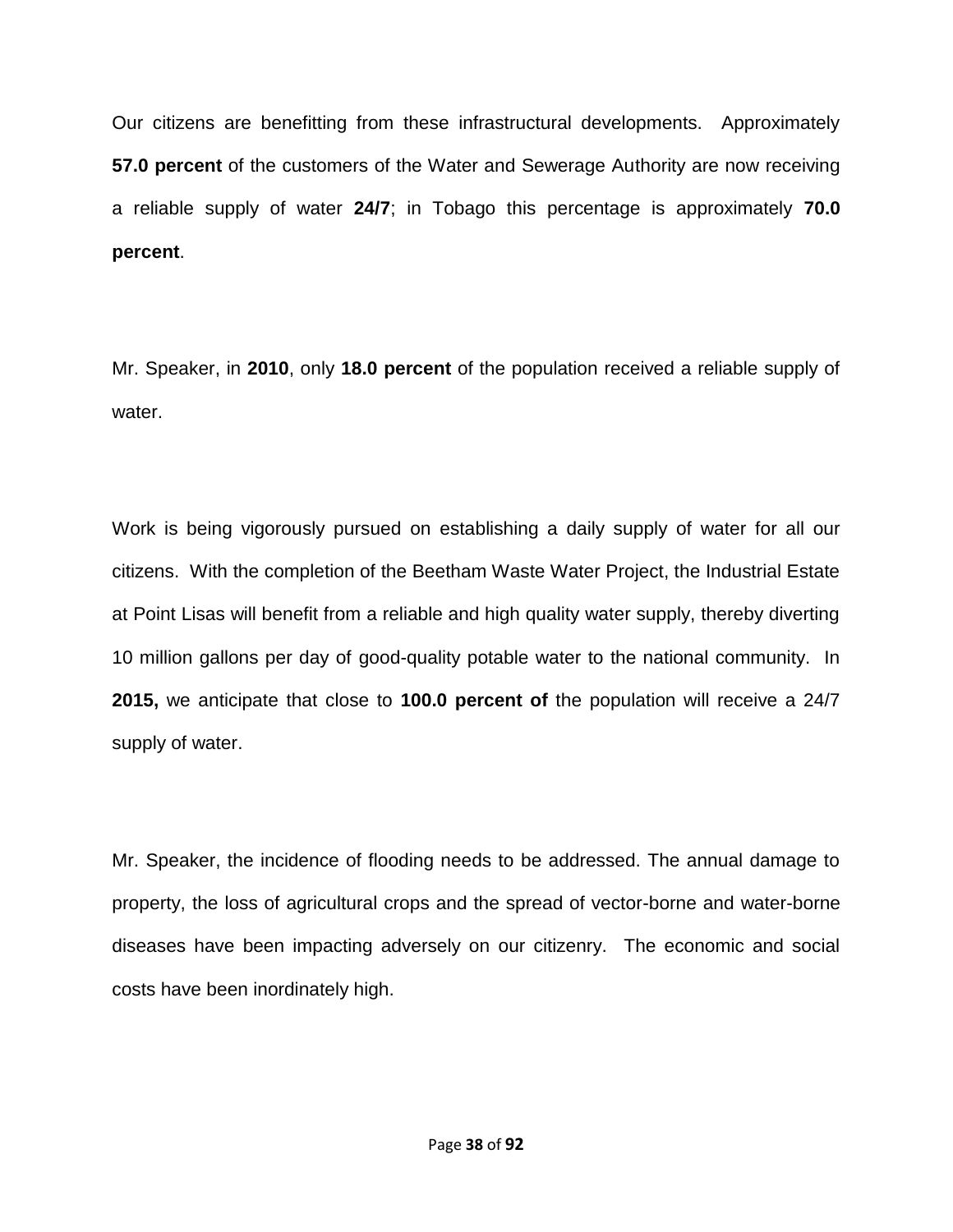With funding from the Inter-American Development Bank of \$US **120.0** million, we have embarked on a **5-year** programme to alleviate flooding and to improve drainage in the city of Port of Spain. In fiscal **2015**, infrastructure work will begin on the South Quay portion of Port of Spain which includes the City Gate area.

Mr. Speaker, unplanned development has been at the source of our environmental difficulties, including the incidence of flooding. As such, we have been rehabilitating our water sheds and restoring our forest cover through enrichment planting of 1.3 million trees on approximately 6,200 acres across Trinidad and Tobago.

We have taken steps to ensure that sustainable development is anchored on an appropriate assessment of socio-cultural and economic and environmental development issues. The recently-legislated *Planning and Facilitation of Development Act* has established a governance framework under which land use, planning and development will take place with a focus on sustainability.

Environmental integrity is being sustained by the Community-Based Environmental Protection and Enhancement Company Limited in its work programmes to maintain the environment. A new component, CEPEP Marine, is ensuring that our western and southern coastlines are being consistently cleaned.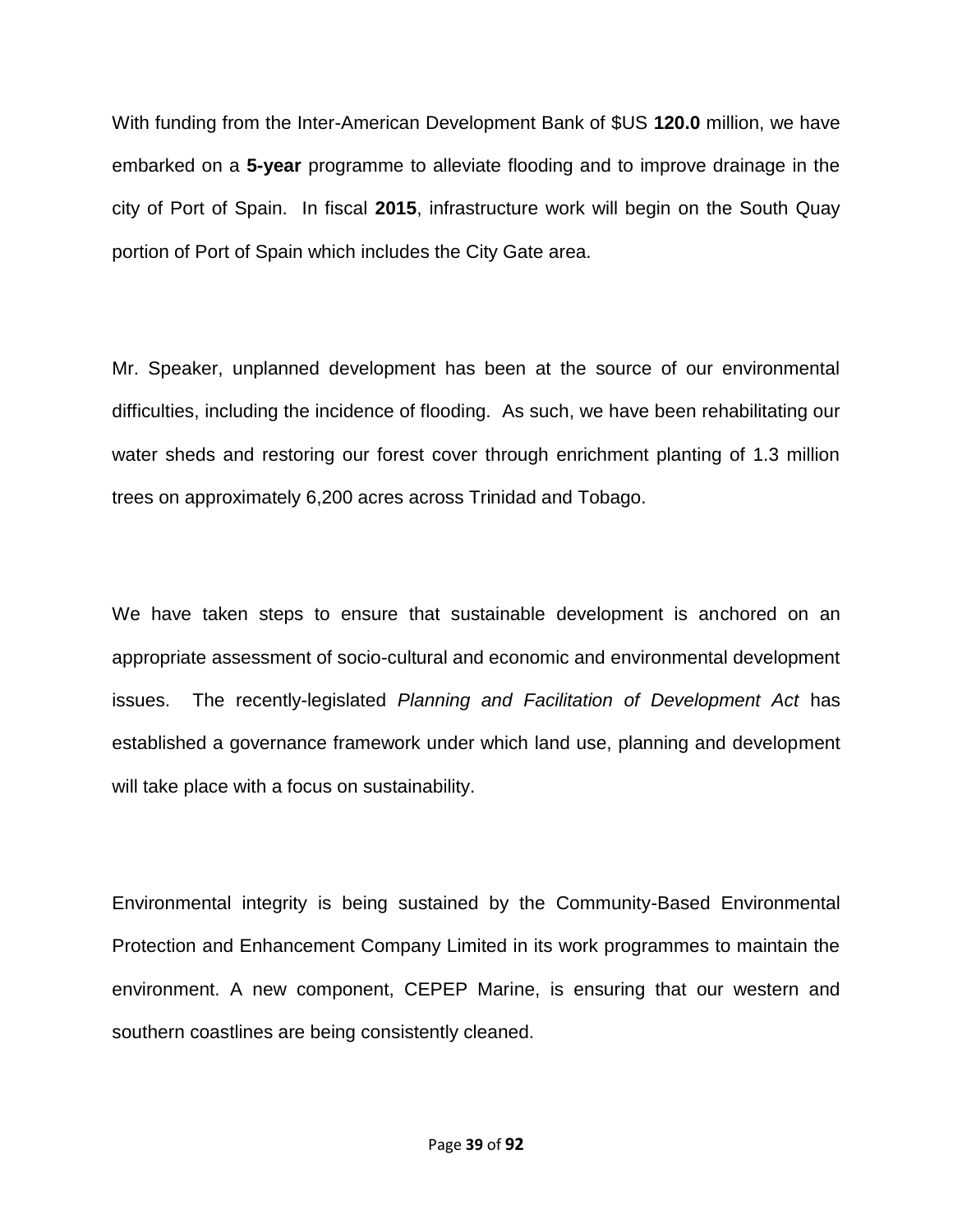## **Historic Buildings**

This Government has been focusing on preserving our historic buildings. We consider this to be critical for understanding our nation's heritage. It is also an environmentally responsible practice. Preservation work at Stollmeyer Castle and White Hall is in an advanced stage and in the next fiscal year physical work will begin on Mille Fleurs and the President's House. We are putting in place a public-private-partnership to address the on-going maintenance of these buildings.

# **Highways**

Mr. Speaker, the Government is moving to open all economic space in the country through a network of roads and highways which will provide safe, reliable and efficient transport. Businesses and government services will be increasingly decentralized as economic opportunities open throughout the country.

We have made significant progress in developing this network:

- o the **47** kilometre **4**-lane San Fernando to Point Fortin highway is being delivered in phases; the Golconda to Debe segment is already in service and several additional segments will be delivered in **2015**;
- o the **6.2** kilometre Rivulet road is being rehabilitated with a delivery date in **2015** and will provide road capacity to accommodate the expanding traffic demands emanating from the Point Lisas Industrial Estate;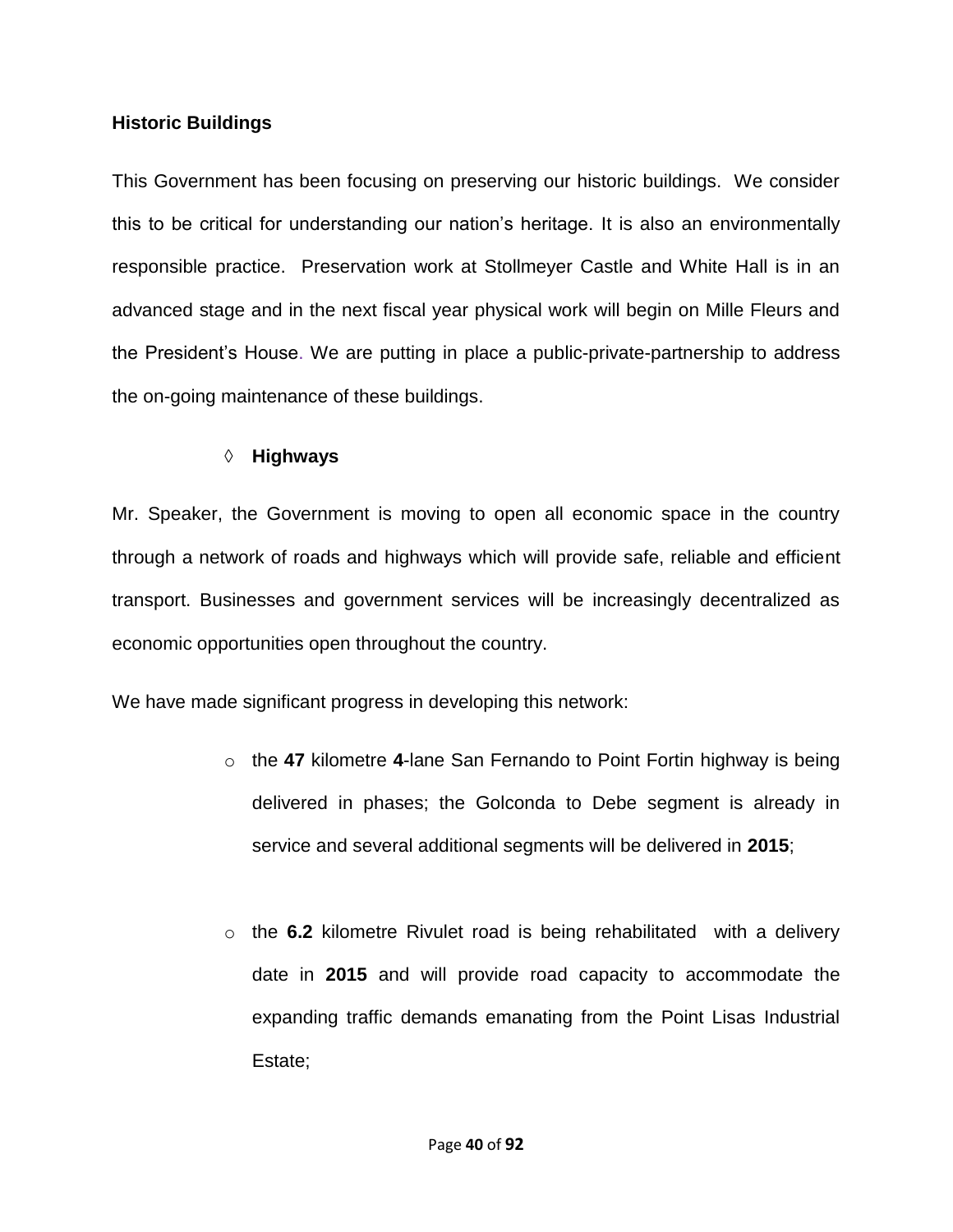- the east-west corridor transportation network is being modernized to ease by **2015** the frustrating levels of traffic congestion:
	- i. the Churchill Roosevelt Highway to St. Joseph river has already been widened;
	- ii. the Beetham Highway access route in and out of Port of Spain is being widened;
	- iii. the Diego Martin Highway extension is now fully operational; and the all-important **34** metre-span walkover and canopy with staircase near Cuthbert Road will bring major safety benefits;
	- iv. the Valencia By-Pass now under construction will be completed in **November 2014**.

The new roadway will be used by motorists to bypass the town centre and will also eliminate the excessive traffic pileups which currently exist along the Eastern Main Road in the vicinity of Valencia Junction; and

v. the over-pass at Southern Main Road and the Churchill Roosevelt Highway will commence construction in **2015.**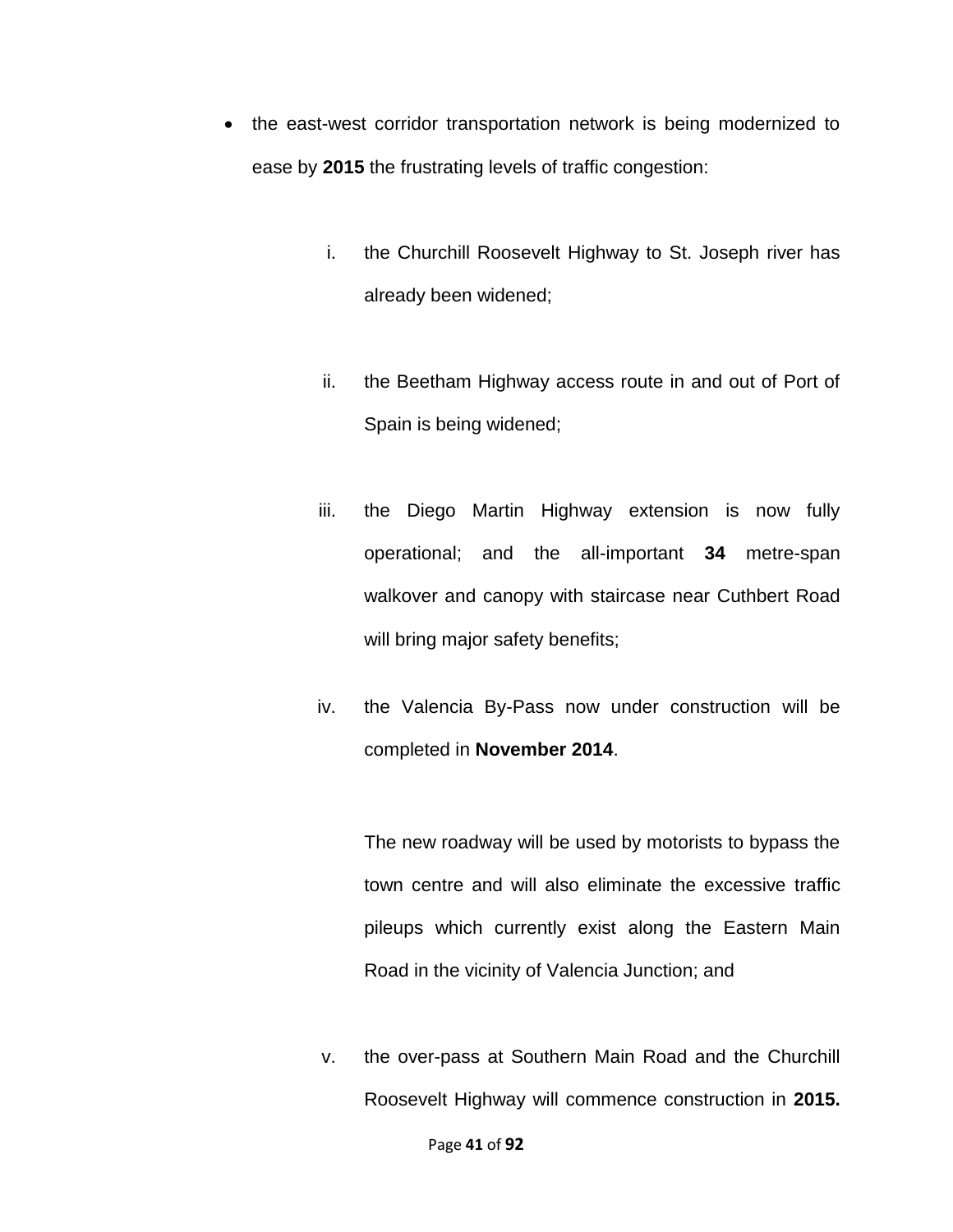The removal of the traffic lights from Port of Spain to the University of the West Indies will extend the freeway and in the process reduce traffic congestion.

Mr. Speaker, the roll-out of a modern network of roads and highways connecting the country is being appropriately sequenced. We have already completed the designs for **3** new highways:

- i. the Princes Town-Mayaro Highway;
- ii. the San Fernando-Princes Town Highway; and
- iii. the Wallerfied-Manzanilla Highway.

We are considering, through a public-private-partnership arrangement, an alternative access route to Chaguaramas to facilitate the increasing development activity in the north-west peninsula which has already seen the commissioning of the Chaguaramas Boardwalk and the Diego Martin Extension Highway and the soon-to-be constructed Fishing Facility and Health Centre in Carenage.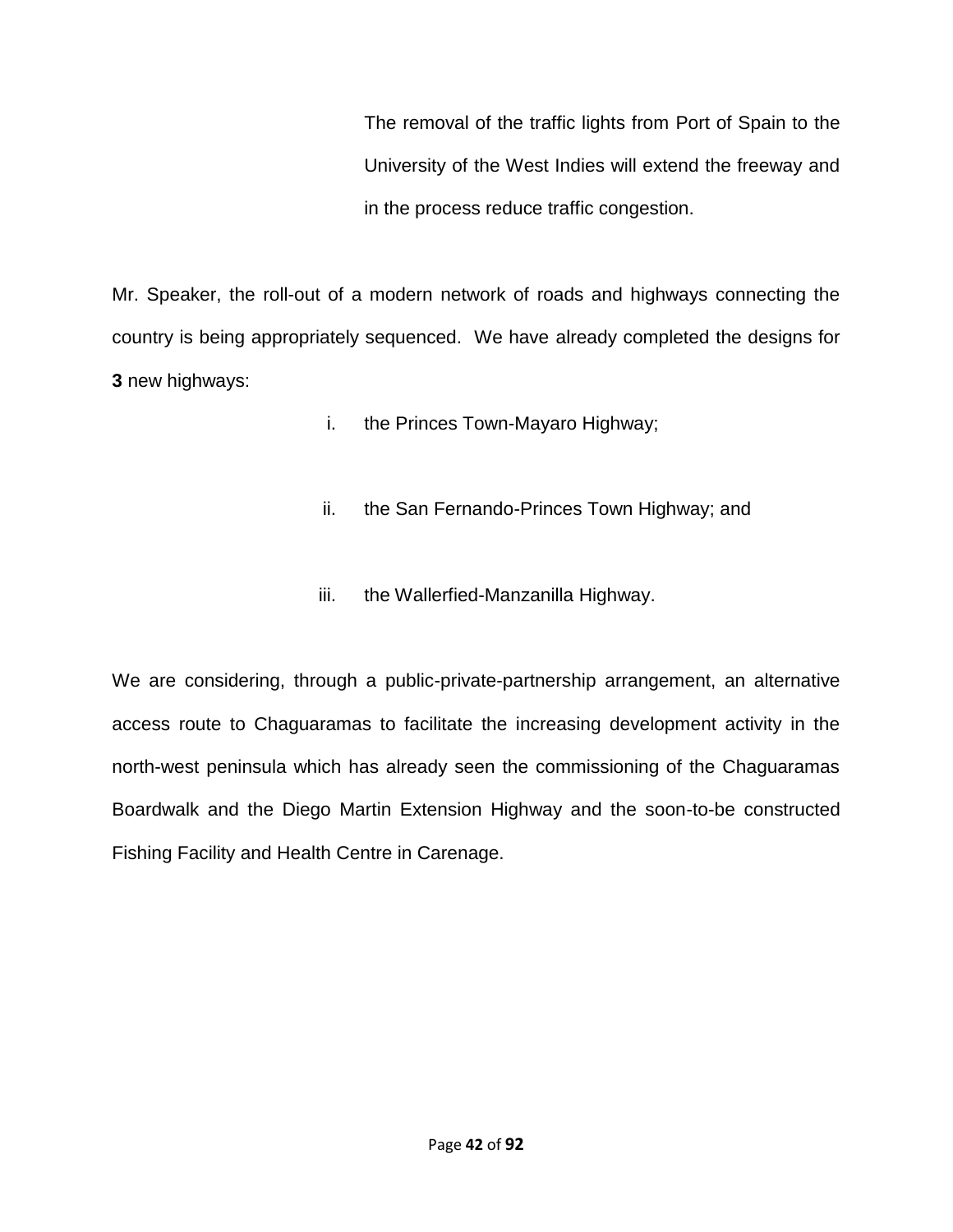# **Office Accommodation**

Mr. Speaker, the outfitting of the Government Campus Plaza which commenced this year will add another dimension to the vibrancy of the capital city of Port of Spain. On completion, our public servants will now be accommodated in state-of-the-art facilities with acceptable and appropriate office space. The sequencing will be as follows:

- **October 2014, next month,** the Customs and Excise Division of the Ministry of Finance and the Economy;
- **March 2015** the Immigration Division of the Ministry of National Security;
- **August 2015** the Board of Inland Revenue Division of the Ministry of Finance and the Economy;
- **September 2015** the Ministry of Legal Affairs; and
- **September 2015** the Ministry of Education.

Mr. Speaker, the Government is collaborating with the Urban Development Corporation of Trinidad and Tobago with a view to outfitting all remaining buildings for occupation in **2016.**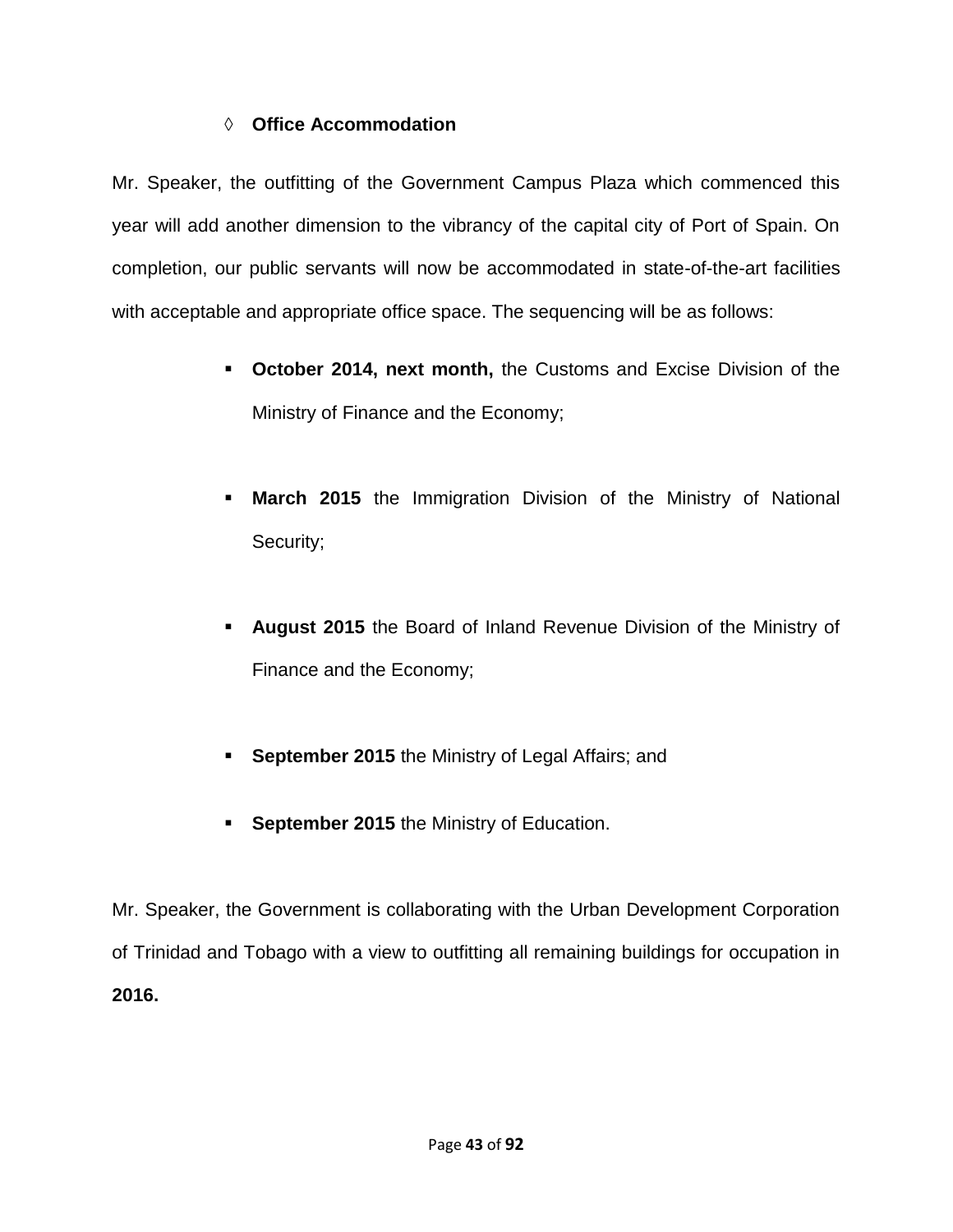Furthermore, the Government is now exploring all options available to it for ensuring that all government-owned buildings are not only fully utilized and meet the demand for government services but also the residual or unused buildings are offered for sale or lease.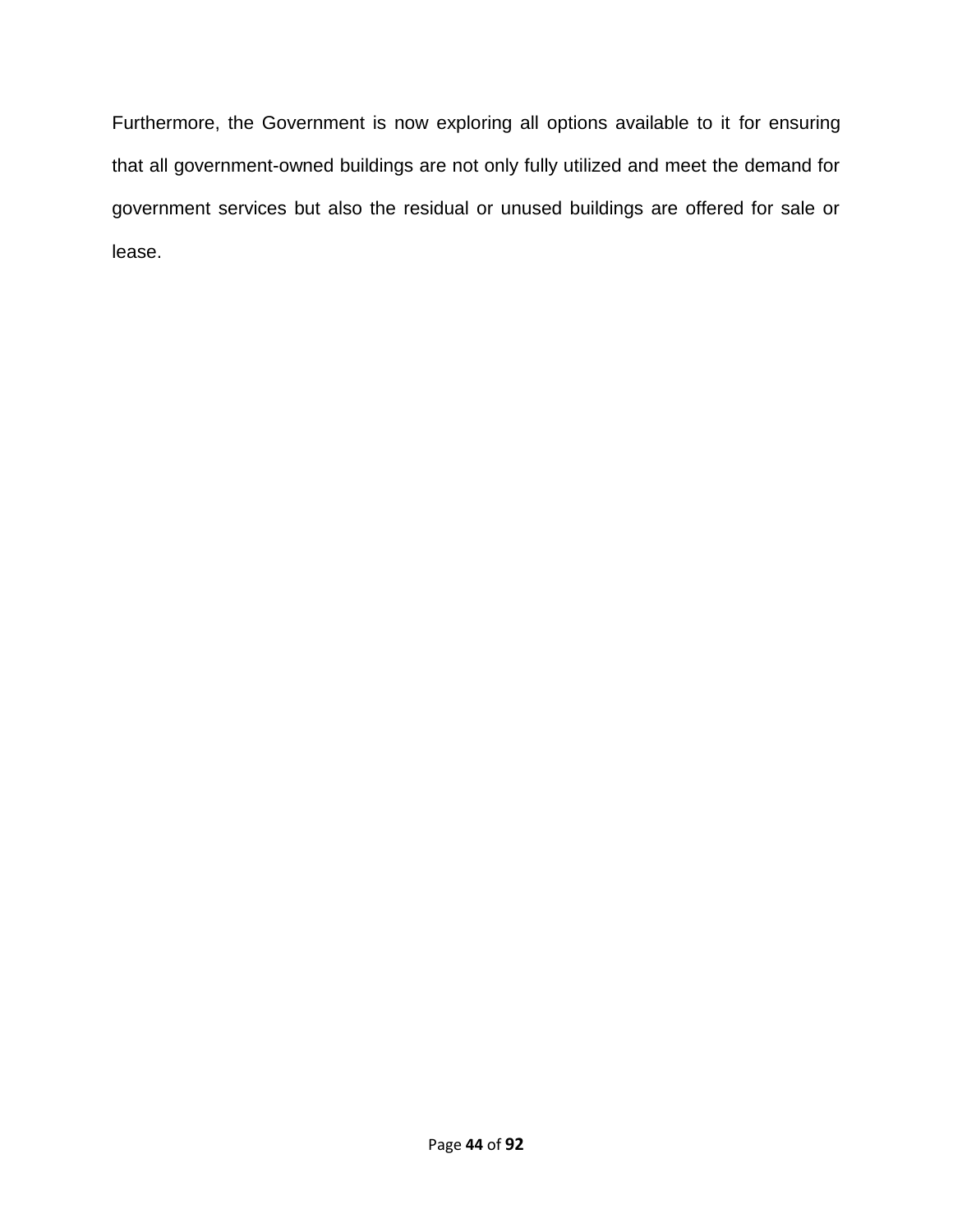## **5. BUILDING AN INCLUSIVE SOCIETY**

Mr. Speaker, I turn now to our policy initiatives for building a more inclusive society. This Government has identified 6 policy-driven institutional components which are critical and inter-dependent for making our society more inclusive and for fostering growth which is sustainable. Our policies are aimed at delivering greater equality of incomes through greater equality of opportunities.

For this reason the focus of the Government is on growth-enhancing investment and social expenditures in **6** key areas; education, health, housing, a well-targeted social safety net, transport and sporting activities.

# **Education**

Mr. Speaker, the first component in our commitment to a more inclusive society is the education system. We are advancing our public policy agenda of greater equity in our society and the building of a competitive economy. The Government will continue to provide quality and advanced skills training to meet the demands of a middle-income society.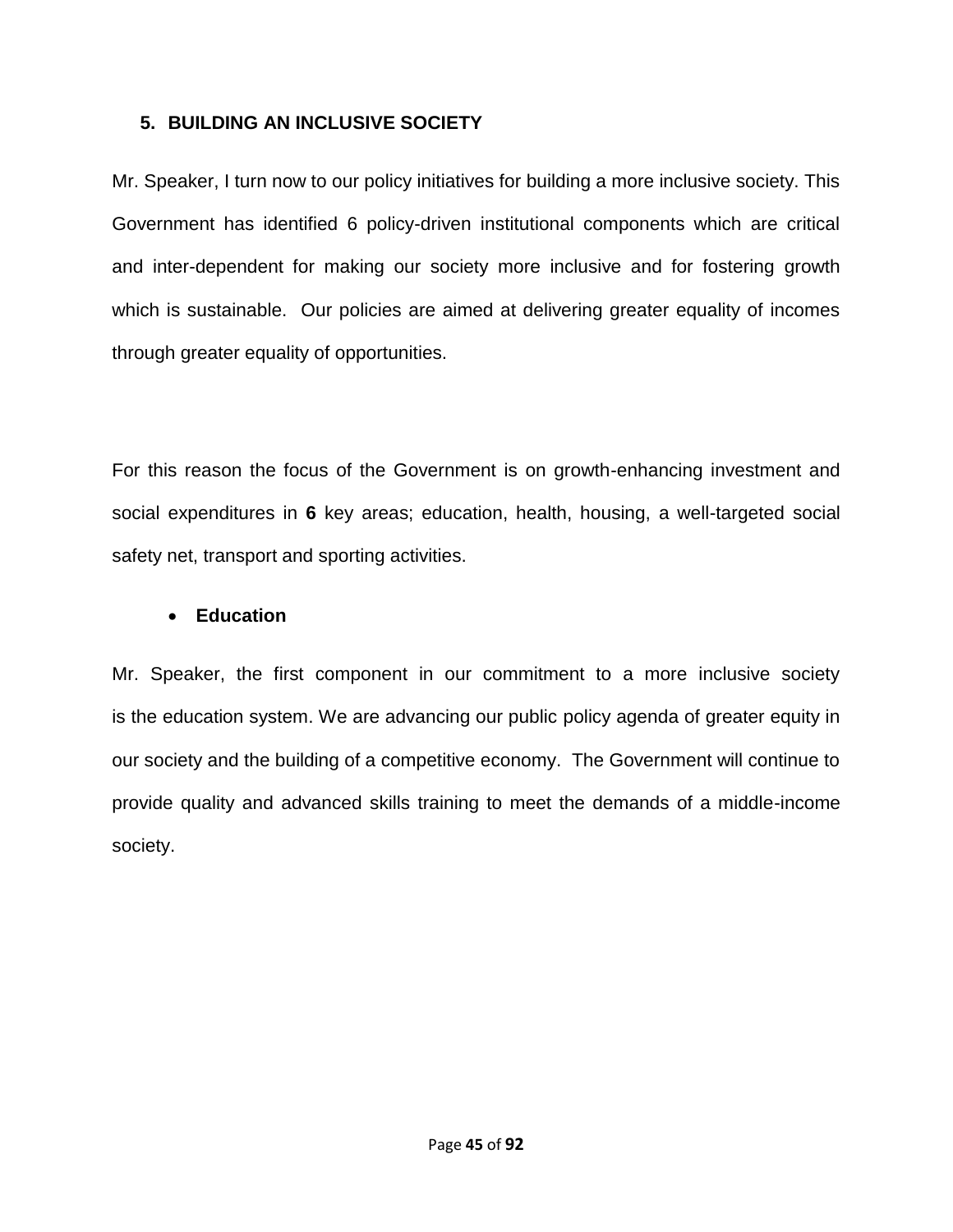# **Early Childhood Care and Education (ECCE)**

Mr. Speaker, we expect to achieve universal early childhood care and education by 2015. Our childhood centres established directly by Government and by public-privatepartnerships are providing our **3 to 4** year-old children with quality teaching and learning and in the process are facilitating their easy transition to primary education.

# **Primary and Secondary**

This country has just experienced its best year's results in **3** of our major examinations: the Secondary Entrance Assessment, the Caribbean Secondary Education Certificate and the Caribbean Advanced Proficiency Examination; but more needs to be done to build on this success. In order to improve the levels of literacy and numeracy, we have deployed literacy and numeracy coaches to **118** schools and have trained **2,700** teachers who can now develop literacy and numeracy skills in students.

We are integrating information and communication technology throughout the entire education system. All students in Forms **1-5** will have laptops by **September 2014** and we are ensuring that the demands of the society for skilled and technical services are met through the increase in the number of secondary schools offering the Caribbean Vocational Qualifications.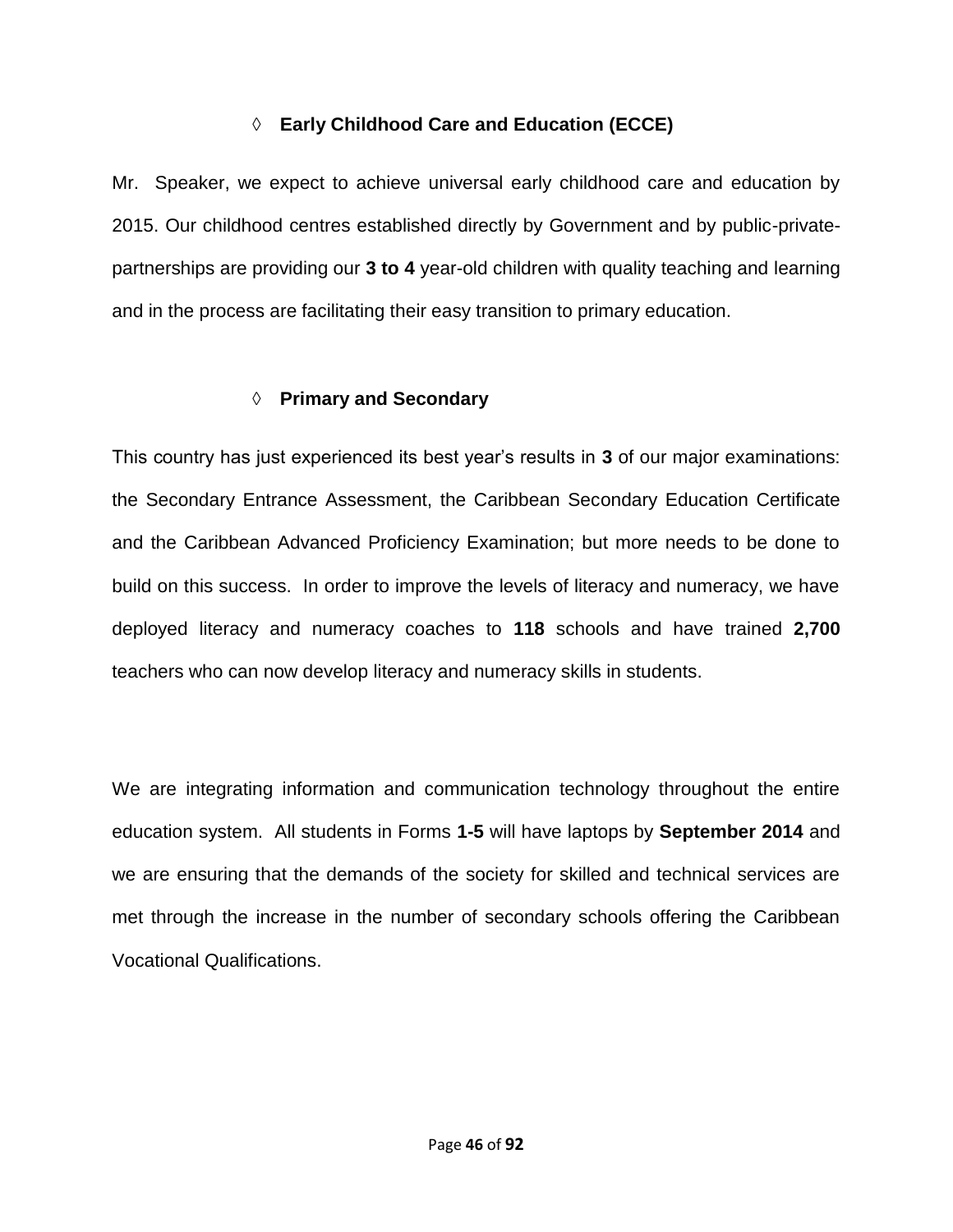#### **Tertiary**

Mr. Speaker, in order to uphold excellence in our tertiary education system and to ensure that skills development meets the needs of our society, a wide range of initiatives and programmes are being implemented:

> • the Government Assistance for Tuition Expenses programme is benefitting approximately **67,000** participants; all public and private higher education institutions are now being held accountable for the programme and the soon-to-be-introduced National Qualifications and Credit Framework will strengthen the quality of the system;

Mr. Speaker, let me assure this Honourable House that this Administration will keep the GATE programme secure and sustainable.

- the grace period of **6** months relating to the repayment of loans under the Student Loan Revolving Fund will be extended;
- the University of the West Indies, Penal-Debe Campus is in an advanced stage of completion with dedicated faculties for law, science and technology, food and agriculture and social sciences;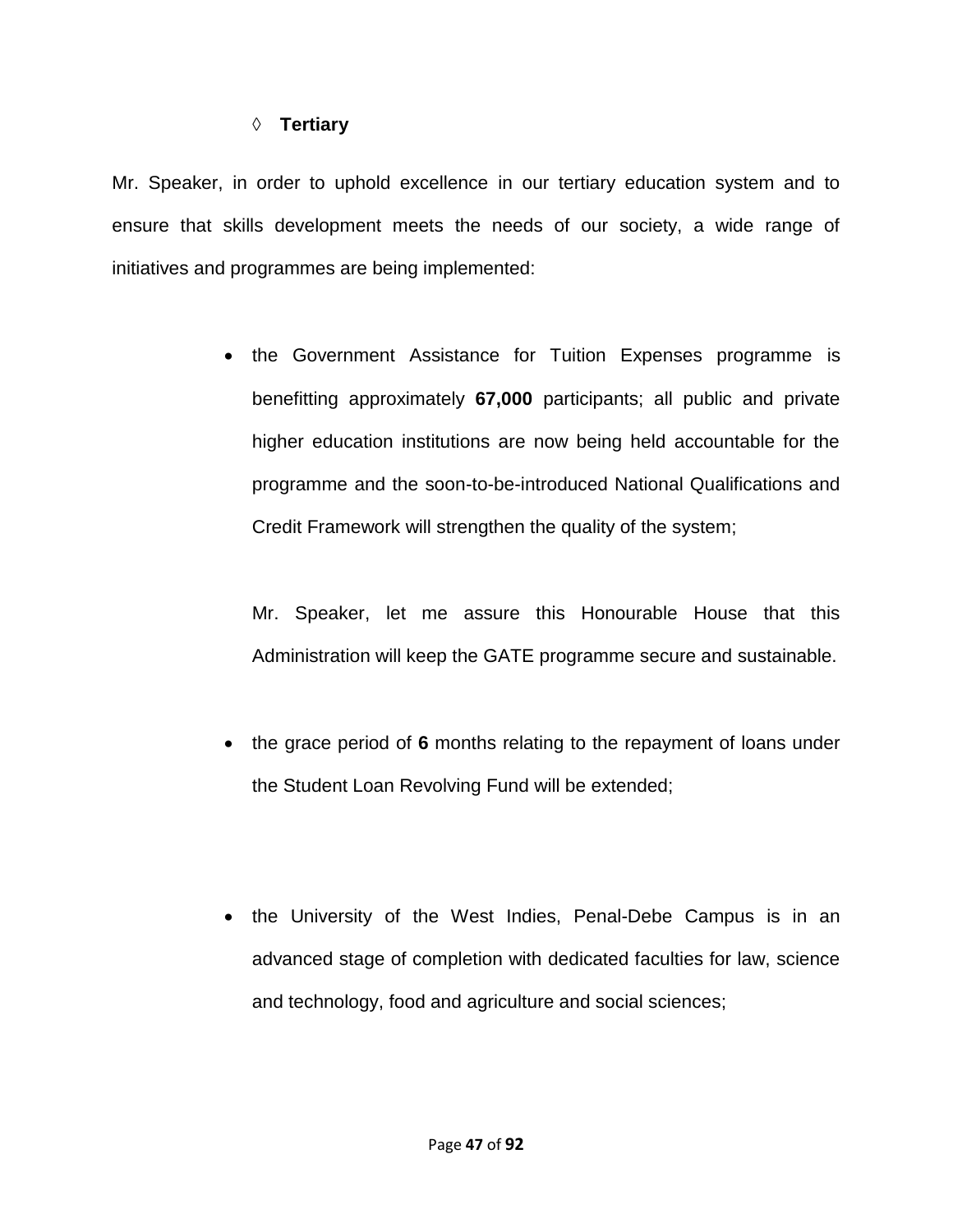- the University of the West Indies, School of Dentistry is being expanded;
- the University of the West Indies, Open Campus is being constructed at Chaguanas;
- the College of Science, Technology and Applied Arts of Trinidad and Tobago is expanding its nursing facility at El Dorado;
- the Metal Industries Company Institute of Technology has already established **4** Technology centres in Tobago, in O'meara, in Diego Martin and in Penal;
- a Drilling Academy has been established at St. Madeline with an expanded facility at Forest Reserve to provide training in downstream activities such as production and refinery operations, environmental remediation and green technologies;
- a Technology Campus is being established at La Horquetta and the facilities at La Brea and Point Fortin are being expanded;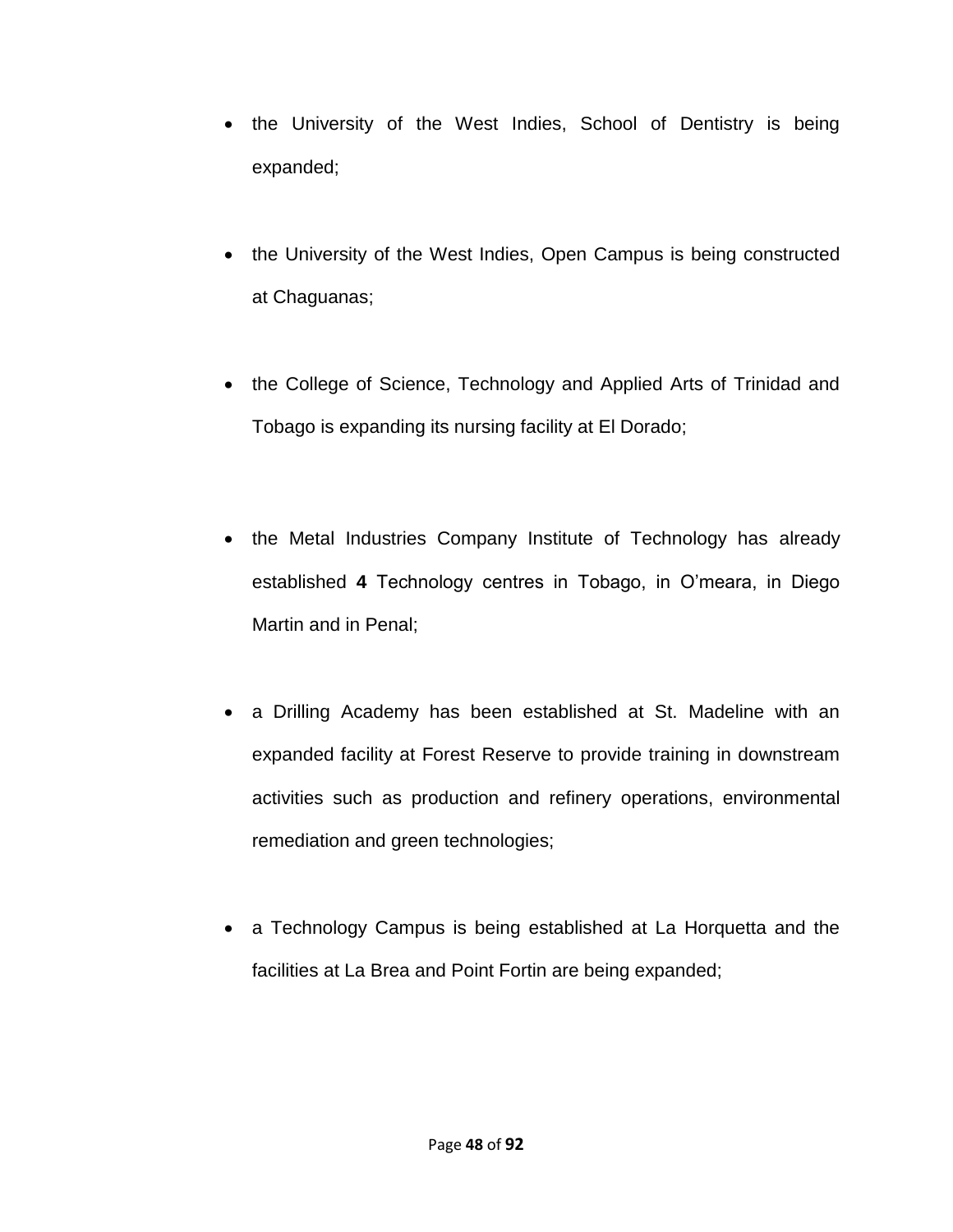- an Automotive Training Institute, a Workforce Development Centre and a Centre of Excellence in Cosmetology are being established at Woodford Lodge;
- the Business Education and Training Campus in Carapichaima-Waterloo which is now focusing on agri-production will be expanded to a Digital academy to support training in film, television, animation and multi-media; and
- an Aviation campus is being constructed at Camden Field in Couva: leadership is being provided by the University of Trinidad and Tobago.

Mr. Speaker, we have surpassed the international benchmark established for student participation rates for tertiary education. In **2010**, the student participation rate in the tertiary sector was **42.0 percent.** This Government has now achieved a rate of **65.2 percent** which also exceeds our target of 60 percent.

### **Health**

Mr. Speaker, the second component in our commitment to a more inclusive society is our focus on providing quality health care and medical services to our national community. Individual responsibility for his or her well-being represents a critical aspect of our overall healthcare. It is imperative that our citizens monitor and manage actively their own health regimes thereby reducing the demand on the country's health system.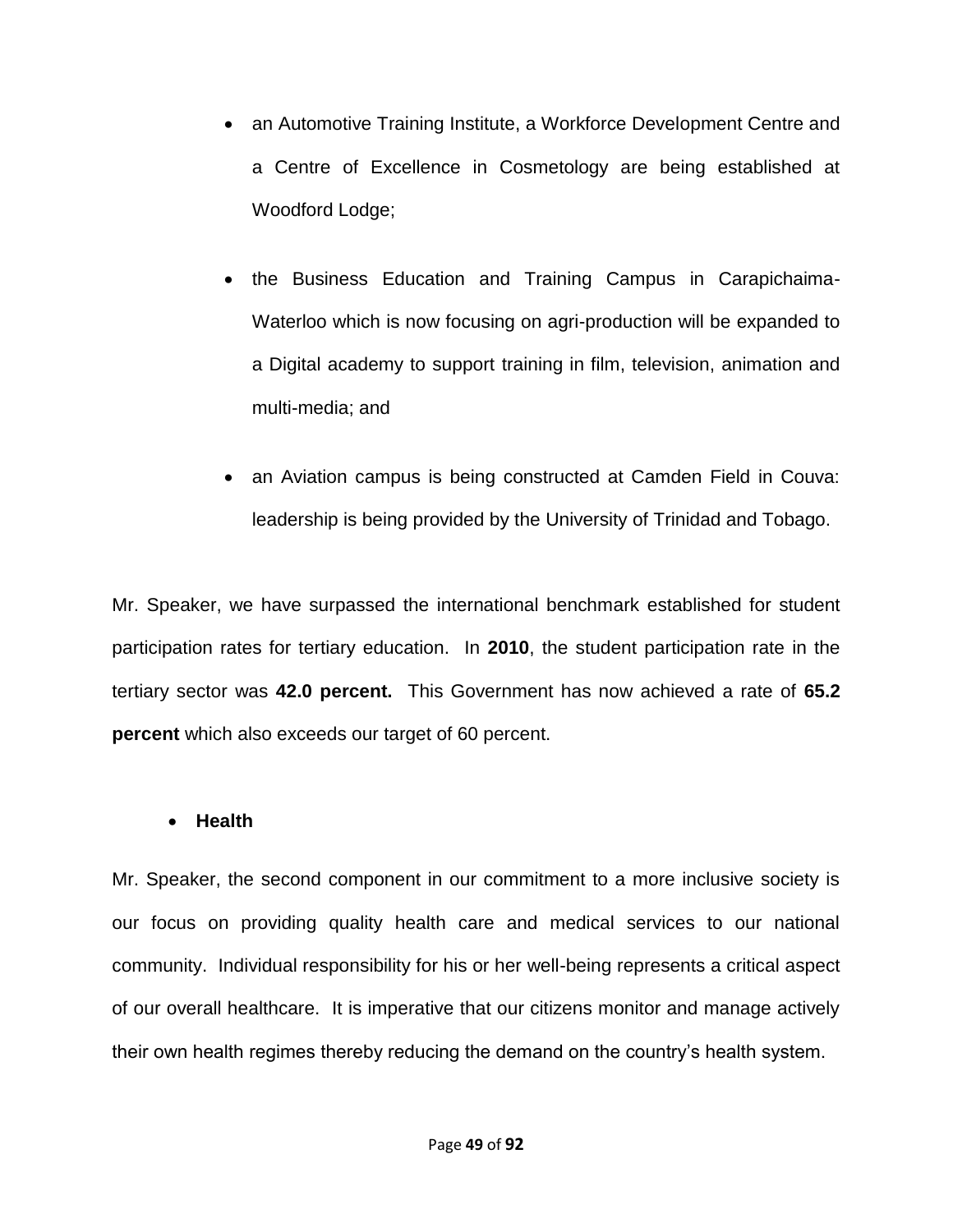For this reason, we have focused our attention on creating client-centred experiences and solutions which respect the needs, abilities and uniqueness of those members of our national community who require quality health care.

Our core principle is anchored on the rights of patients and clients to experience respectful and professional care in a considerate and supportive environment. In pursuit of this broad agenda, at the core of which is service quality, the Government is improving the delivery of health care in Trinidad and Tobago. To this end, and in order to alleviate the chronic bed shortage at the San Fernando General Hospital, we converted the newly-constructed Administrative Complex in San Fernando into the **216** bed San Fernando Teaching Hospital. The facility became fully operational in the last year and is delivering quality healthcare to the burgesses of San Fernando and our citizens in the surrounding areas.

Mr. Speaker, our health service delivery model has been moving apace since the last year:

> a *Children's Hospital* and *Multi-Training Facility* in Couva is under construction and when completed will focus on ensuring not only that the medical needs of our children are fully-addressed in an **80-**bed facility but also that **300** medical and nursing students are trained at the University of the West Indies' School of Medicine, Nursing and Pharmacology.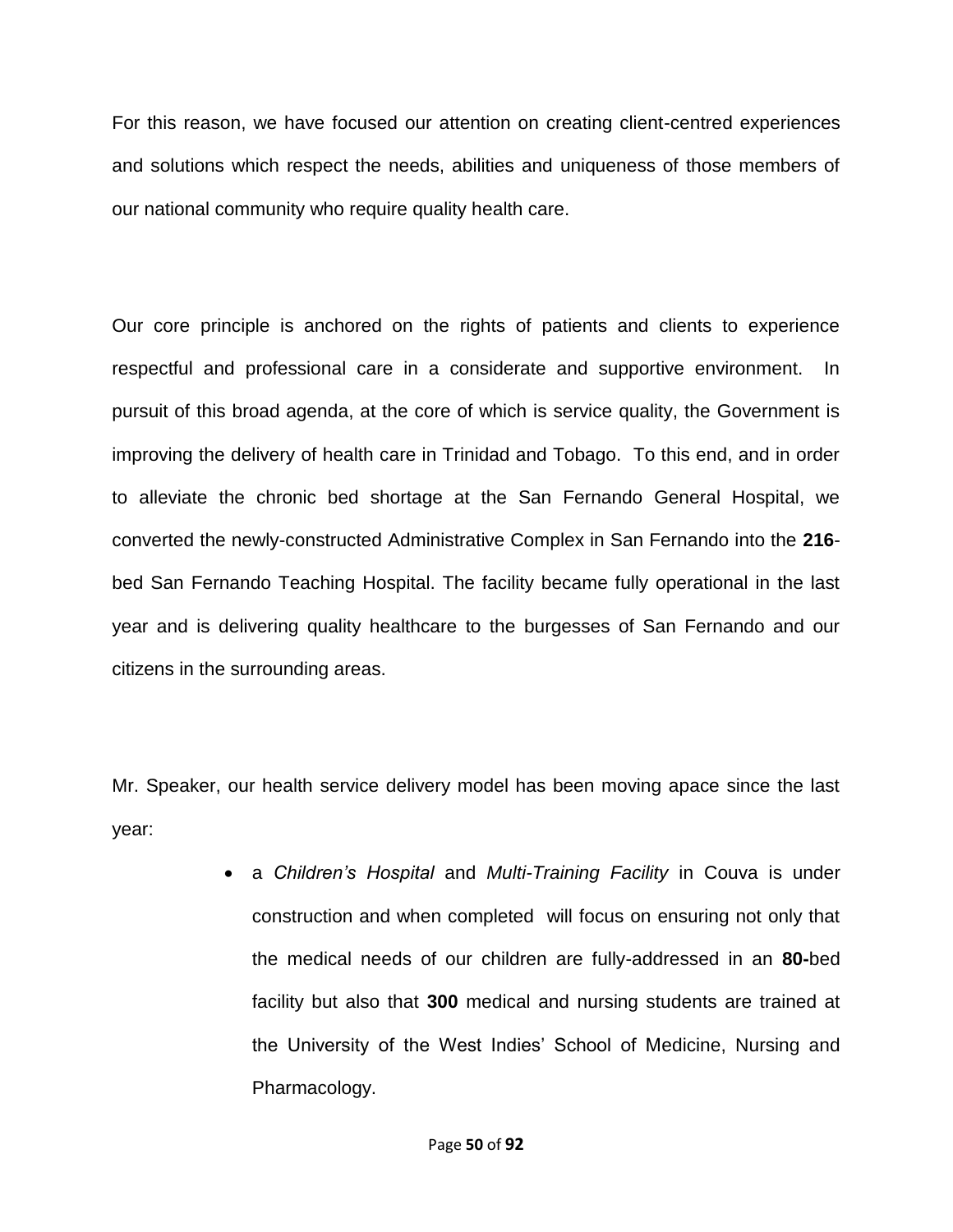With its location close to our gas-based industries in Point Lisas, the facility will also contain a **150**-bed centralized medical facility for adults with an associated *Burns Unit;*

 the *National Oncology Centre* which will provide diagnostic imaging and radiation therapy services is currently under construction and will be fully commissioned in **2015;**

This specialist institution will add another component to the national strategy for addressing the specific needs of cancer patients;

 a National Diabetic Retinopathy Screening and Treatment Service is being phased-in over a **4** year period at a cost of **\$85.0 million**. This diabetic care service is building on a pilot screening programme which has been in place since **October 2013** and is already improving the quality of life of persons with diabetes through better control.

Approximately **130,000** citizens in our population suffer from diabetes with **11.0** percent having urgent sight-threatening complications with compromised vision or blindness;

 **4** other new state-of-the-art hospitals are on the drawing board: Penal Hospital and Rehabilitation Centre, Sangre Grande Hospital, Point Fortin Hospital and the Arima Hospital; and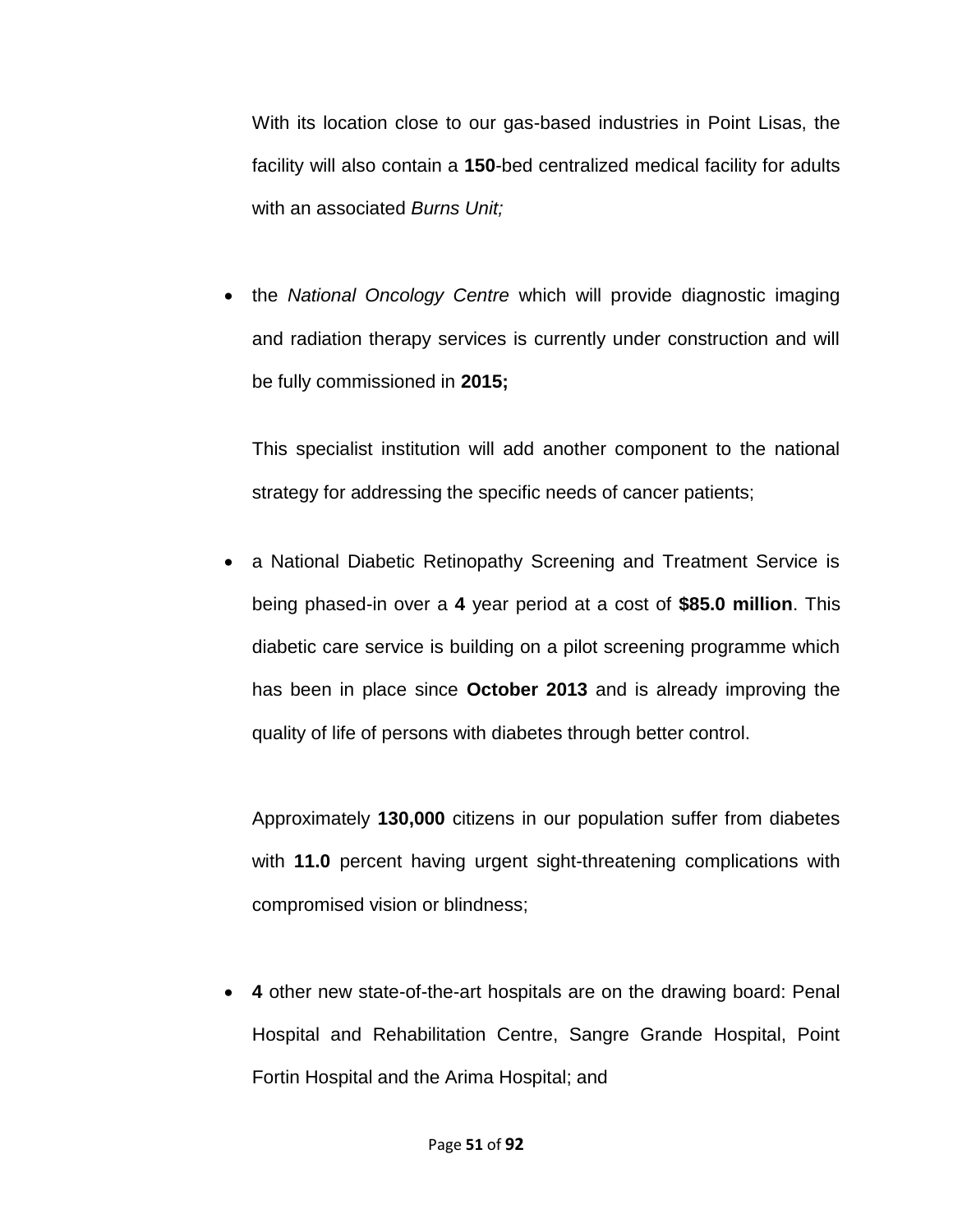• the external patient programme is providing immediate relief to our citizens who have been waiting for surgical procedures for a minimum of 3 months in our public health care facilities: in particular, cataract, joint-replacement, CT and MRI.

Mr. Speaker, the Government is also rehabilitating and repairing many other health facilities and medical centres at Arima, Couva, Palo Seco, Sangre Grande, Maracas-St. Joseph, Carenage and Toco. In addition, we have extended the opening hours of these facilities and in several areas on a 24/7 basis.

Moreover, in order that the short-term demands for medical services are met and in the context of the shortage of doctors and nurses, Government has been recruiting foreign health care professionals, in particular, nurses and doctors for the public health institutions.

### **Housing**

Mr. Speaker, a third component in our commitment to a more inclusive society is the provision over the next decade of comfortable and affordable homes for those in the low- and medium-income groups. We are overcoming the inadequate supply of houses and the difficulties of our citizens in obtaining mortgage financing and we are improving the maintenance of our housing stock. Ultimately, our goal is the establishment of sustainable communities throughout Trinidad and Tobago.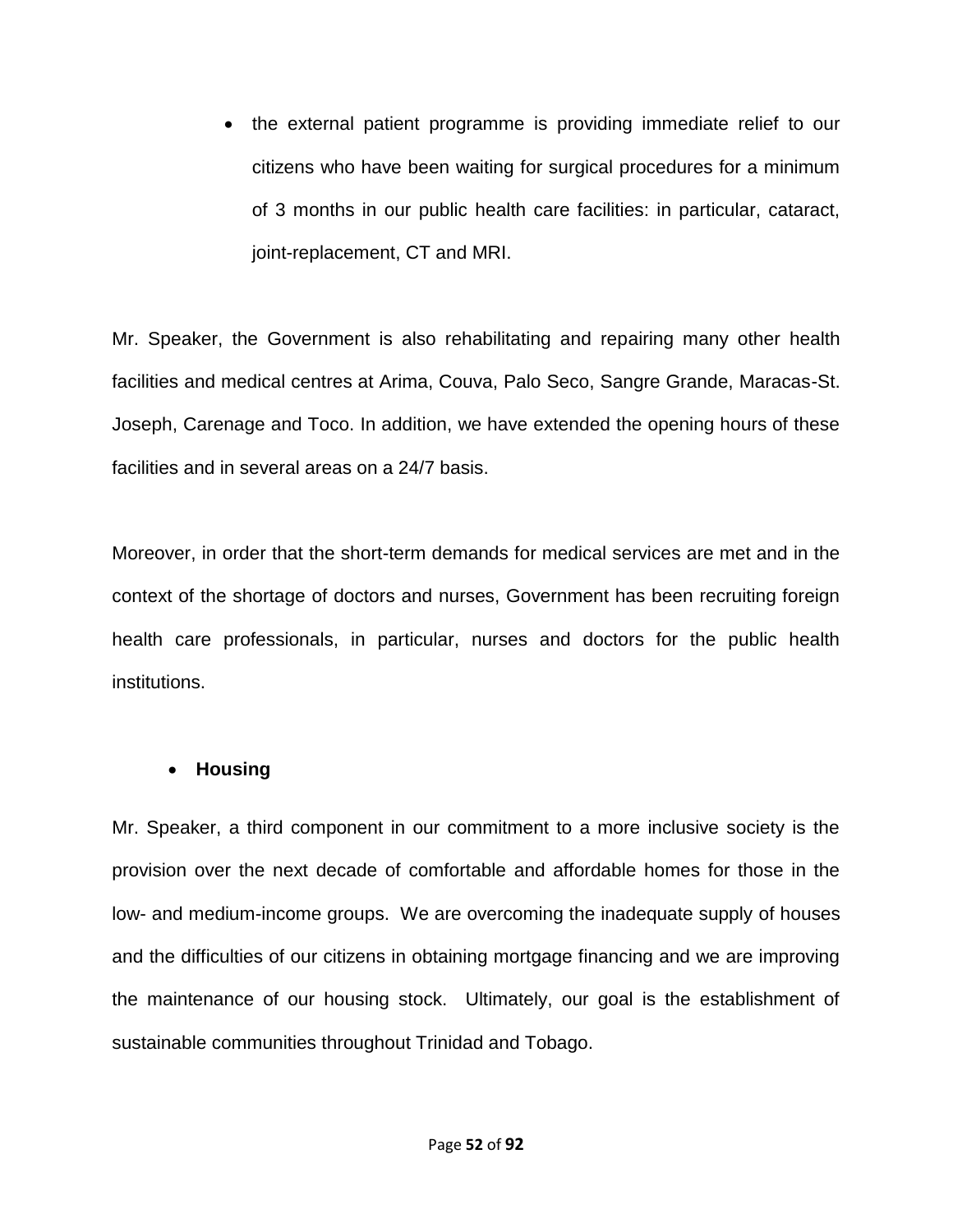The Government has embarked on a programme of activities to construct new homes in light of the more than **160,000** outstanding applications from our citizens. We are also rehabilitating and maintaining the existing housing stock. We are committed to meeting the public demand for housing over the course of the next decade and we will do so through an all-encompassing plan of action which focuses on construction, rehabilitation, provision of land and subsidies for home-improvement:

- **3,000** new housing units are being built with resources from the public sector investment programme and local borrowing; more than **1,000** have already been completed at Egypt Village, Princes Town, Union Hall and Victoria Keys;
- high-rise apartment buildings will be refurbished and retro-fitted in fiscal **2015;** the buildings are at Pleasantville, Laventille, Morvant and Gasparillo; **56** other tenanted buildings with **656** units are being refurbished**;** these buildings are at Charford Court, Maloney, Paradise Heights, Beverly Hills, Dorata Street, Lisas Gardens, Pleasantville, Irving Street, Clifton Street, Ramsaran Street and Lady Hailes Avenue;
- **110** new home-improvement and construction-matching subsidies to eligible low-income families are being provided under the Neighbourhood Upgrading Programme with a **US\$40.0 million** Inter-American Development Bank loan; furthermore, more than **1,200**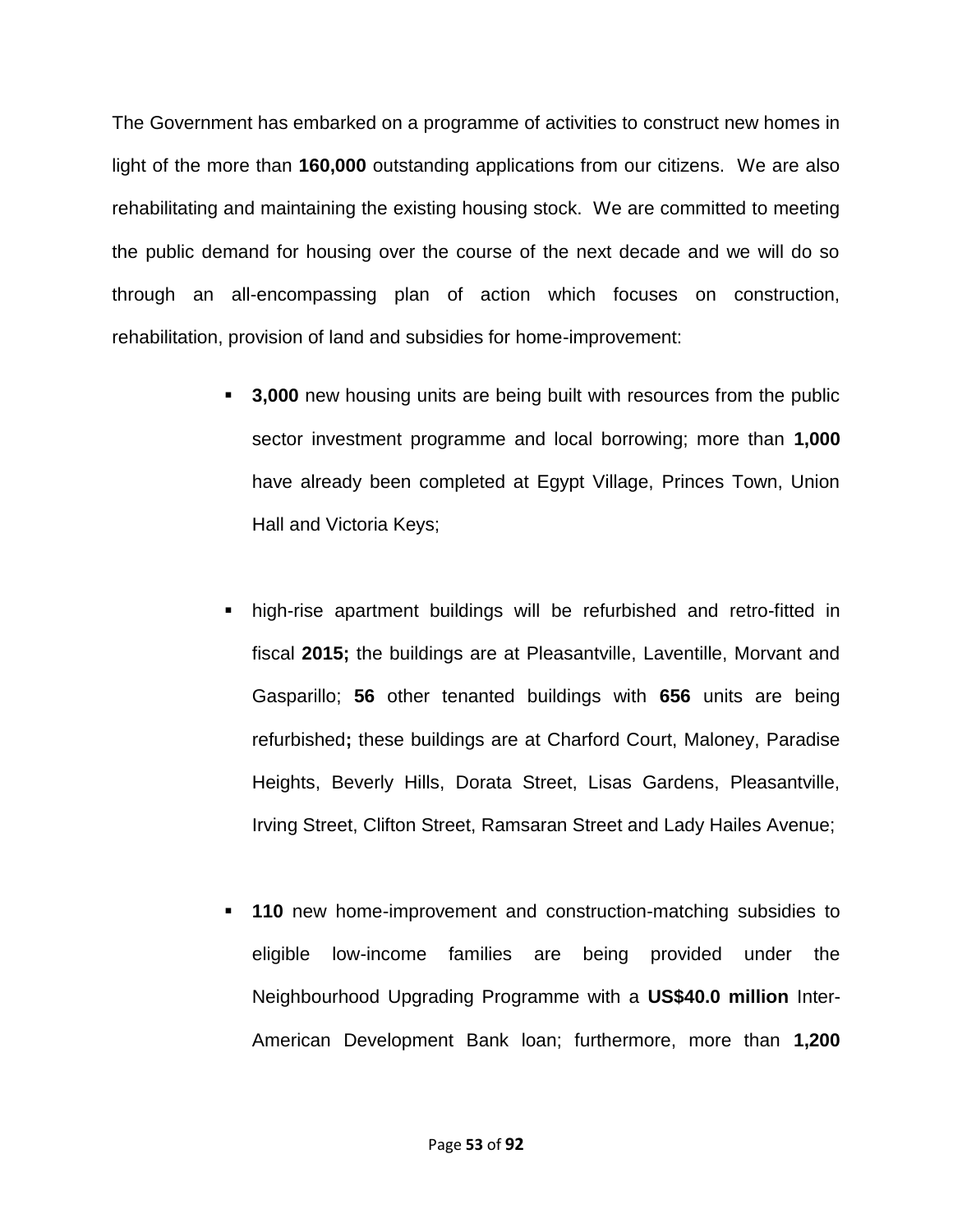beneficiaries have received from the Government home-improvement grants at a cost of **\$9.3 million**;

- the regularisation of unplanned settlements is improving the living conditions of low-income persons at selected squatter sites, **30** of which are at varying levels of infrastructure development, including at St Mary's Village, Moruga; Base Road, Arena; and Calvary Hill, Arima;
- the Land for the Landless Programme is providing residential lots at subsidized rates to low-income persons at **10** sites, including Felicity II, Glenroy II, Princes Town and Beaucarro, Freeport;
- the lease issuance exercise for more than **8,800** former employees of Caroni (1975) Limited is continuing; approximately **1,700** leases have already been distributed and with the scaled-up resourcing of the Estate Management Business Development Company Limited, the lease issuance exercise will be expedited in the context of the delivery of approved residential estates in **2015.** These leases can now be sold in the open market; and
- the **2.0 percent** mortgage programme is being improved and is being supplemented with a **5.0 percent** mortgage programme.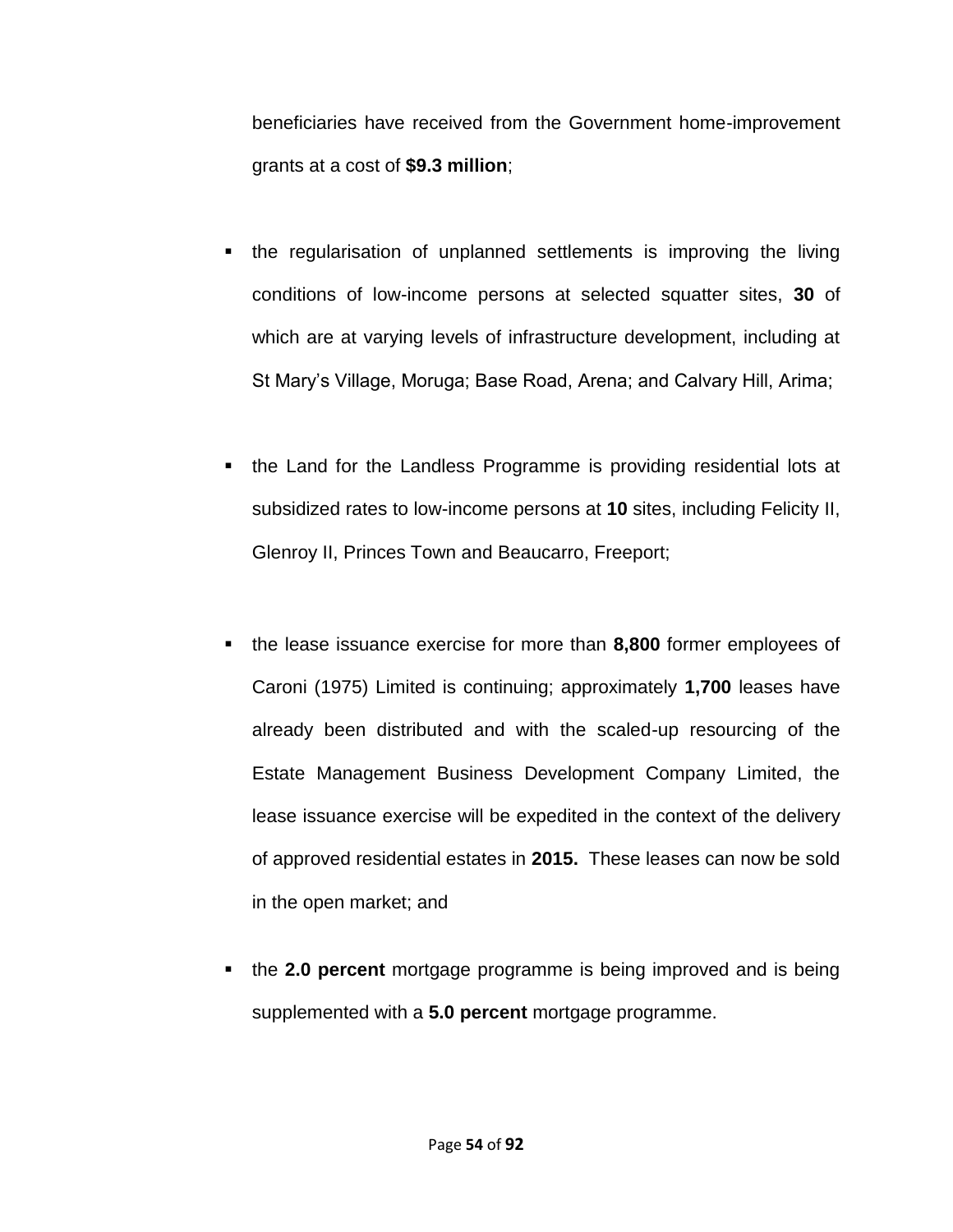As we advance our programme to meet our housing needs, we will expand the mortgage loan programme to meet the needs of middle-income individuals. Multi-family units to increase the housing output per site will be increasingly employed.

For this purpose we will amend the Housing Act to make regulations as required under the Income Tax Act to grant effective **January 1 2013** the tax incentives to housing developers as outlined in my **2014** Budget Statement.

#### **Transport**

Mr. Speaker, the fourth component is our commitment to provide an efficient, reliable and affordable transportation system for our citizens as well as to support the system with comfortable and state-of-the-art facilities. We are procuring on a phased-basis, **100** new CNG–powered buses. We envisage that not only will ridership be increased but the number of routes will be expanded. We have also improved the efficiency of the sea bridge between Trinidad and Tobago. The newly-acquired ferry is not only faster but also accommodates more passengers and cargo.

With the coming into force of the Motor Vehicles and Road Traffic *Act* the long-awaited Motor Vehicle Authority, will be put in place on or before **March 31 2015**. The Head Office of the Authority will be located in Frederick Settlement, Caroni and will ensure that our citizens will have easy access to all licensing-office related services.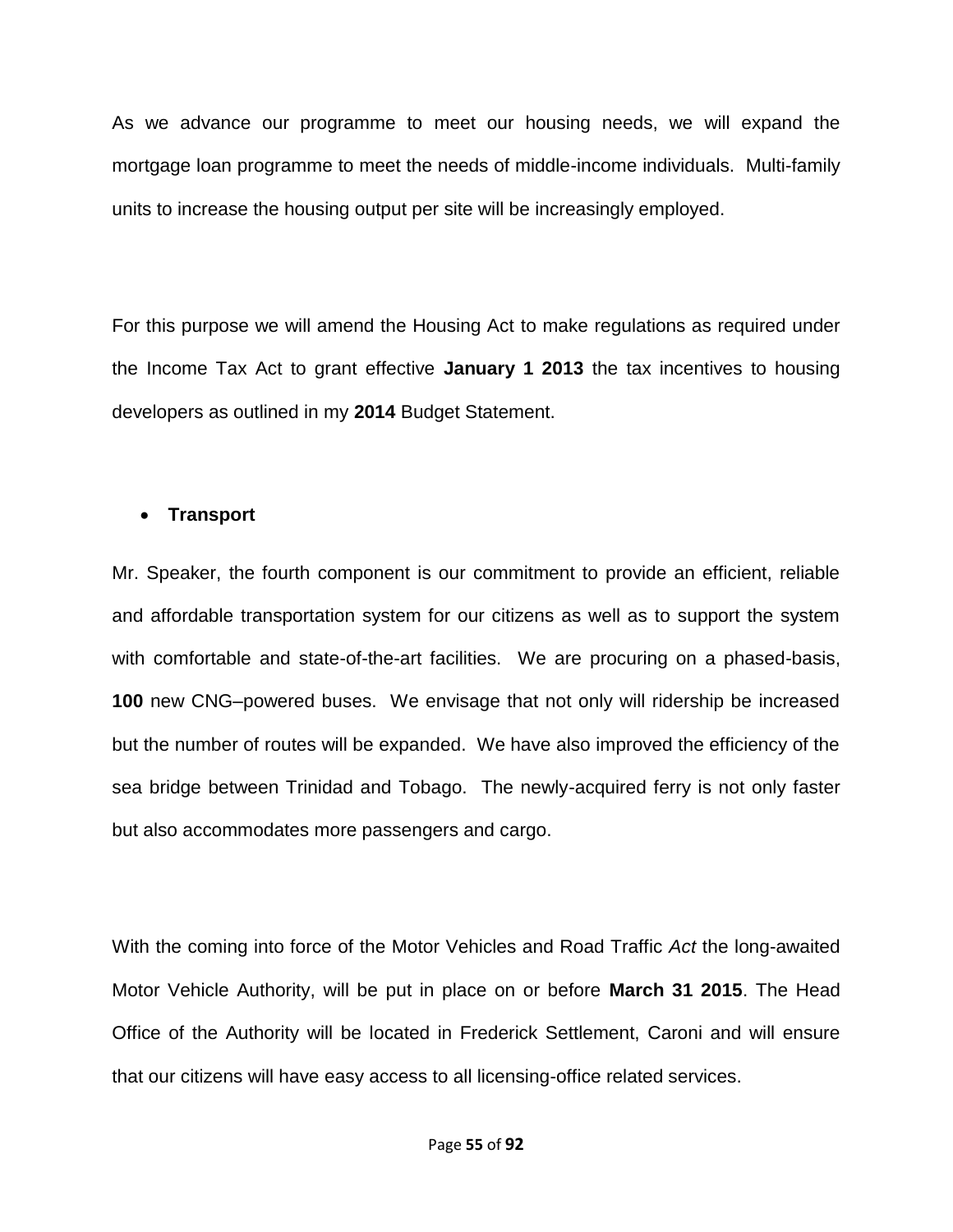In addition, **13** access centres will be located throughout Trinidad and Tobago - all to be readied by **September 2015**.

# **Social Safety-Net Services**

Mr. Speaker, the fifth component is our social safety net. We propose to rationalize our social programmes to ensure that they are fully-synergized. The World Bank Group will undertake a detailed review of the performance of these programmes and make recommendations on the way forward. The Group will assess their effectiveness and will determine a framework for minimizing overlap in both scope and scale.

In the interim, we are improving the delivery of the social safety-net services as we move to protect the most vulnerable in our society.

We are now deepening the application of our social interventions:

• a National Development Centre for the differently-abled at Carlsen Field has now been completed and will be commissioned before **December 31 2014**; a fleet of **24** buses of which **3** are in Tobago are catering to the transportation needs of our elderly and differently-abled citizens;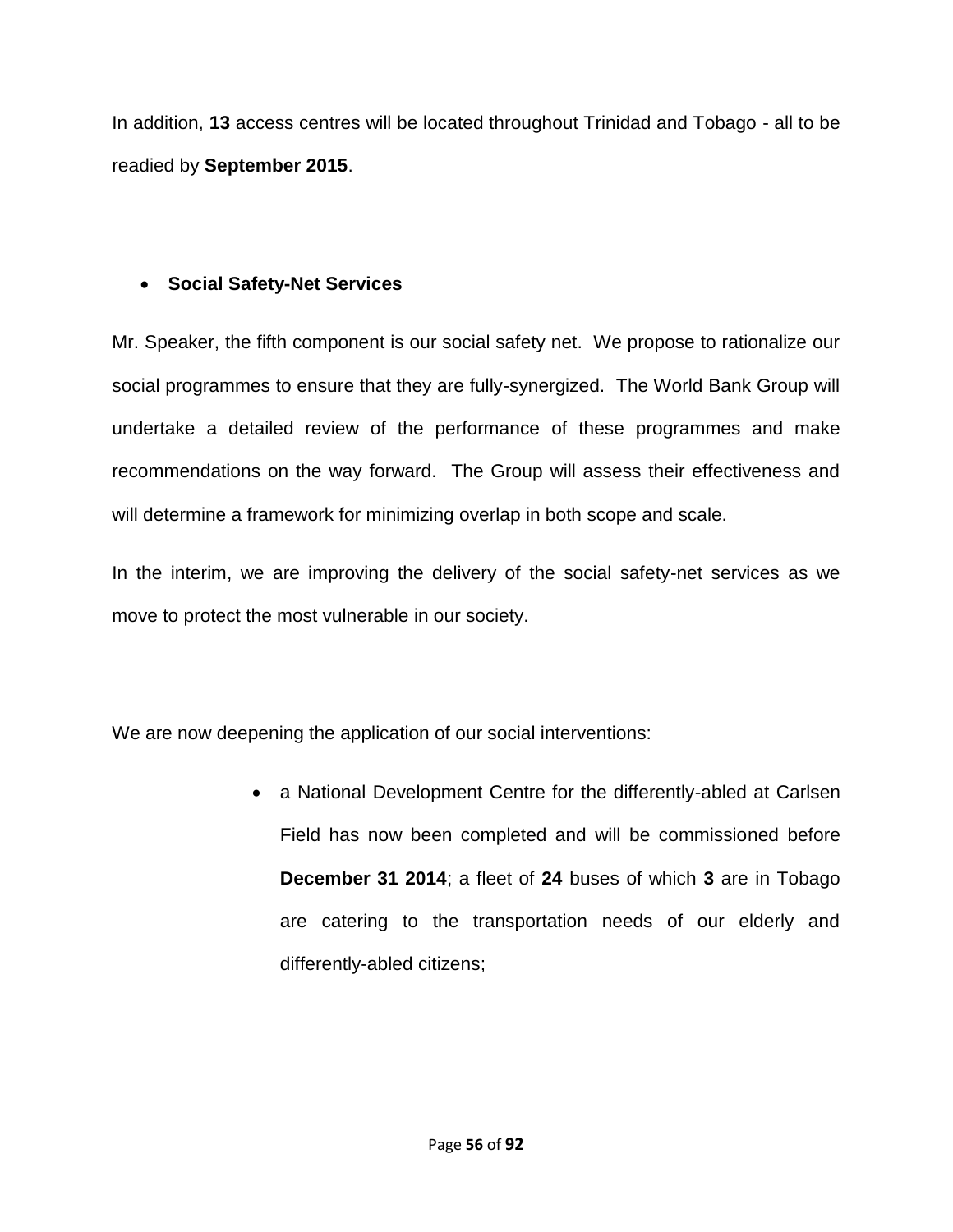- the Public Assistance Grant has been extended to the head of the household where such a person has to support a child under the age of **18**, who is certified to be disabled; **1,300** persons are now benefitting from the expansion of the grant;
- the Unemployment Relief Programme has been restructured with an increased focus on social interventions in communities targeting unemployed single parents, persons with disabilities and those living under the poverty line: by **September 30 2014**, **1,000** projects in communities will be completed involving more than **600** contractors employing approximately **3,600** persons on the building of drainage infrastructure, jogging tracks and play parks for children, the rehabilitation of roadways, pavements and sidewalks and the construction of retaining walls;
- **two** programmes: the Servol Adolescent and the Parental Outreach which have proven to be extremely successful in building cohesiveness among families will receive increased allocations; and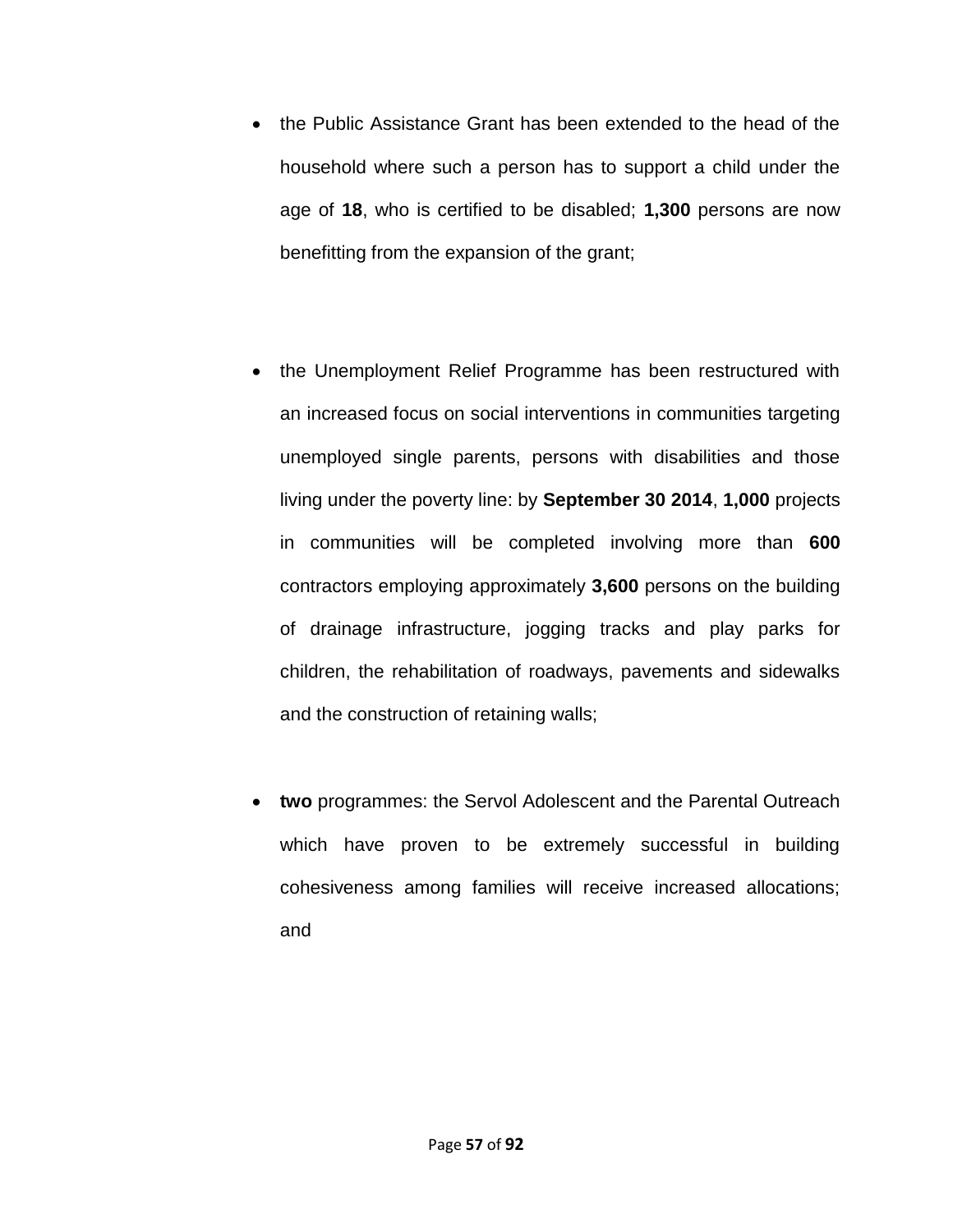• subject to working out the qualifying requirements, a new programme will provide financial assistance for 1 year only for any child born to under-privileged parents during the course of the next fiscal year.

Mr. Speaker, I propose to increase the benefits now available to several of our disadvantaged groups. Indeed, the use of these strong social protection and innovative systems and strategies has been instrumental in reducing poverty levels and in building the middle-class.

The Human Development Report prepared by the United Nations Development Programme categorizes this country as one of high human development and ranks it **36th** out of **185** countries.

### **National Sports**

Mr. Speaker, the sixth component in our thrust to a more inclusive society is sport development. We have made significant progress in establishing an enabling framework, comprising infrastructure, management and coaching, talent building, welfare of elite athletes and sport tourism.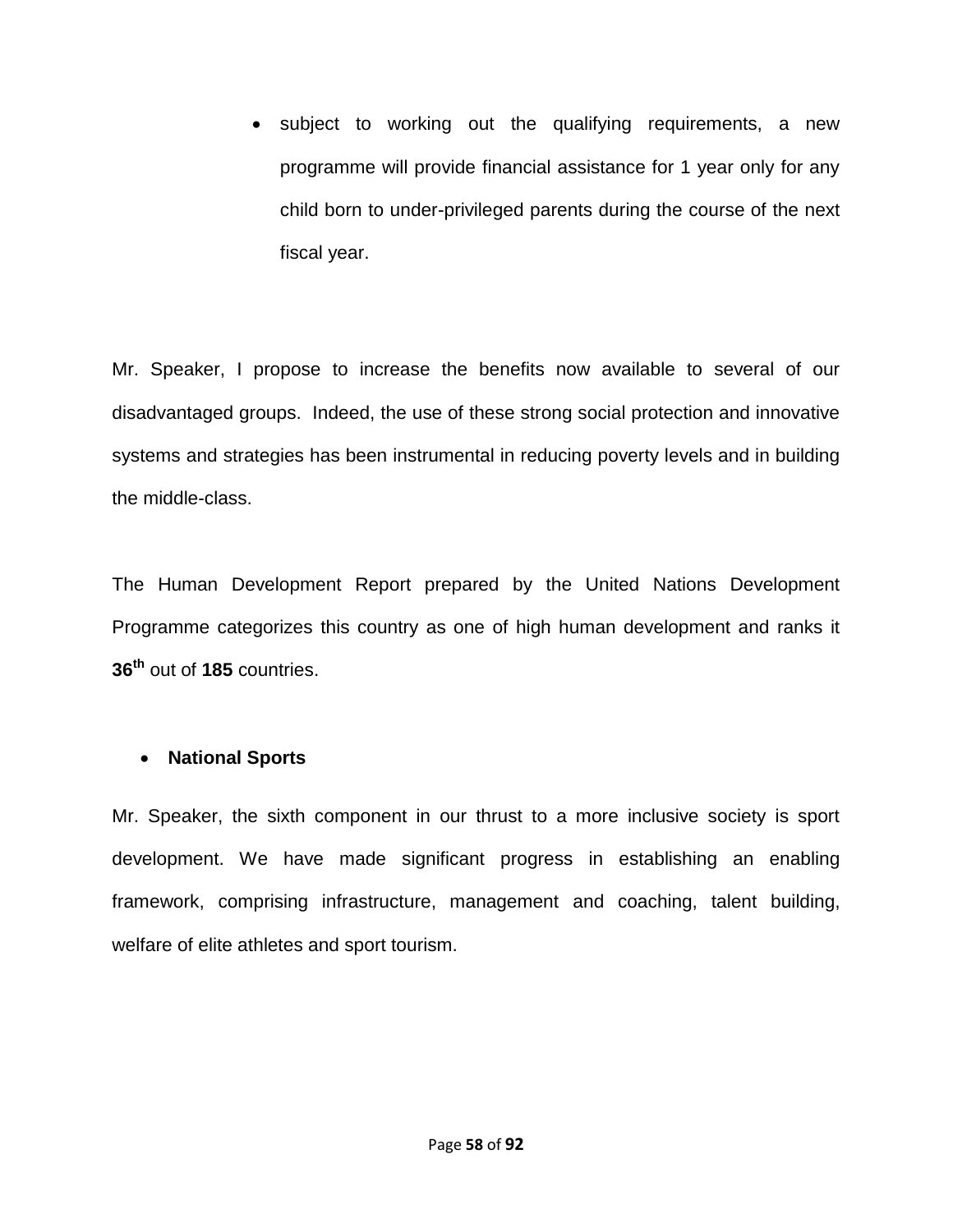We are building on the existing infrastructure:

- the technical framework to support the development of football throughout the country has been put in place at an annual cost of **\$36.2 million;**
- the 5 multi-purpose stadia have been or are now being upgraded; and
- community sporting groups and national governing bodies are continuing to receive financial assistance. This funding programme has facilitated increased participation in various sporting disciplines and provided opportunities for successful participation in events on the international stage.

We will establish the *Trinidad and Tobago National Games* with the inaugural games taking place early in **2015**. We are developing a critical mass of athletes and **5** disciplines are being targeted: football, basketball, cricket, netball and athletics. Within this general framework we shall continue to fund elite athletes so that they can attain excellence at the highest levels of competition.

In addition to this improved sporting infrastructure, we are developing **3** major state-ofthe-art national sporting facilities, all of which are at an advanced stage of completion.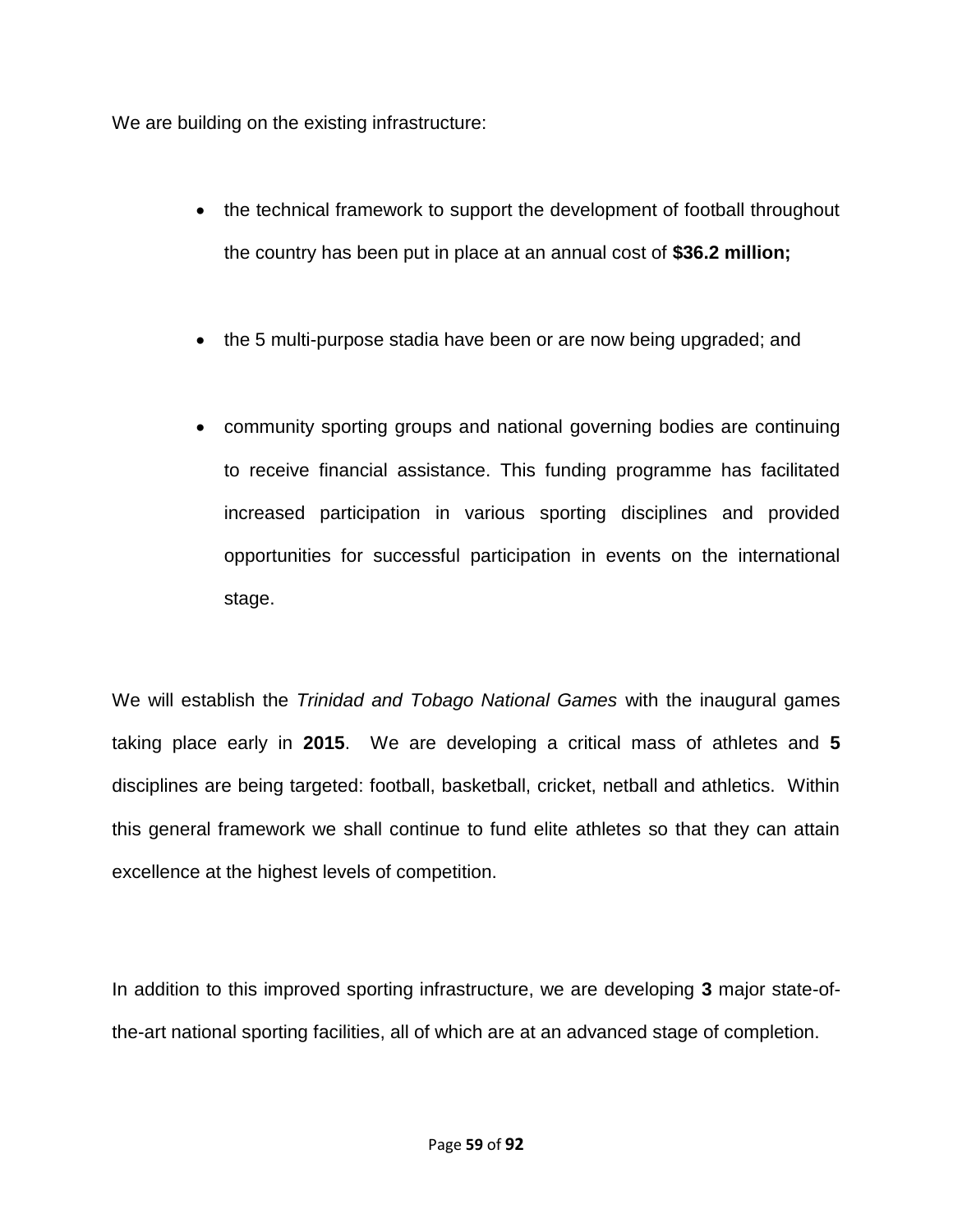We shall be in a position to leverage these facilities to attract international events at the National Aquatic Centre, the National Tennis Centre and at the National Cycle Centre. In doing so, Trinidad and Tobago will be marketed as a preferred sport training destination.

Mr. Speaker, the Government is challenging the energies of our young people in this area and looks forward to the future success of our athletes in all international sporting competitions.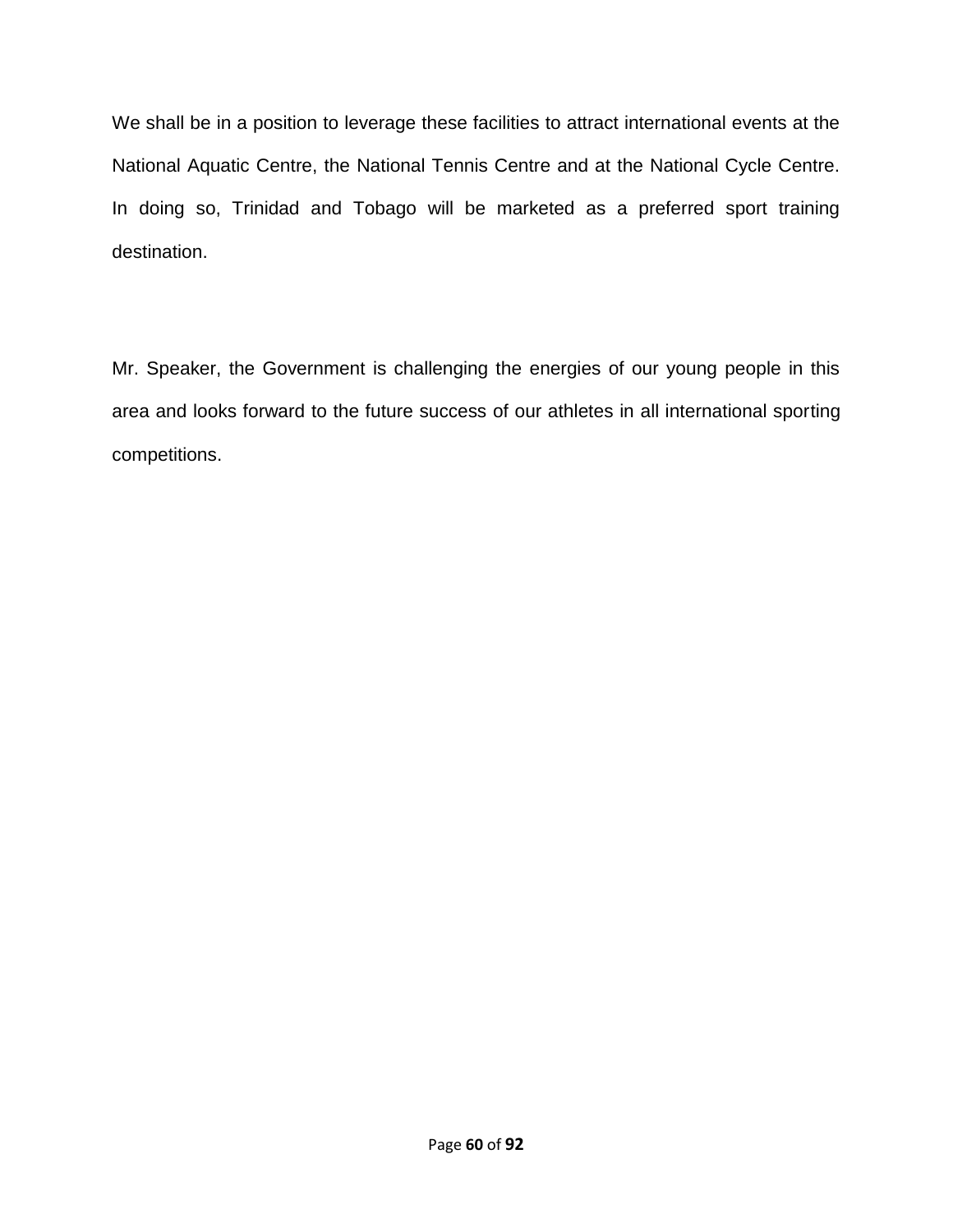#### **6. LABOUR**

Mr. Speaker, this Government has been committed to the promotion of employment practices which are fair and equitable to all workers. While we have concluded and brought up-to-date the majority of our industrial agreements within the state sector, the long delays in settling such agreements warrant a refocus on the methodology for reaching industrial agreements. The private sector has similar experiences. To this end, the Government will strengthen the existing mechanism for fostering multi-partite collaboration and social dialogue.

This will foster consensus building and democratic involvement among the main stakeholders in the world of work. The Social Dialogue Task Force established in 2013 and chaired by the Minister of Labour and Small and Micro Enterprise Development, will now be tasked with a mandate to provide regular reports to address the complex social and economic challenges facing the country, including the keeping of the labour negotiations current and the reduction in the likelihood of lost value through industrial action. The Government will consult with academia on its involvement in the process and will ensure that the dedicated secretariat will have professional and competent staff resources.

Mr. Speaker, as part of this process and in keeping with the recommendations of the Minimum Wages Board I now propose to raise the minimum wage.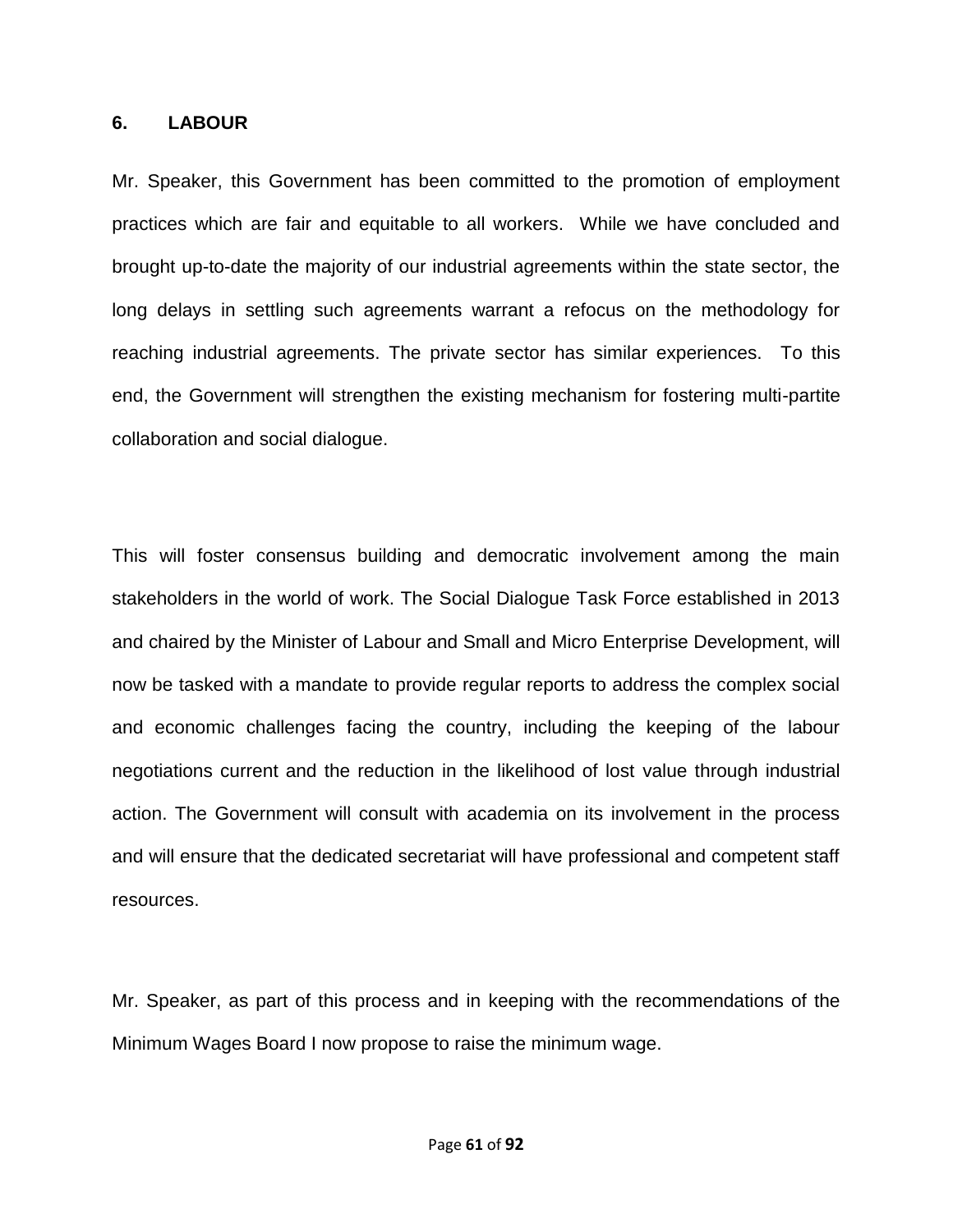## **7. SECURITY AND PUBLIC ORDER**

Mr. Speaker, the Government places at the top of its agenda the security of life and property for the national community. The current crime epidemic continues to be addressed through a range of well-resourced multi-faceted initiatives; but undoubtedly productivity is still being impaired and doing business in Trinidad and Tobago has to take this cost into account.

While the level of homicides continues to be worrying, there has been some success in non-violent serious crime with declines registered in key areas, in particular burglaries, break-ins and general larceny. Internal security is being strengthened:

- the police presence has been expanded throughout the country, particularly in hotspot areas where army patrols are also present; more mobile patrols and foot patrols are in place;
- additional police personnel, including more than **1,000** police officers and **1,400** special reserve police officers have been recruited; capacity building is taking place, in particular in the areas of evidence-based policing and crime scene investigation techniques. Approximately **560** police personnel have benefitted from this training;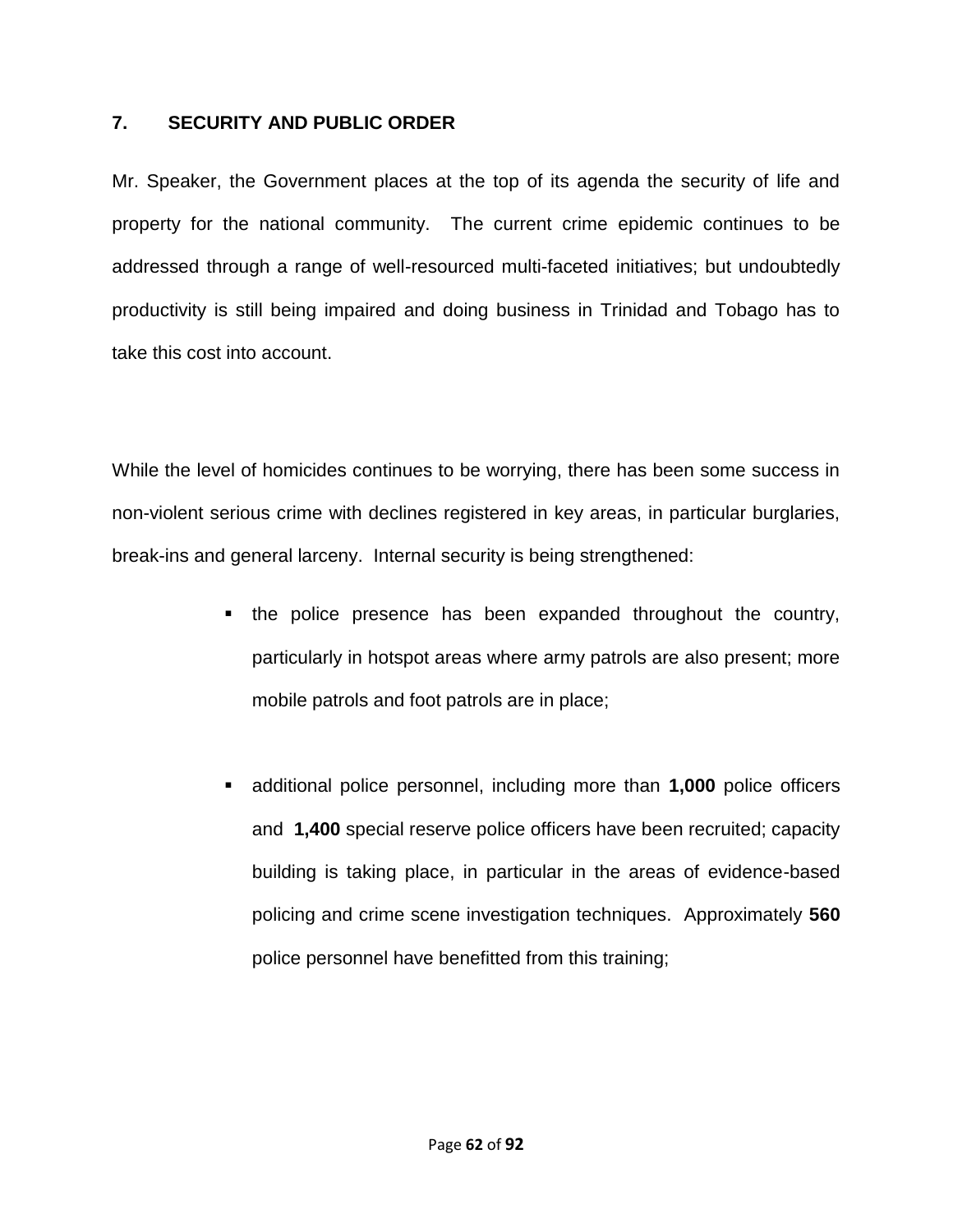- eight state-of-the-art police stations with computerized technology have been constructed throughout Trinidad and Tobago, namely Arima, Piarco, Maloney, Cumuto, La Brea, Oropouche, Brasso and Moruga;
- rapid response units within various police divisions have been strengthened with more than **330** police vehicles equipped with GPS tracking systems. Response times have now improved; and
- the newly-established Community Comfort Patrol is bringing a muchneeded security presence in residential areas and housing estates. This collaboration between the Ministry of National Security and the enforcement officers from private security companies is adding another dimension to our quest to improve security within our communities.

Mr. Speaker, coordinated national joint operations and proactive operational planning for national security, disaster and emergency crises are being facilitated by the National Operations Centre – a strategic platform for inter-agency operations.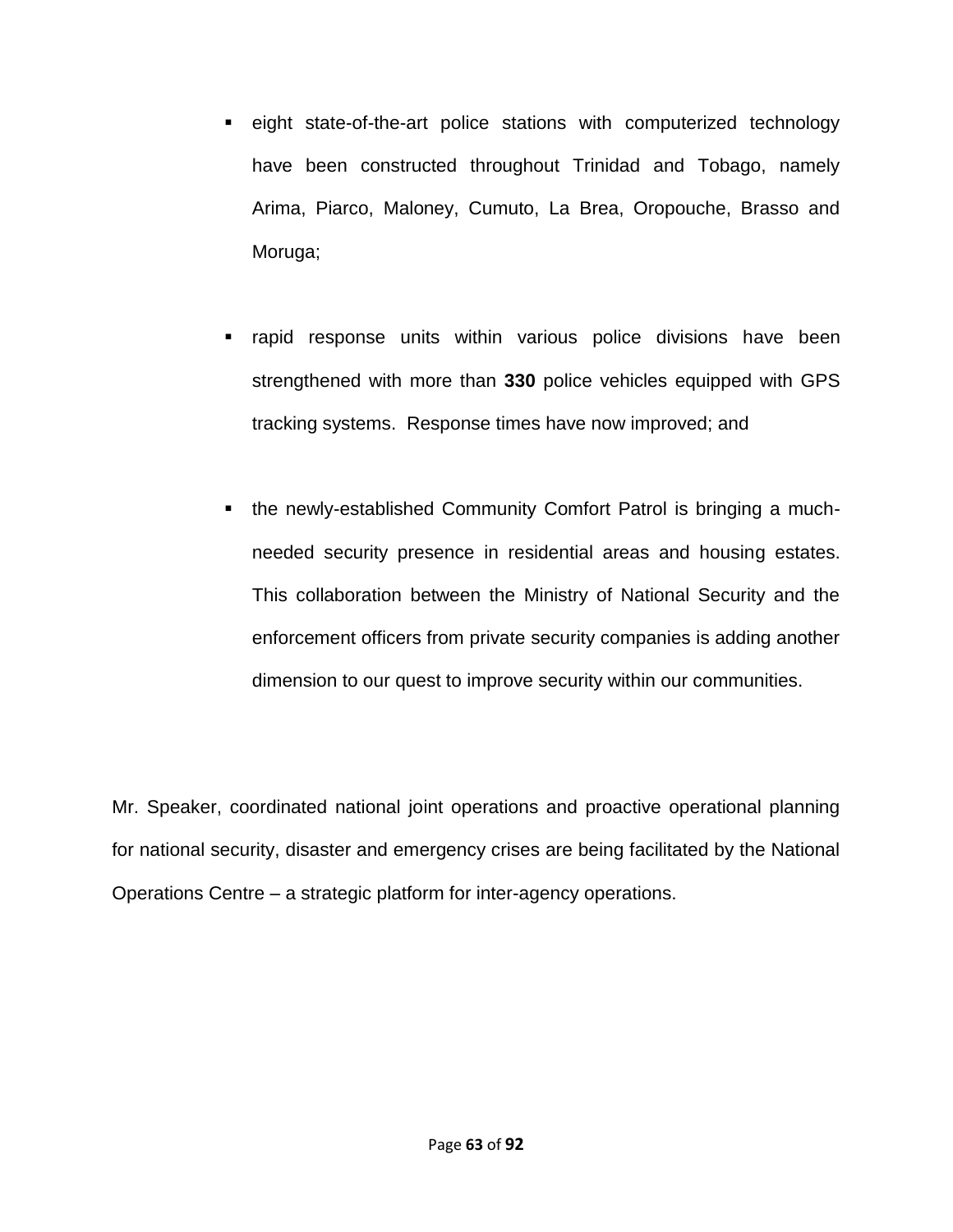This robust integrated nationwide system for coordination and communication at strategic, operational and tactical levels is not only contributing to the reduction in serious crime but is facilitating regional and international cooperation in the fight against trans-national organized crime.

Border security has become increasingly critical due to the country's location which exposes it to the growing threat of transnational crime and drug trafficking. The Trinidad and Tobago Coast Guard has already added to its platform a number of harbour patrol vessels and plans are afoot to acquire for the Coast Guard coastal patrol vessels and interceptors. Expenditure on these acquisitions will be in excess of **\$1.0 billion**. These assets will effectively blockade the Gulf of Paria against the illegal shipment of narcotics, arms and ammunition and human trafficking. The protection of our internal and external waters will be improved.

Mr. Speaker, this high-risk responsibility by our protective services personnel cannot be discharged without the incidence of some casualties. This Government proposes to establish a Fund from which could be drawn **\$1.0 million** which will be payable to the estate of the deceased for assistance to families arising out of death of a member of the State protective services killed in the line of duty.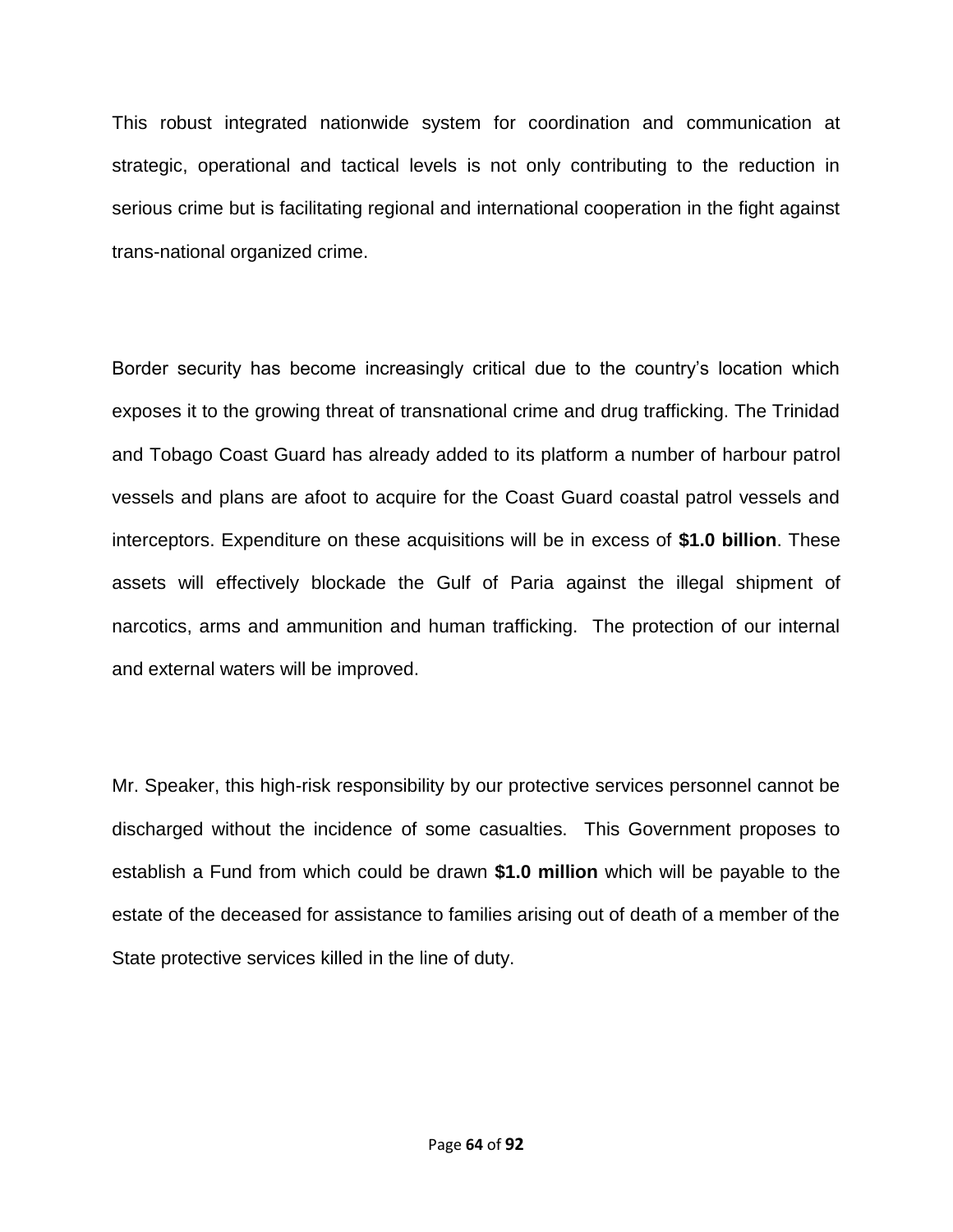#### **8. REFORM AGENDA**

#### **Procurement**

Mr. Speaker, we are putting in place through legislation another confidence-inducing mechanism for ensuring the efficiency of resource use through our public sector procurement.

The proposed Office of Procurement Regulation with its Procurement Regulator will ensure that all public sector contracting be now subject to the values, principles and best standards of practice of public sector procurement.

The title of the *Public Procurement and Disposal of Public Property Bill 2014* is reflective of the public policy regarding this legislation *which will provide for public procurement and the disposal of public property in accordance with the principles of good governance,* namely accountability, integrity, transparency and value for money and the establishment of the Office of Procurement Regulation. We are expediting the process of preparing the regulations to make this legislation effective once it is approved by this Honourable House.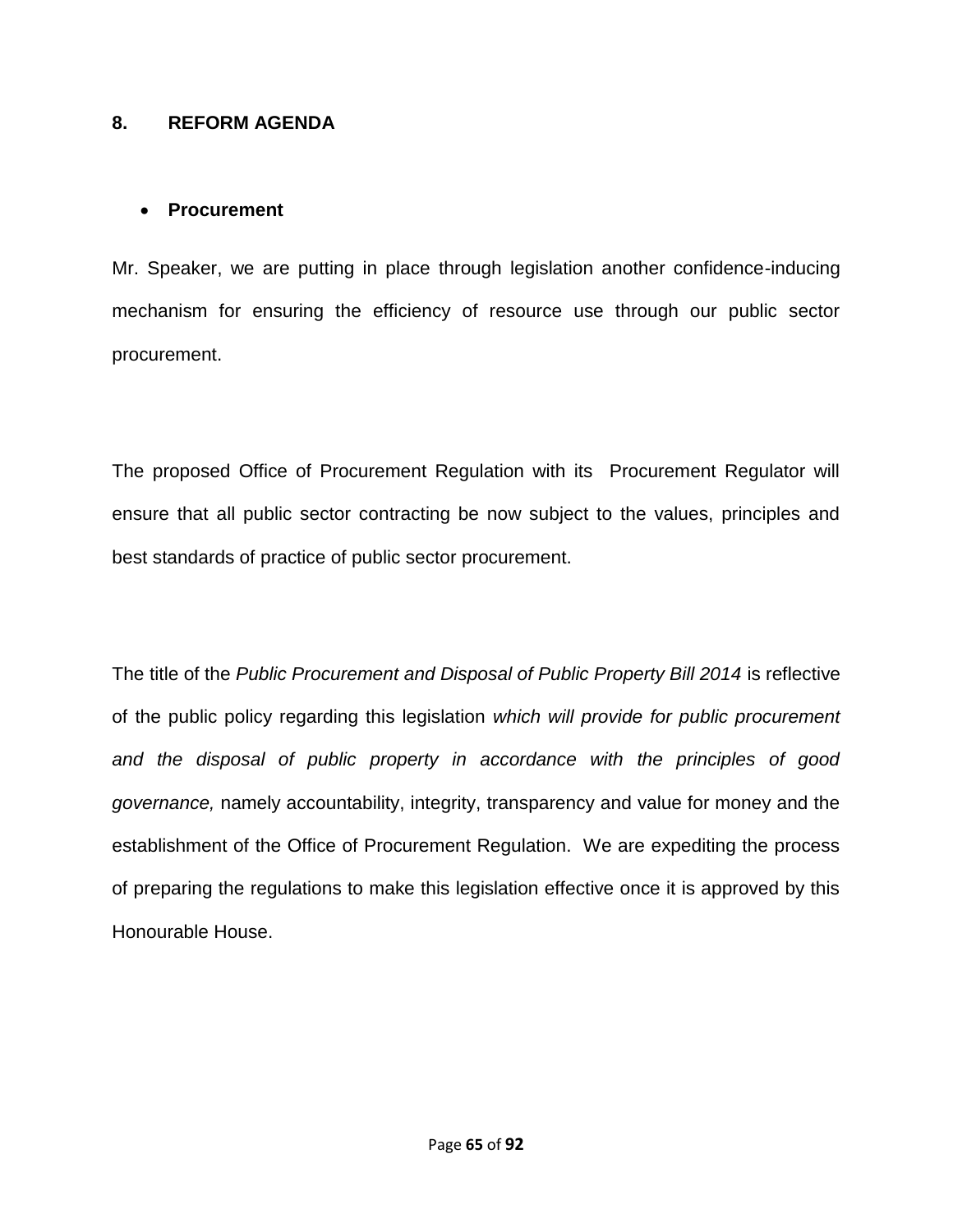## **Constitutional Reform**

Mr. Speaker, we have been strengthening our Parliamentary procedures. We have already implemented new Standing Orders and established a Finance Committee under the Chairmanship of the Speaker of the House with responsibility for Budget oversight. The work of the Committee will be open to the public for the first time in our nation's history.

A Joint Select Committee on Campaign Finance Reform has also been established. With our recent amendments to the Constitution, provision is now made for term-limits for Prime Ministers, the right to recall parliamentarians and run-off elections. We shall take steps to ensure the appropriate resourcing of the offices of our **41** parliamentarians so that they all have the capacity to represent effectively their constituents.

I propose to allocate **\$410.0 million** for the Constituency Development Fund for the upcoming fiscal year; but the Fund will only be operationalized subsequent to the establishment of the legislation, associated regulations and the implementation of the appropriate control environment.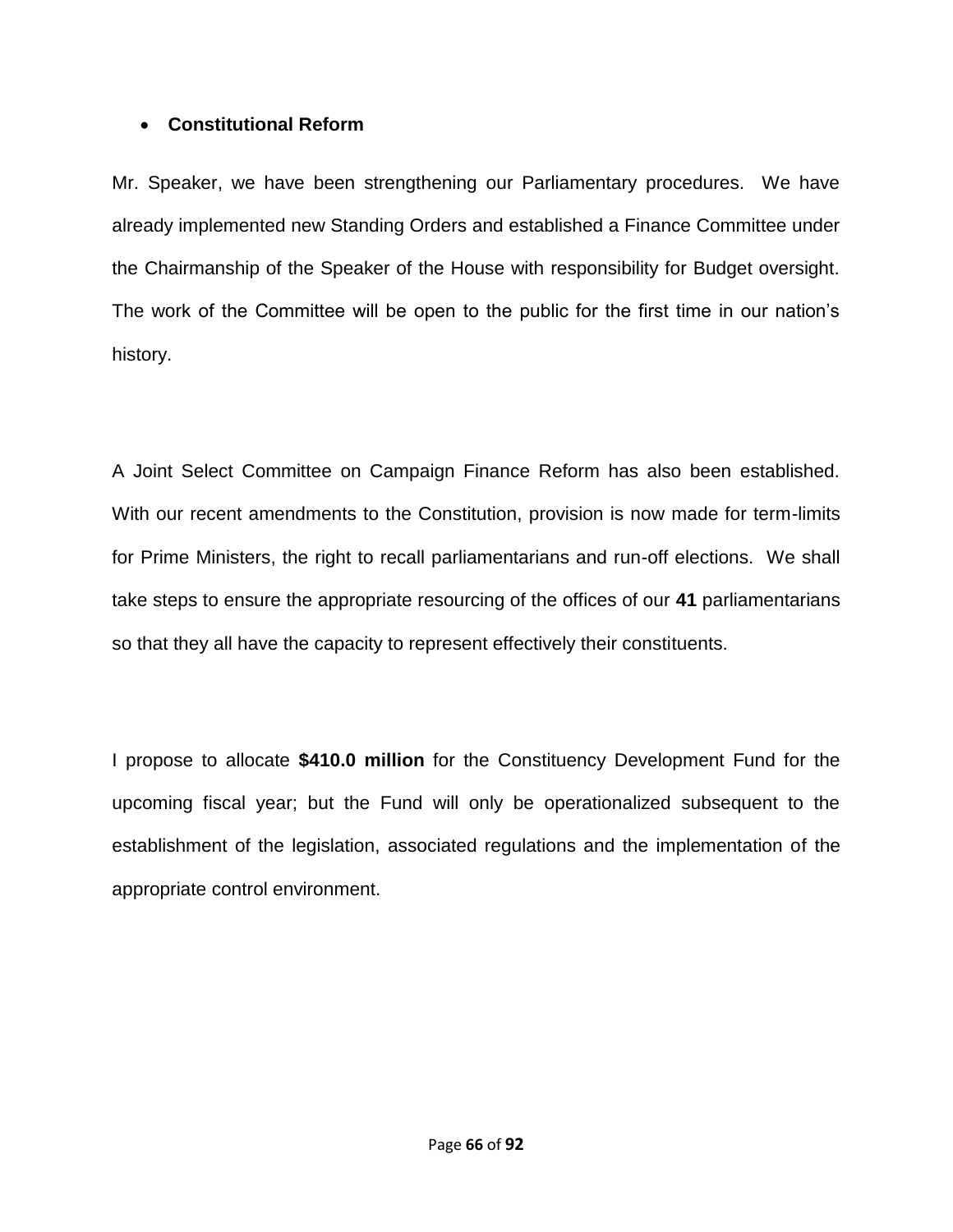#### **Tax Administration**

Mr. Speaker, we are continuing our focus on modernizing our tax administration through the application of technology and enhanced tax payer engagement to improve the efficiency of tax collection.

Over the past year, notwithstanding that the achievement of our objectives for the year was affected by industrial action, we have completed the review of the recommendations of the consulting group hired to assist with the review of our taxation system, established a taxation committee which includes stakeholder groups from the business and accounting communities and resuscitated the Petroleum Pricing Committee.

With respect to non-financial assets, the mapping and valuation process has begun on fixed assets such as buildings, machinery and equipment, land, roads and sub-soil assets as well as contracts, leases and licenses. This exercise will provide further options for revenue generation and more effective asset management.

Mr. Speaker, as we strengthen the tax administration, the Government proposes to offer a tax amnesty for tax penalties and interest for late filing of returns and late payment of income, corporation and Value-Added Taxes, business levy and environmental levy.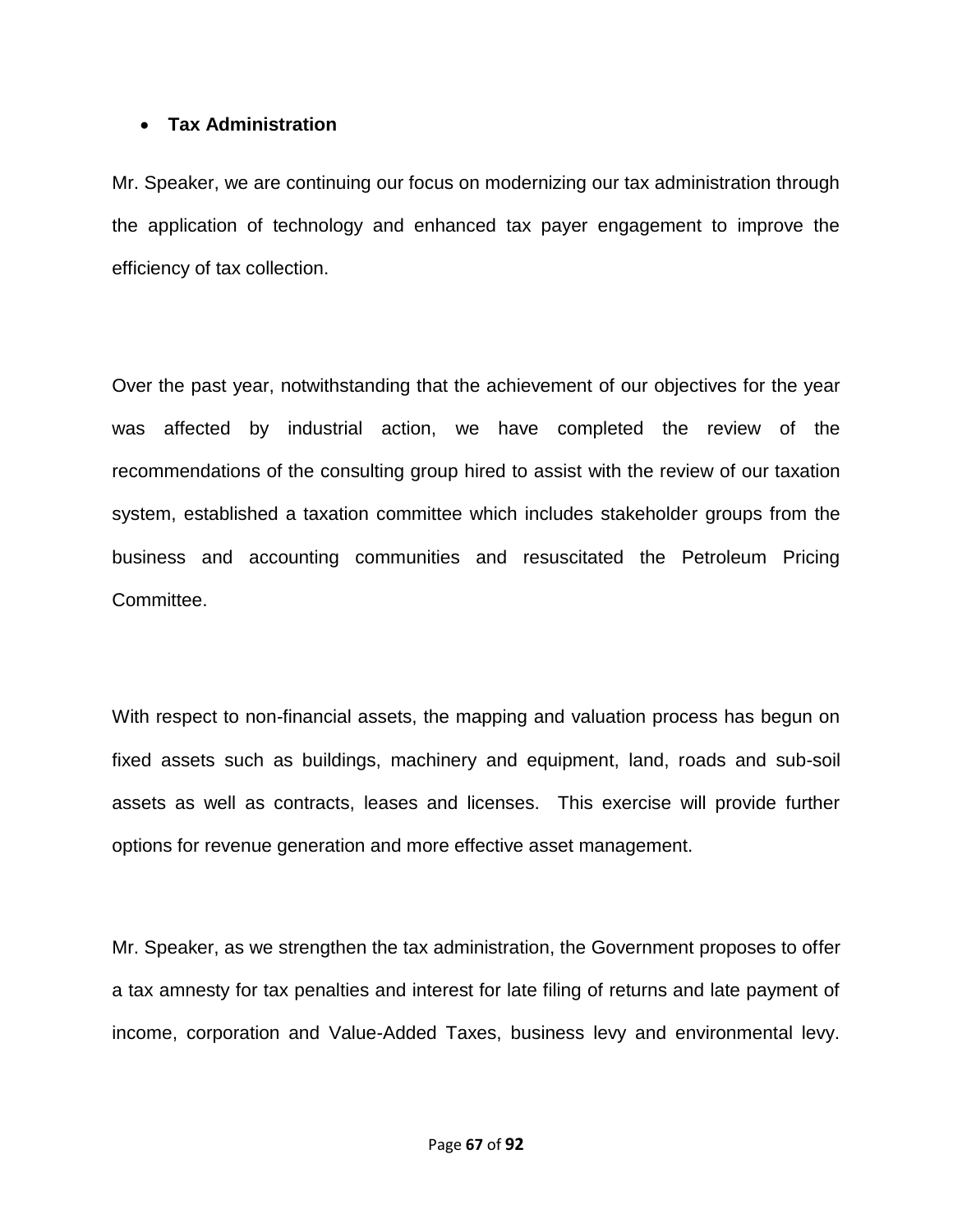This amnesty will encourage tax payer compliance and the process will bring in revenue which will more than compensate for the revenue foregone.

I also propose to waive all penalties outstanding or chargeable on companies which have not filed their documents with the Registrar of Companies.

# **Commission on Gambling**

Mr. Speaker, gambling with the associated incidence of harmful effects has been on the rise in Trinidad and Tobago and this no doubt has been due to the limited regulatory environment. We had committed to bringing all forms of betting and gaming activities in Trinidad and Tobago within a dedicated regulatory framework. A Cabinet-established Civil Society Committee has been holding extensive consultations with all industry stakeholders and there is now broad agreement on the elements of a regulatory regime.

The appropriate legislation and related regulations have now been developed and will be laid in Parliament in the next fiscal year.We envisage a gaming sector which will not only be responsible but which will also contribute substantially to our public revenues and to the expansion of the national economy with the associated creation of sustainable jobs.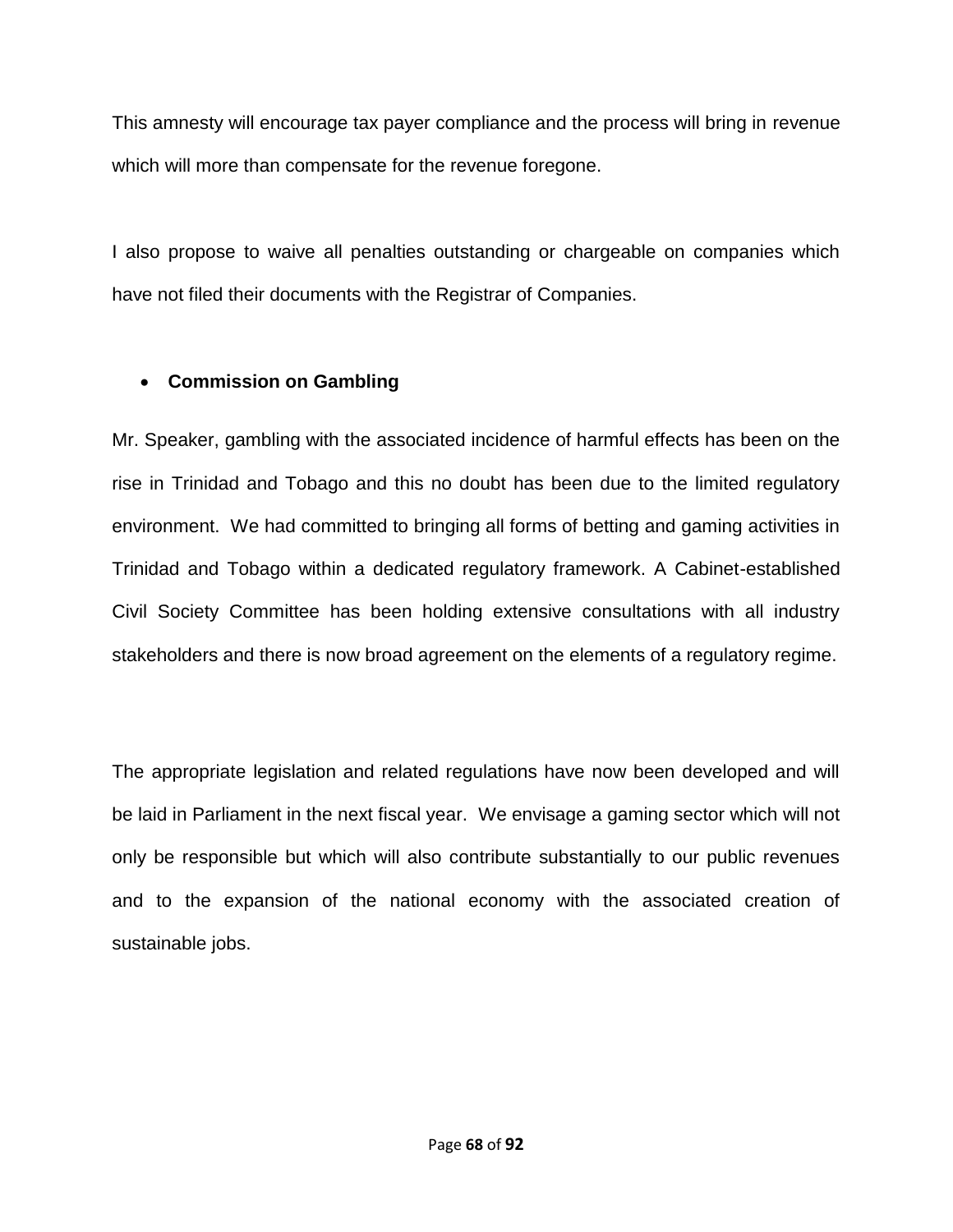The Trinidad and Tobago Members Club Association has agreed to the adoption of standard industry best practices within their business models focusing on timely financial recording and reporting and compliance with the guidelines of the Financial Intelligence Unit and the banks here in Trinidad and Tobago.

As an interim arrangement a new taxation and regulatory framework involving the tagging and taxation of gaming machines will be effective **January 1 2015**.

## **Pensions**

Mr. Speaker, the Government is continuing its efforts to ensure national insurance coverage is provided to all eligible members of the national community. All earners of emolument incomes have long been covered. We are now moving to extend coverage to the approximately **11,300** self-employed persons. We propose to amend the National Insurance Act to effect this coverage.

Our senior citizens and retired public service officers remain among the vulnerable and at risk group in our society. As a Government with a demonstrable commitment to our citizens, we cannot be oblivious to the sterling contribution which these citizens made to our country. I propose to increase these pensions.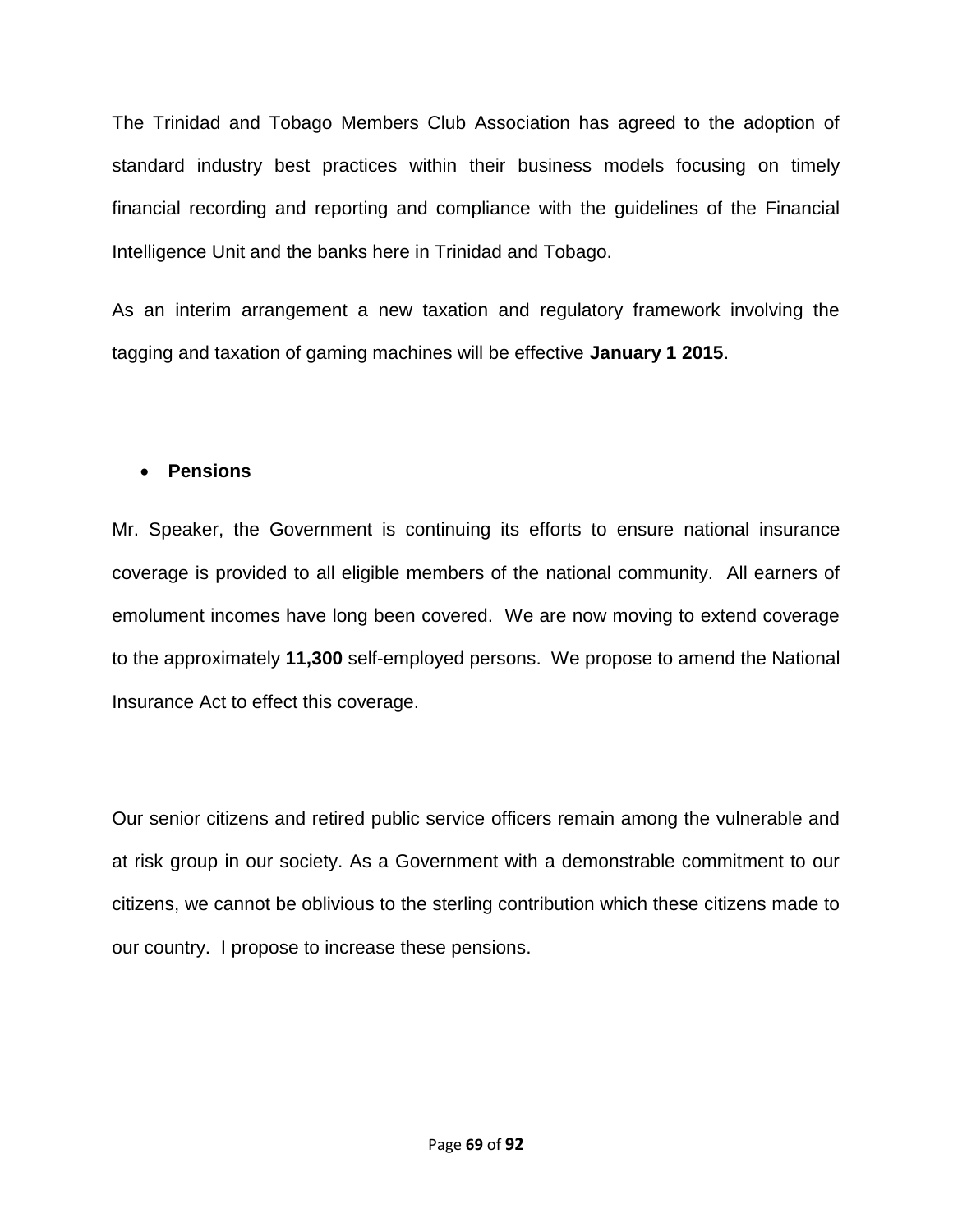Many of our citizens have long enjoyed pension arrangements provided by our public companies. These citizens have also been supplementing their pensions through registered annuities programmes and these programmes have also been available to the self-employed. I propose to increase the limits for contributions to registered annuities.

#### **Mutual Fund Management**

Mr. Speaker, since the first mutual fund was established in 1982 by virtue of the Unit *Trust Corporation of Trinidad and Tobago Act 1981*, our mutual fund industry has witnessed meaningful and continuous growth. By **June 30 2014, 60** active mutual funds managed by **14** market actors had been registered with the Securities and Exchange Commission; and those market actors are subject to regulation by the *Securities Act 2012* and the guidelines on Collective Investment Schemes issued by the Central Bank of Trinidad and Tobago.

The Government is now moving to bring the enabling legislation which established the Trinidad and Tobago Unit Trust Corporation in line with the guidelines relating to Collective Investment Schemes as well as with the provisions of the *Securities Act 2012* which regulates the securities industry of which mutual funds represents an important component. The new legislation will improve the flexibility of the Corporation to respond effectively to the highly competitive nature of the mutual funds market.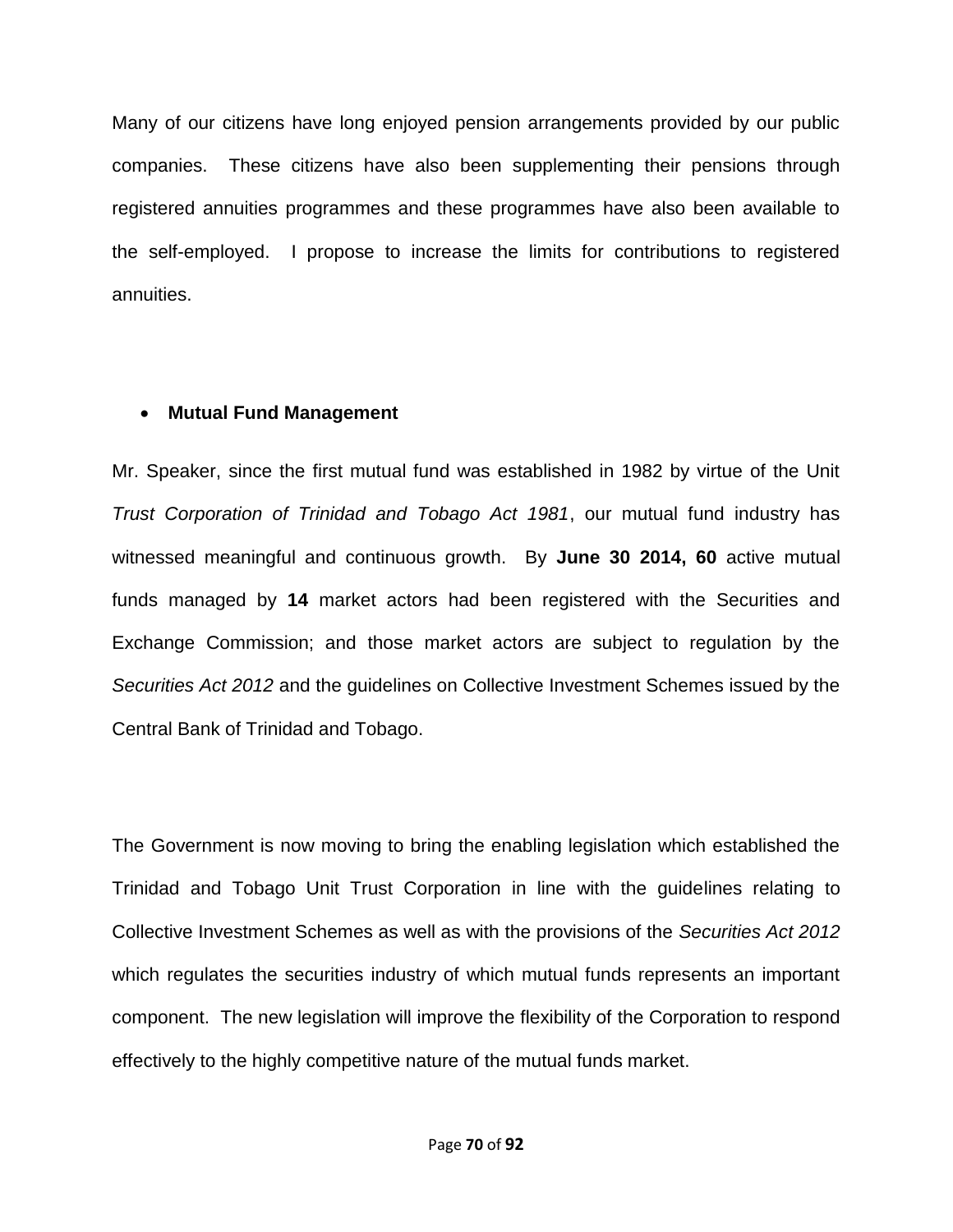## **Heritage and Stabilization Fund**

Mr. Speaker, in accordance with the review requirements under the Trinidad and Tobago Heritage and Stabilization Fund Act, legislation to update the governance and operational structure of the Heritage and Stabilization Fund will be introduced in the new fiscal year.

# **9. TOBAGO HOUSE OF ASSEMBLY and TOBAGO DEVELOPMENT**

Mr. Speaker, I now turn to Tobago. First of all, I wish to place on record that, consistent with the provisions of the Tobago House of Assembly Act, the required budget documents were transmitted by the Tobago House of Assembly within the timeframes specified under the Act.

I wish also to express my appreciation to the Chief Secretary of the Tobago House of Assembly, the Honourable Orville London, for his constructive proposals relating to the administration and development of Tobago – proposals which he shared with me during the course of a consultative meeting between the Tobago House of Assembly and the Ministry of Finance and the Economy. The useful insights of the Secretary of Finance and Enterprise Development, the Honourable Joel Jack, have also been helpful.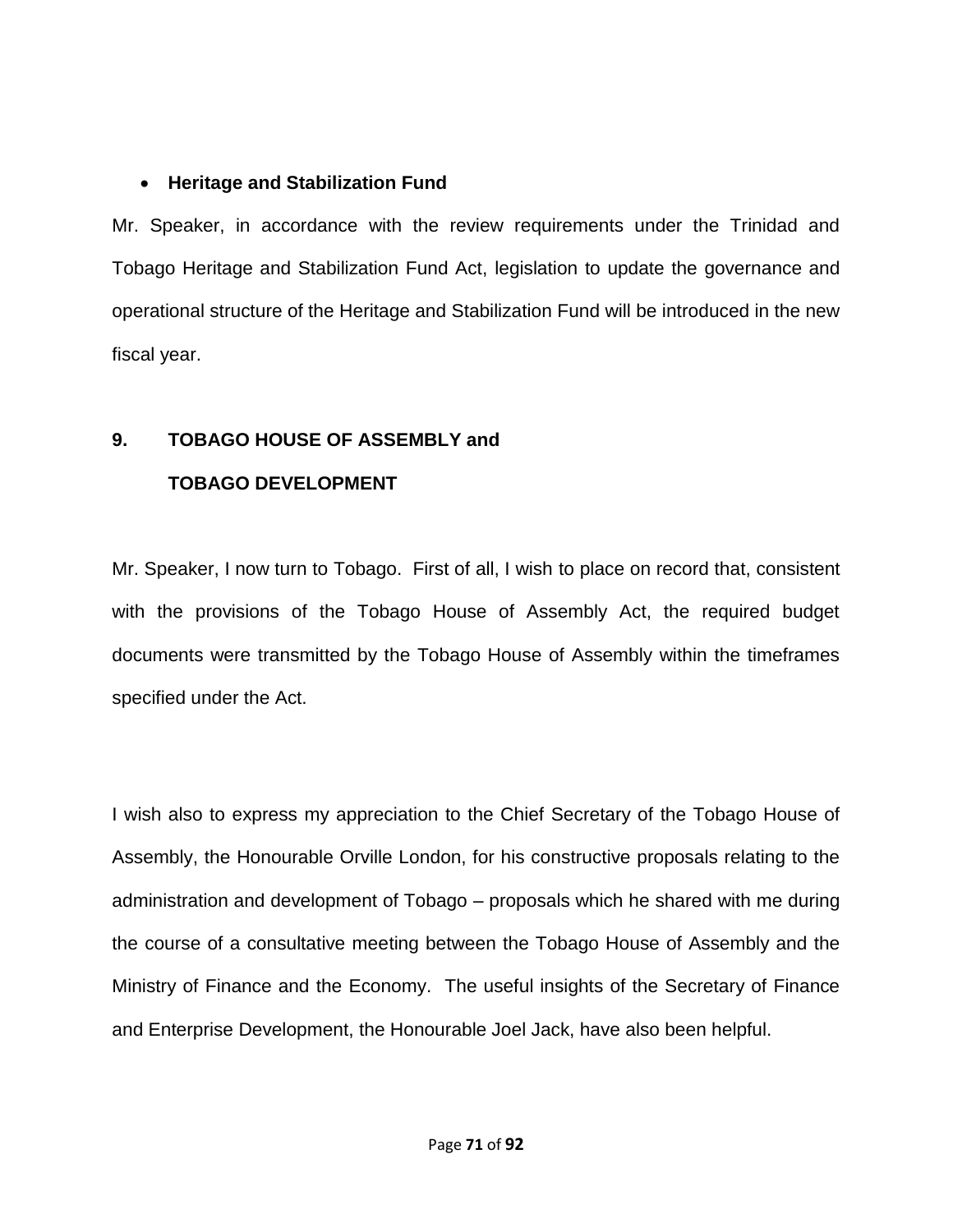This meeting as has become customary among ourselves was conducted in an atmosphere of mutual understanding and respect.

This Government will continue to collaborate with the Tobago House of Assembly and the Ministry of Tobago Development as they boost development and change in Tobago. We are heartened by the continued recovery of its key sector: tourism. The island is witnessing increased visitor arrivals, both international and domestic, with the resulting improvement in hotel and guest house occupancy rates.

We welcome the increased tourism marketing efforts by the THA to attract not only foreign and domestic tourists but also to expand international airlift.

With domestic tourism rapidly expanding, Caribbean Airlines is strengthening its policies and systems with a view to ensuring a greater alignment between demand and supply on the domestic air-bridge. The diversification process in Tobago will continue through adequate allocations for the development of the Cove Eco-Industrial and Business Park and for the Enterprise Assistance Loan and Venture Capital Fund.

The Tobago House of Assembly is collaborating with the Ministry of National Security to ensure that the rich tourism product of Tobago is enjoyed in a safe and secure environment. Manpower shortages in the Police Service are being addressed and **2**  police stations are being constructed at Old Grange and Roxborough.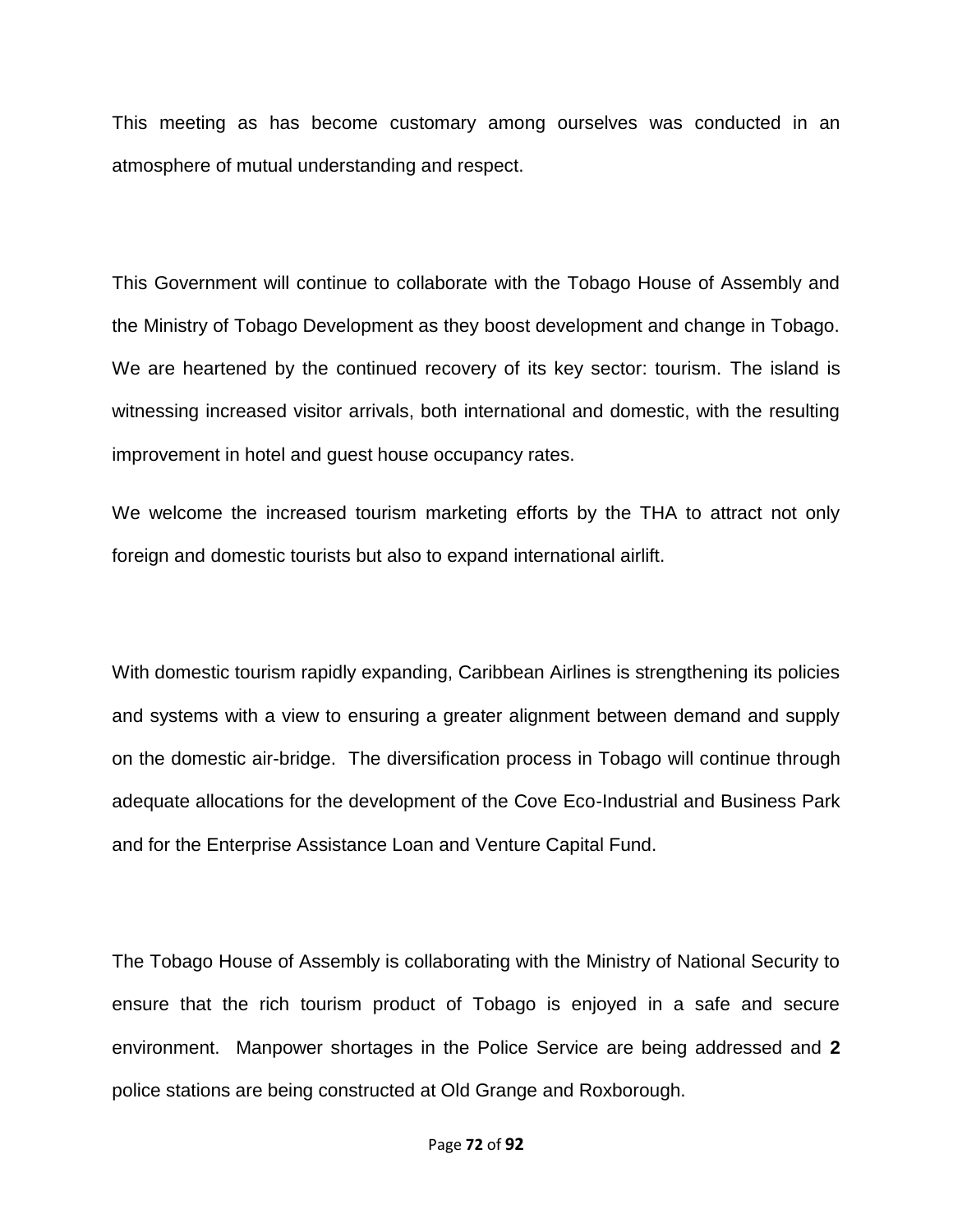We are acutely conscious of the developmental needs of Tobago and we will collaborate with the Tobago House of Assembly on its utilization of public-privatepartnerships for delivering key infrastructure and associated services.

An immediate project to broaden and to deepen the recreational choices for visitors to Tobago and to provide much-needed amenities for fisher-folk as well as boat owners, including power and sail yachts in Tobago and in Trinidad will be the establishment through a public-private-partnership of a world-class marina at Petit Trou Lagoon located within the Tobago Plantation site at Lowlands.

The Ministry of Finance and the Economy and the Tobago House of Assembly have agreed to meet at regular intervals to address any issues that might arise during the next fiscal year.

For fiscal **2015** the budgetary allocation for the Tobago House of Assembly is **\$2.609 billion**, of which **\$2.202 billion** will be for recurrent expenditure, **\$384 million** for capital expenditure, and **\$23.0 million** for the Unemployment Relief Programme.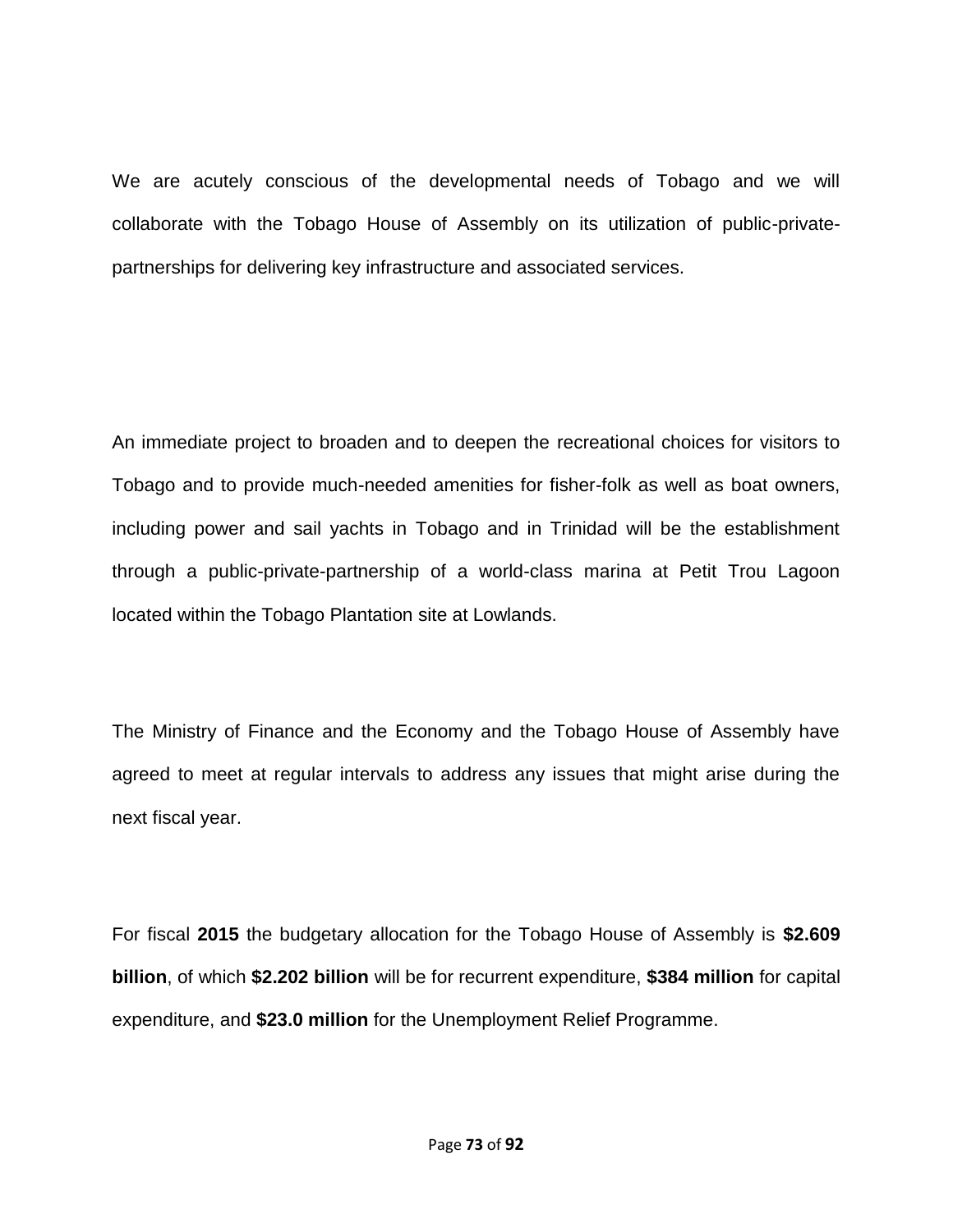Furthermore, under the various other heads of expenditure, Tobago will receive an additional amount. In total therefore Tobago will receive \$3.7 billion or the equivalent of 5.7 percent of the national budget. We remain committed to the recommendations of the Dispute Resolution Commission.

# **10. FISCAL AND OTHER MEASURES**

Mr. Speaker, I shall now present my budget proposals:

# **1. Manufacturing**

To spur development in the non-energy sector, I propose with effect from **January 1 2015** to:

- o increase the rebate from **15.0 percent** to **20.0 percent** in the production expenditure rebate programme on use of local labour in particular in the film, fashion and music sub-sectors and also to increase the cap from **US\$3.0 million** to **US\$8.0 million** in the production expenditure rebate programme; and
- o introduce legislative changes which will create a climate attractive to foreign direct investment in the maritime sector;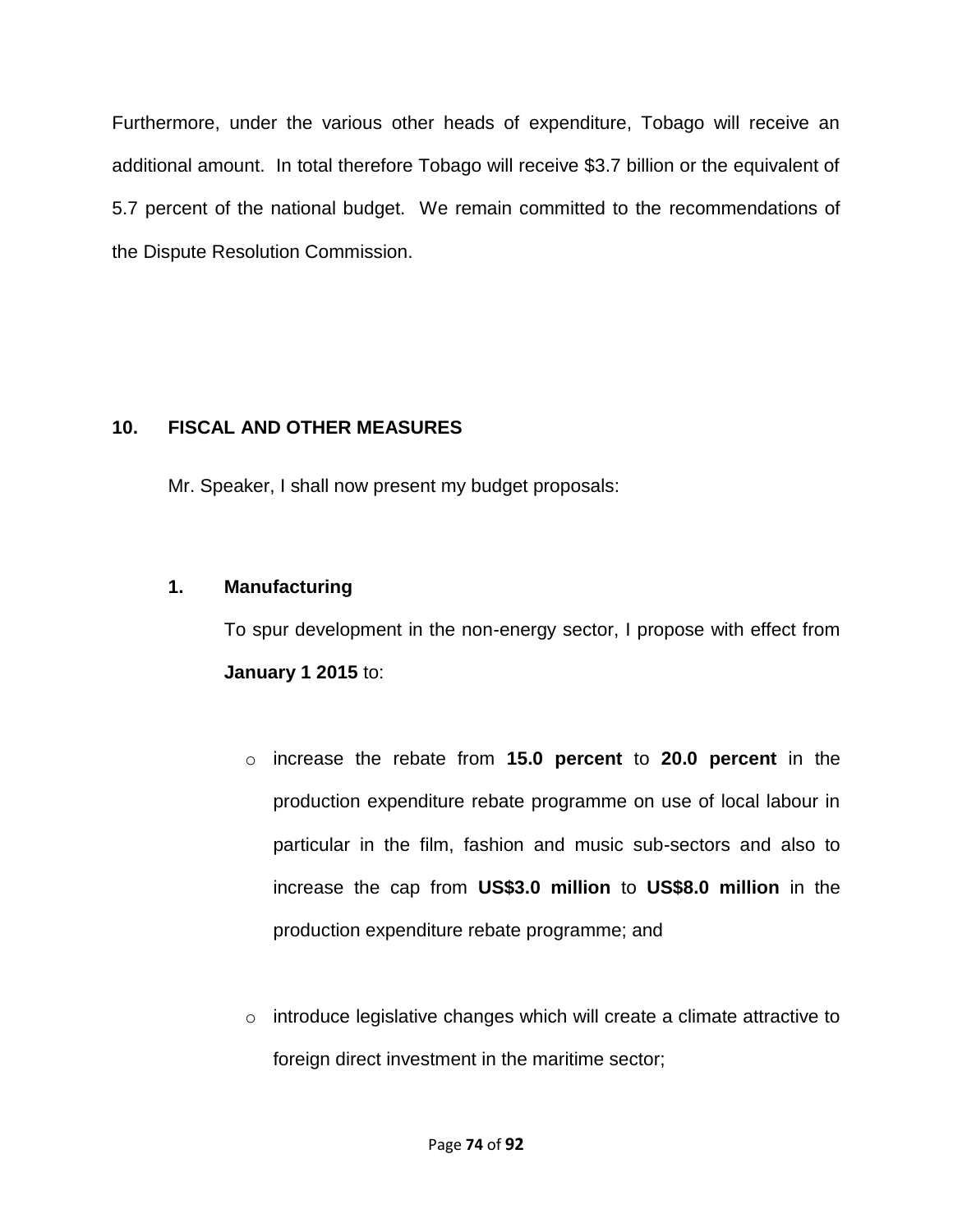## **2. Mutual Fund Industry**

I propose to amend the *Unit Trust Corporation of Trinidad and Tobago Act 1981 in key operational areas, in particular,* 

- i. the definition of securities will be modified to make it consistent with the definition of securities applicable to all market actors as stated in the *Securities Act 2012*;
- ii. the definition of income allocated for distribution will now exclude realised and unrealised capital gains from the requirement to distribute not less than **90.0 percent** of such income;
- iii. the **10.0 percent** concentration and control investment restriction governing unit schemes will now only be applicable to equity securities;
- iv. the Corporation is now being endowed with the power to close, reopen, suspend and cease to sell units in or otherwise wind-up a unit scheme;
- v. the power of the Corporation to restrict its borrowing to a term not exceeding **90 days** is being modified to extend the payback period to **180** days;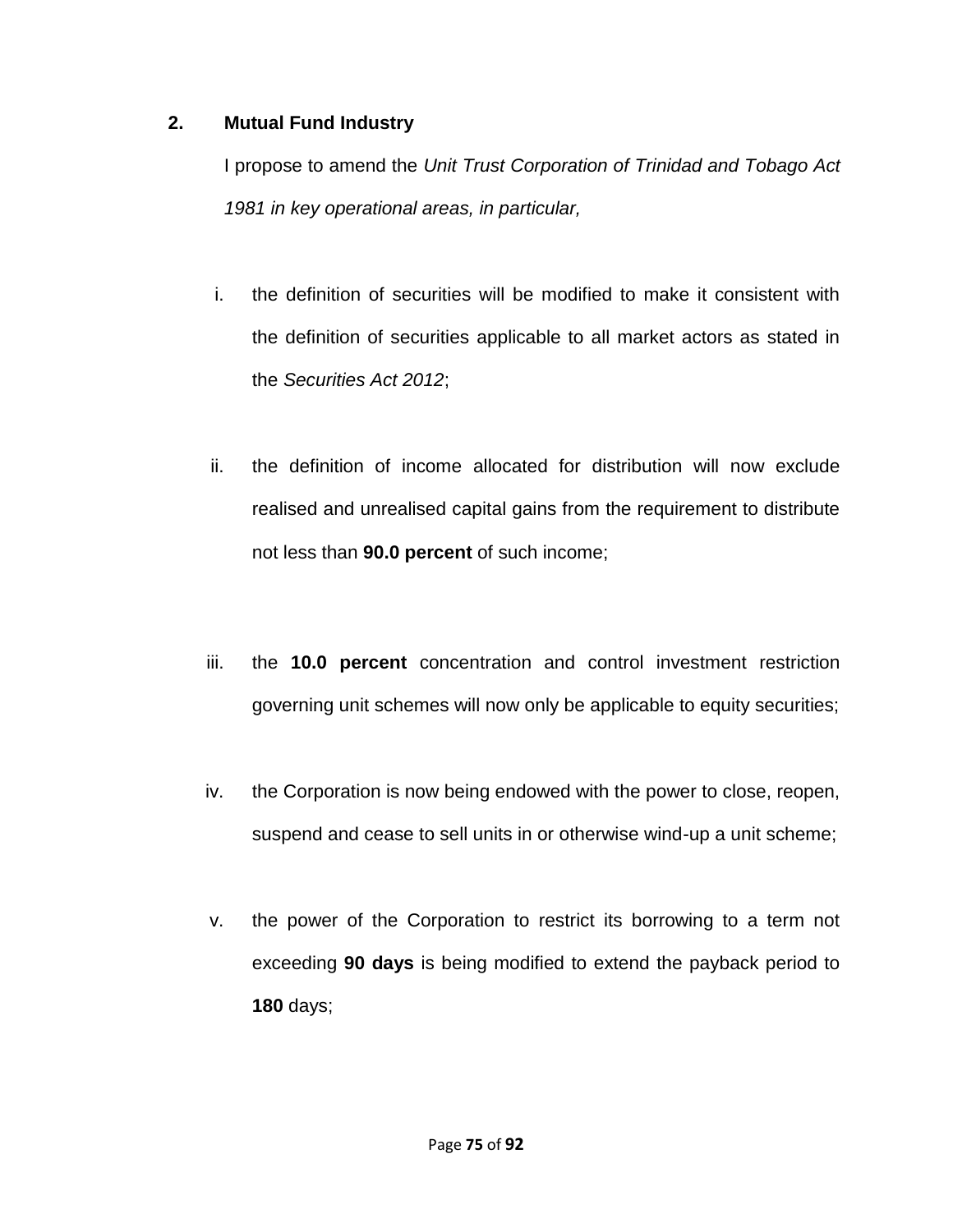- vi. the sharing of information with local and international regulatory authorities in accordance with any written law will now be clarified and authorized; and
- vii. the removal of upper limits on unit prices other than the First Unit Scheme that is the TT Dollar Growth and Income Fund will allow the Corporation to issue additional or new schemes at such prices and with such limits on minimum and maximum subscriptions as the Corporation might deem appropriate for market conditions.

## **3. Heritage and Stabilisation Fund**

I propose to amend the Trinidad and Tobago Heritage and Stabilisation Fund Act 2007 Chapter 70:09 to provide for:

- i. creation of a legal entity by including a provision to establish the Heritage and Stabilisation Fund as a Body Corporate;
- ii. legal protection of the Heritage and Stabilization Fund Board members by the inclusion of a provision to allow for the indemnity of the Board of Governors of the Heritage and Stabilization Fund;
- iii. increase in the floor of the Fund from **US\$1.0 billion in 2010** to **US\$4.0 billion** which increases the amount below which withdrawals cannot be made;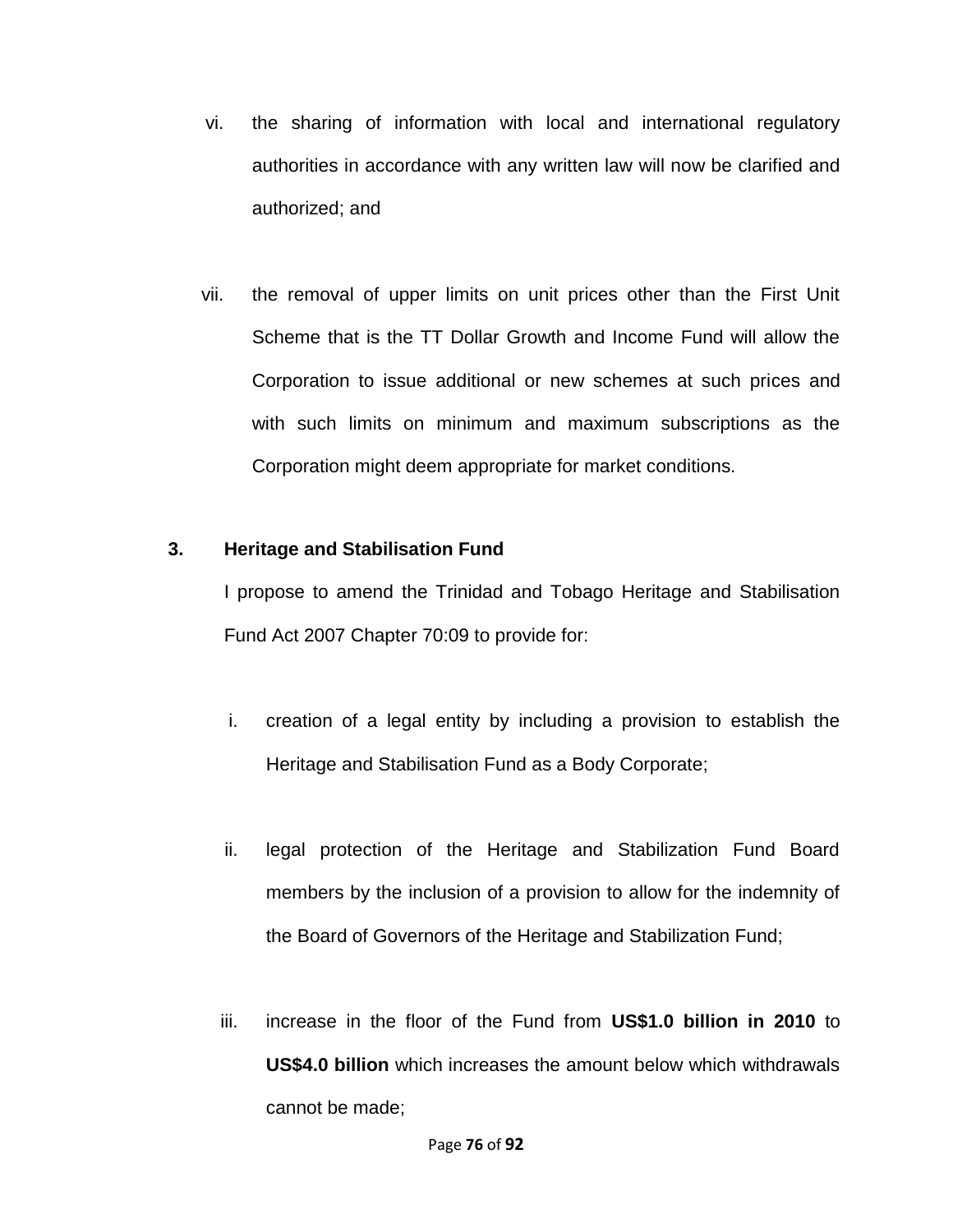- iv. amendments to **Sections 13** and **14** to make explicit that the assessments of projected versus actual revenues for each quarter are to be computed on a year-to-date aggregate basis; and
- v. extension of the timeframe for meeting withdrawal requests from **48**  hours to **72** hours.

## **4. Tax Administration**

I propose to offer an amnesty for tax penalties and interest for late filing of returns and late payment of income, corporation and Value-Added Taxes, business levy and environmental levy. The amnesty will apply to returns, penalties and interest on outstanding tax liabilities for years of income up to **2013**.

Accordingly, all individuals and corporations who have outstanding tax returns or outstanding tax liabilities and associated interest charges will have these interest and penalties waived if they comply by **March 31 2015**. This measure will require amendments to the Income Tax Act, the Corporation Tax Act and the Value Added Tax Act. This measure takes place with immediate effect and will expire on **March 31 2015**.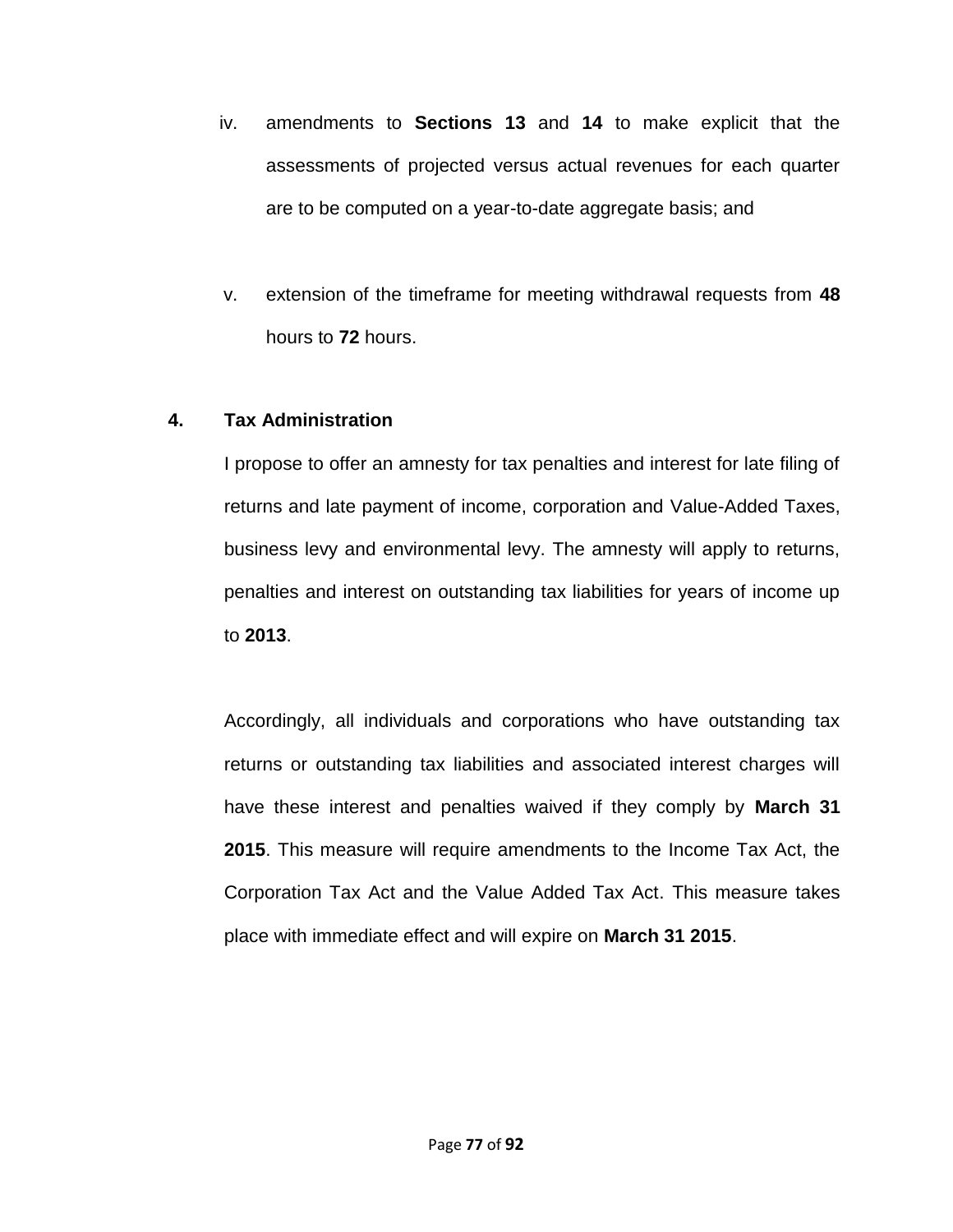I also propose to waive all penalties outstanding or chargeable on the filing by corporations of documents with the Registrar of Companies. The proposed waiver will be applicable until **March 31 2015.**

## 5. **Capital Market: Tax-deductible Bonds**

I propose to introduce a savings bond which will allow small investors and pensioners to purchase bonds in much smaller denominations, including **\$1,000** per bond. Purchases of bonds from the Government will be tax deductible up to \$**5,000** per annum for a period of **5** years.

## **6. Social Safety Net**

I propose to expand the social safety net by modifying a number of benefits effective **October 1 2014**:

- i. the disability grant will be increased by **\$300** per month. The new grant of **\$1,800** per month will cost an additional **\$86.8 million** and will impact **24,100** differently-abled individuals. In 2010, the disability grant was \$1,300;
- ii. the public assistance grant will be increased by **\$300** across all bands. The additional expenditure will be **\$89.3 million** and will impact **24,797** citizens. The represents an average of 20.0 percent increase across all bands since 2010;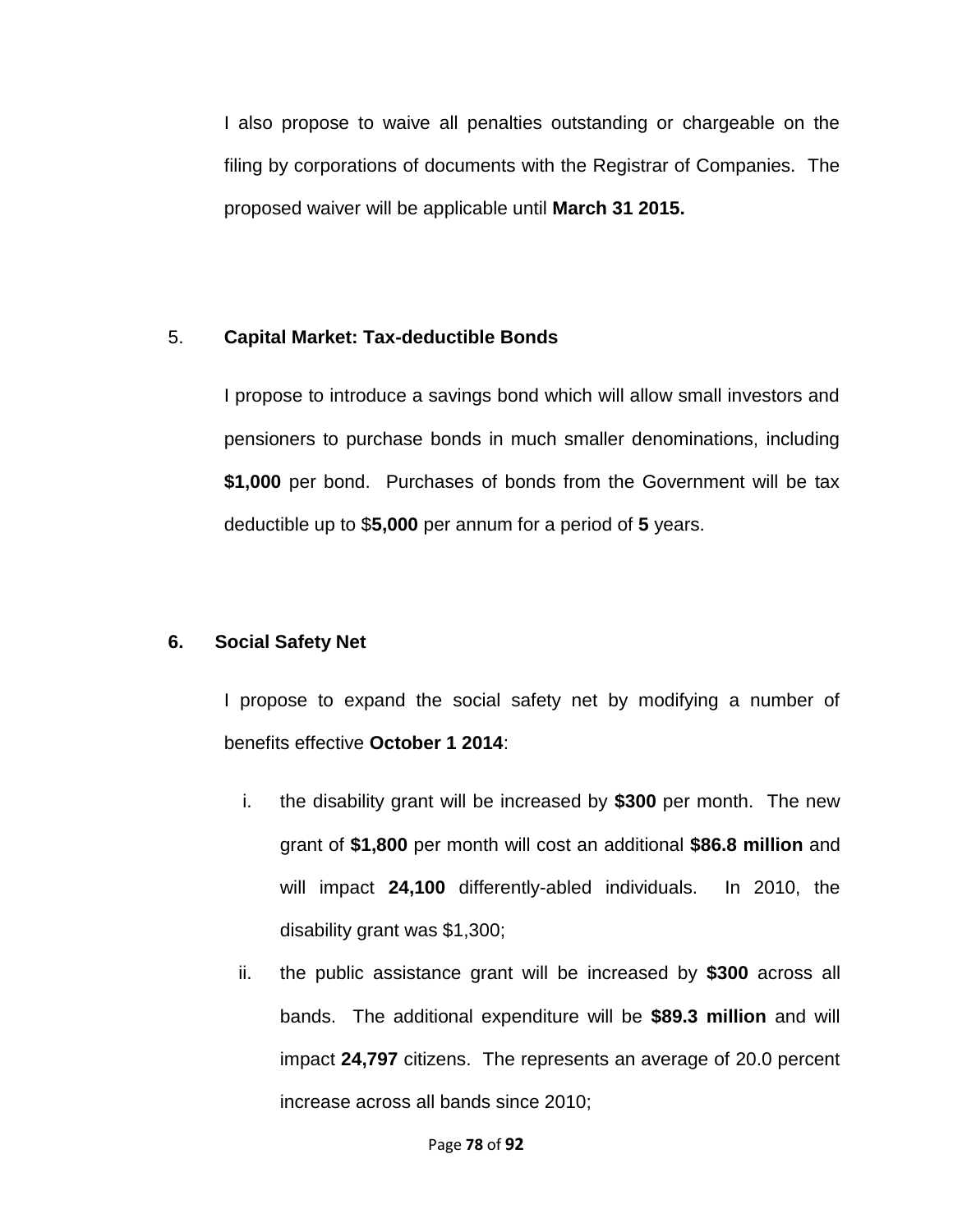- iii. the personal allowances for individuals aged **60** and over will be increased from **\$60,000** to **\$72,000** for the calculation of individual taxes; at a **cost of \$53.3 million** this measure will take effect from **January 1 2015**;
- iv. the Servol Adolescent Programme and the Parent Outreach Programme will have their allocations increased by **12.0 percent;**  and
- v. a new programme will provide financial assistance in an amount of **\$500** per month for **1 year** only for any child born to under privileged parents during the course of the next fiscal year.

#### 7. **Families of deceased Security Personnel**

I propose to introduce a new Fund from which could be drawn the sum of **\$1.0 million** which will be placed in the estate of a member of the State protective services killed in the line of duty.

#### **8. Fair-Share Programme**

Effective **October 1 2014**, I propose to increase the procurement value under the Fair-Share Programme from **\$1.0 million** to **\$1.5 million,** to further boost the small business sector.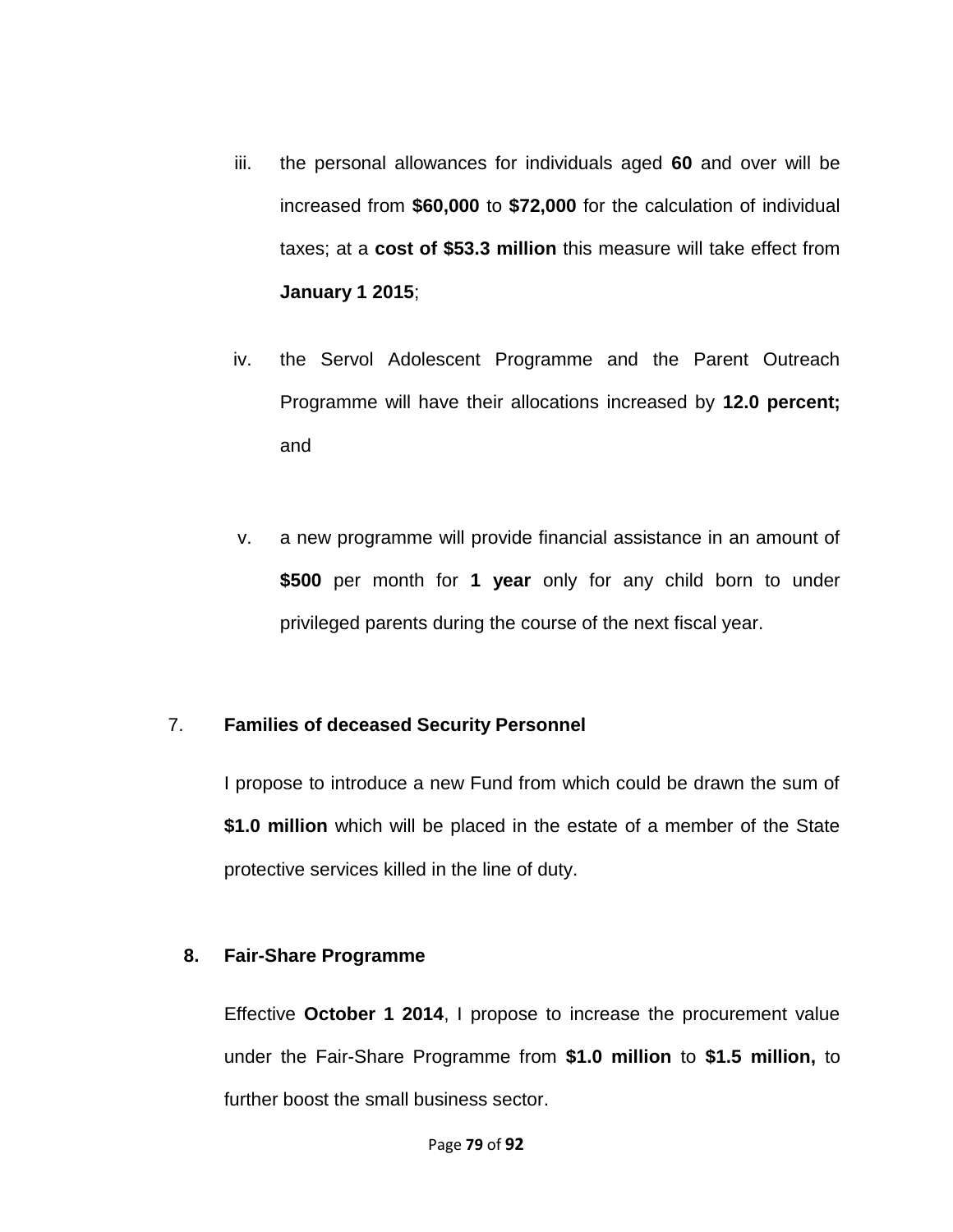#### **9. Pensions**

I propose to continue the process of facilitating the ease of living for our senior citizens. With effect from **October 1 2014**:

#### **Senior Citizens**

i. the senior citizens pension will be increased by **\$500** per month to \$3,500 per month and will cost an additional **\$200.0 million** and impact 84,720 senior citizens; the senior citizens pension will now be adjusted with the receipt of other pensions with a cap of **\$4,500**. In 2010, the senior citizens pension was \$1,950;

## **Public Officers**

ii. the monthly pension for retired public officers will be increased by **\$500** per month with a minimum of **\$3,500** per month at an additional cost of **\$240.0 million** and will impact **35,000** retirees. In 2010, the minimum pension for retired public officers was \$1,950;

## **Self-Employed**

I propose to bring the self-employed into the national insurance system with an amendment to the National Insurance Act. This proposal will be effective **January 1 2015** and will impact initially **11,300** self-employed.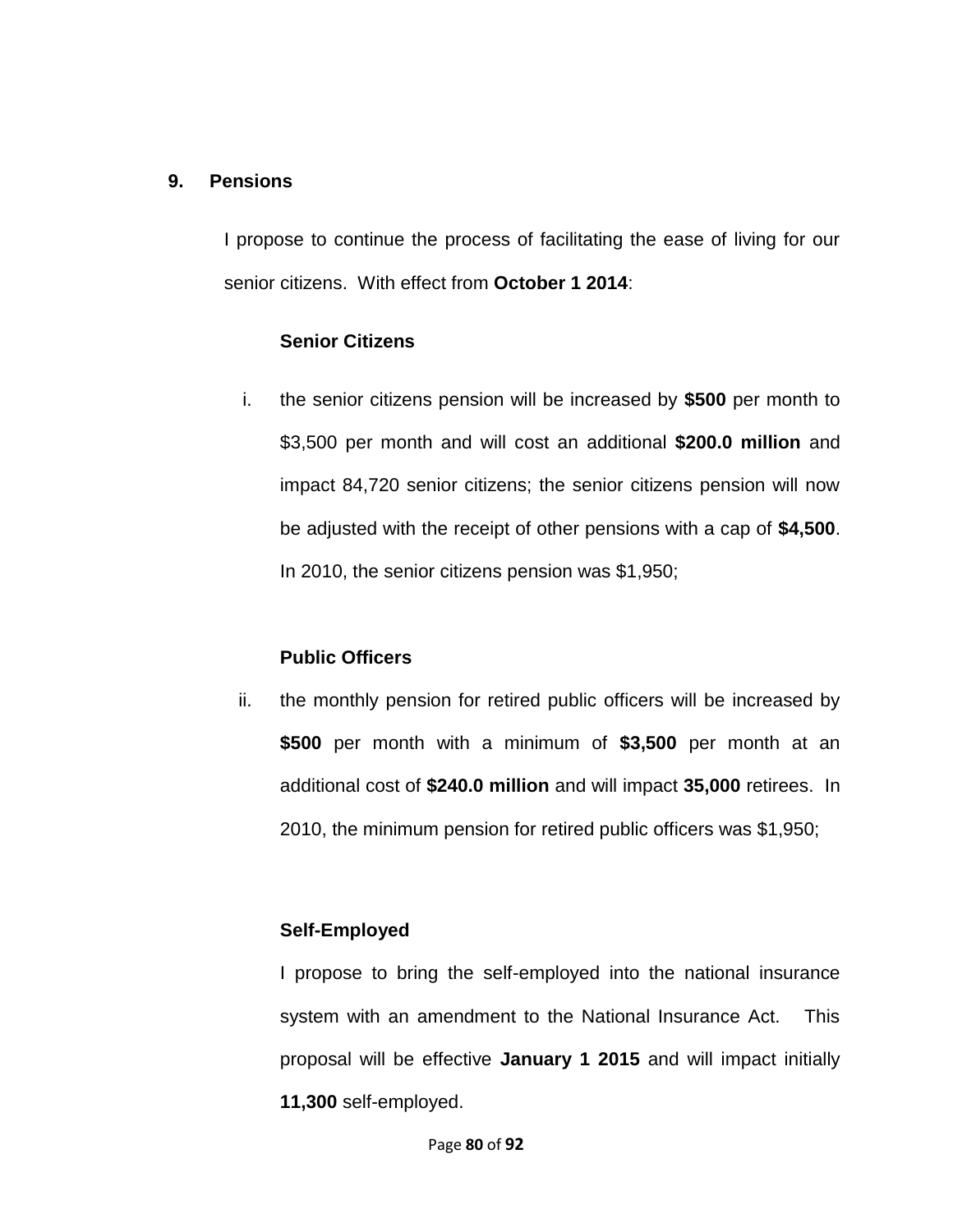To that end:

 any self-employed person in the age group **57** and over at the commencement of coverage in the year **2015** will receive a one-off payment equivalent to three times their contribution.

Anyone in the age group **50-56** at the commencement of this coverage who contributed fully in each year prior to retirement will be credited with additional contributions to allow them to receive the minimum monthly pension payments.

The Government will inject **\$12.9** million into the national insurance system to cover the cost of the additional contributions for those self-employed individuals; and

• the subsidization for the payment of contributions by low-income self-employed persons, defined as persons who earn less than **\$3,000** per month by the National Insurance Board of Trinidad and Tobago, in an amount equivalent to two-thirds of the contributions due from eligible low-income self-employed persons.

The Government will inject a further **\$41.0 million** into the national insurance system to meet this liability over the next **5** years but with an injection of **\$4.0 million** for fiscal **2015**.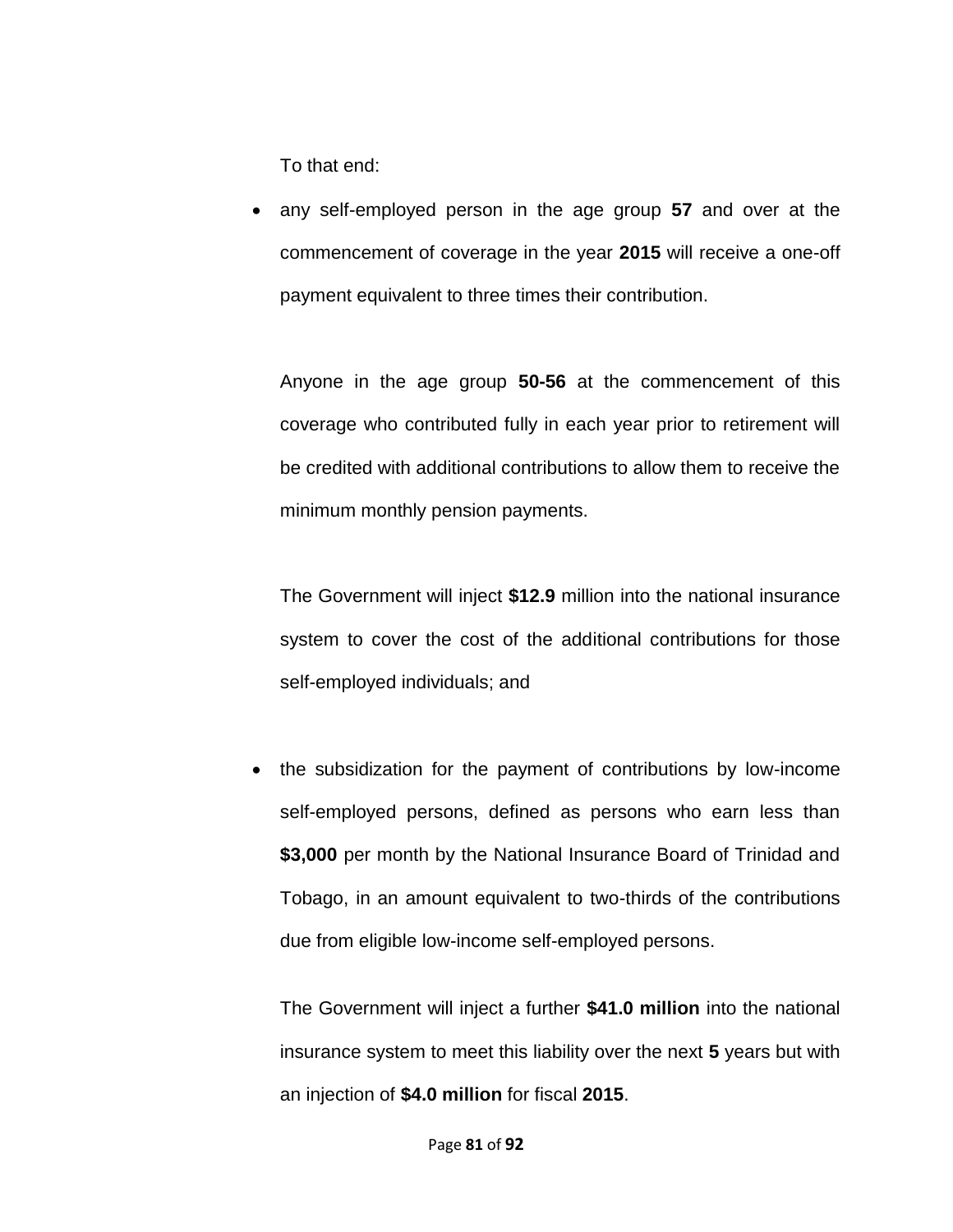• the transition for the self-employed into the National Insurance system will be fully-funded for the first year only at an additional cost of **\$2.0 million**.

#### **Registered Annuities**

I propose effective **January 1 2015**, to increase from **\$30,000** to **\$50,000** the limit for contributions to registered annuities. This will impact **15,000** citizens at a cost of **\$75.0 million**.

#### **Caroni**

I propose to that the balance remaining upon the termination of the Reserve Fund in May 2016 be distributed on a pro rata basis to all pensioners and deferred pensioners of Caroni (1975) Limited.

I am also putting in place a mechanism through which those beneficiaries who had not yet paid for their residential service lots could now do so through a commitment to Caroni of their portion of the residual balance.

#### **10. Agriculture**

I propose to continue our focus on achieving food security and to that end and effective **January 1 2015**: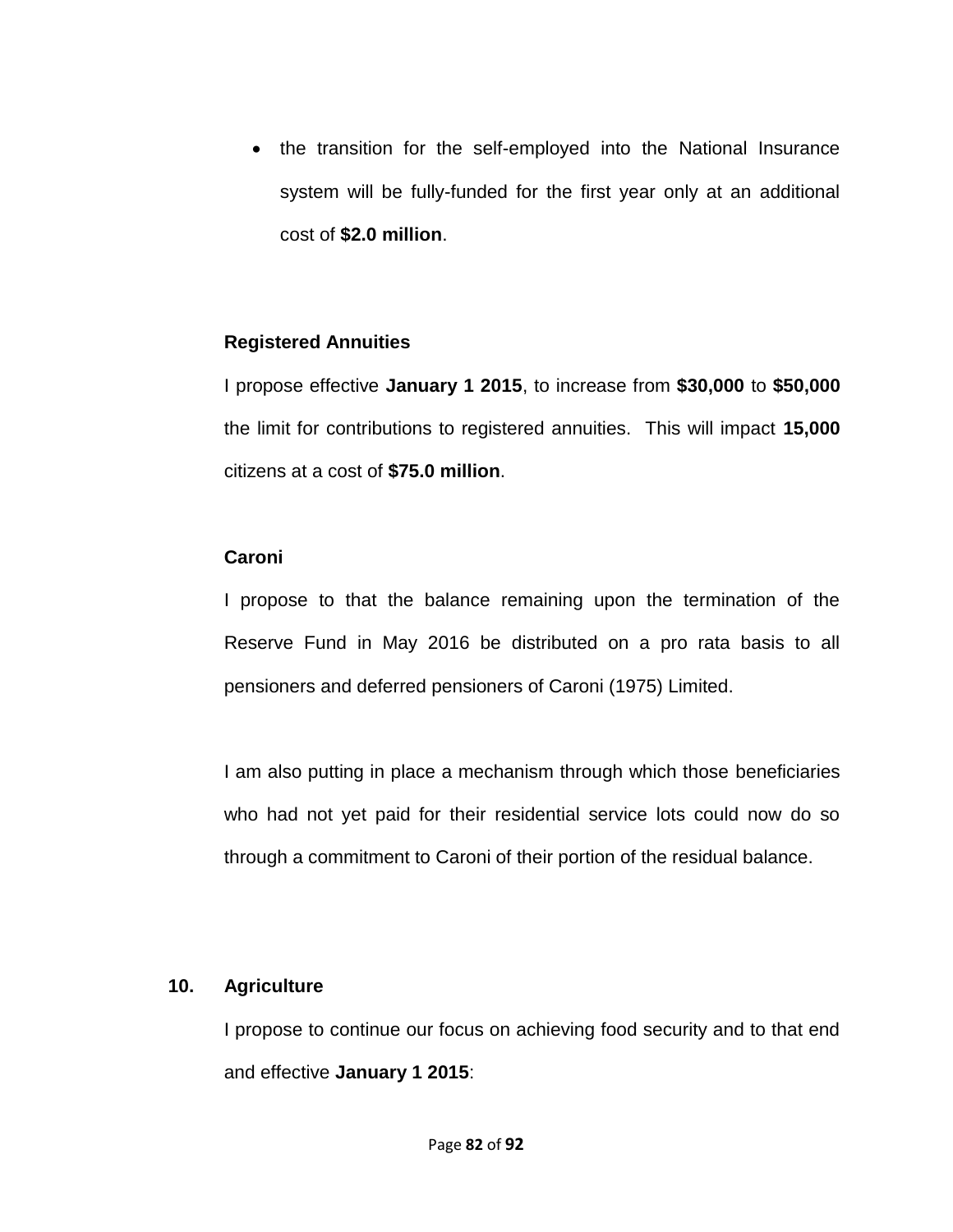- i. all fines related to praedial larceny will be increased by **50.0 percent**;
- ii. the cost of establishing approved facilities for agro-processing of approved commodities will be subject to a rebate of **50.0 percent** up to a maximum of **\$100,000**;
- iii. the cost of refurbishing approved facilities for agro-processing of approved commodities will be subject to a rebate of **50.0 percent** up to a maximum of **\$50,000**;
- iv. **40.0 percent** of the cost of Hazard Analysis and Critical Control Points for agro-processors will be refunded up to a maximum of **\$150,000;** and

I also propose to provide the Agricultural Development Bank with an allocation of **\$75.0 million.**

## **11. Road usage:**

I propose to increase fines by **50.0 percent:** for speeding, driving under the influence, driving without insurance, possessing fraudulent motor vehicle certificates, driving with expired driving license; and for individuals producing or selling fraudulent insurance certificates.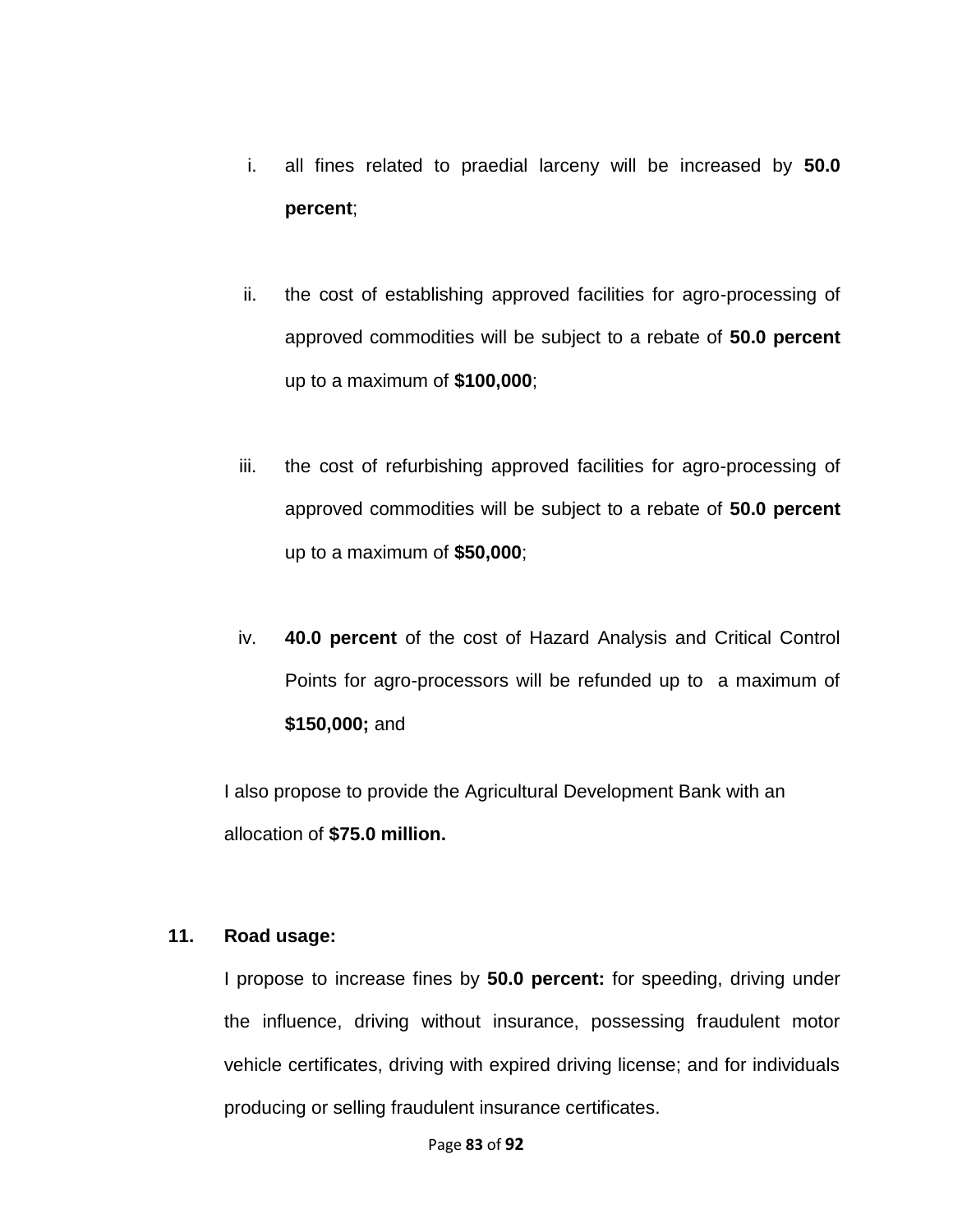I propose to finally meet the outstanding reimbursements owed since 2005 to registered maxi-taxi owners for their payments of Motor Vehicle taxes and Value Added Tax.

# **12. Hybrid and Electric-powered Vehicles:**

I propose with effect from January 1 2015 to exempt motor vehicle tax and VAT on new or used hybrid and electric-powered vehicles not older than 2 years for a period of 5 years for private or commercial use.

# **13. Housing:**

 I propose to expand the existing **2.0 percent** mortgage programme by increasing qualifying property values from **\$625,000** to **\$850,000** and by increasing the combined monthly income of households from **\$8,000** to **\$10,000** and to supplement that programme by introducing a new **5.0 percent** mortgage programme for households with a combined monthly income of greater than **\$10,000** and less than **\$30,000,** towards accessing a mortgage greater than \$**850,000** but not exceeding **\$1.2 million**; this measure will benefit **26,100** applicants within the HDC framework and a similar amount in the private sector; and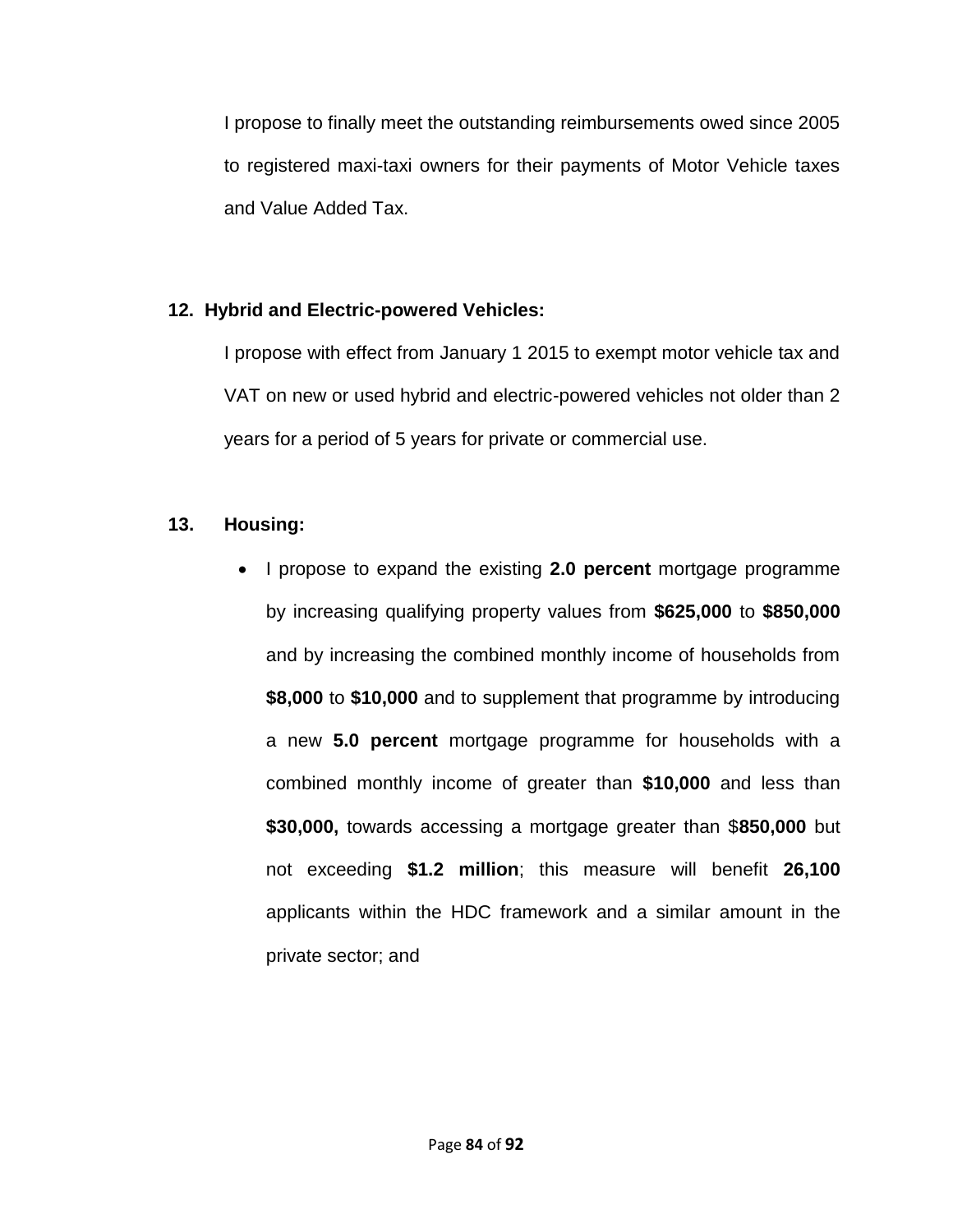• I propose to increase the tax allowance from \$18,000 to \$25,000 per household per annum on mortgage interest paid in the year of income for first time home owners for **5** years, including those years utilized by existing beneficiaries.

# **14. Labour**

Effective **January 1 2015,** I propose to increase the minimum wage from the current **\$12.50 per hour** to **\$15.00 per hour.** In 2010, the minimum wage was **\$9.00 per hour**.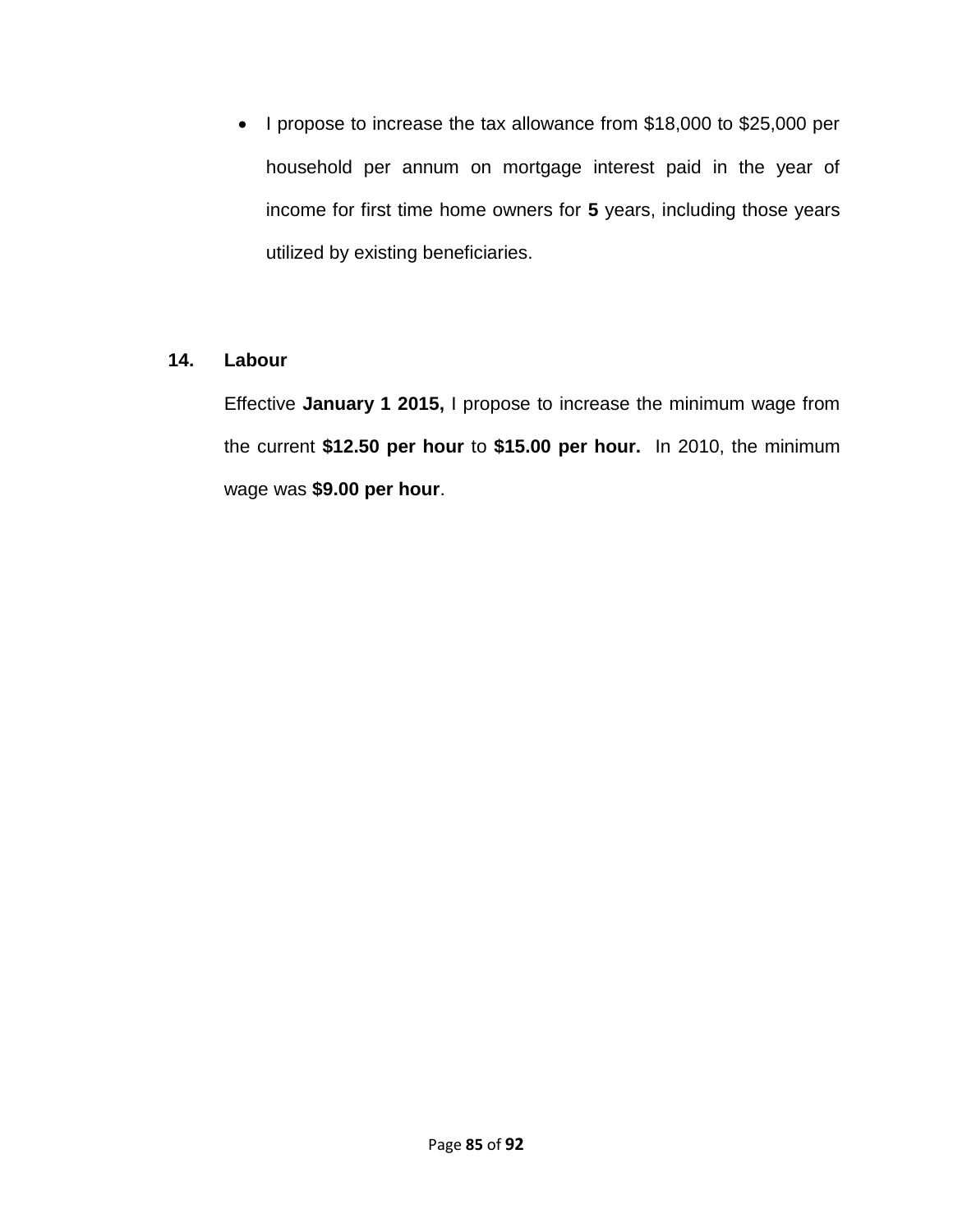## **11. ESTIMATES OF REVENUE AND EXPENDITURE:**

#### **2014-2015**

Mr. Speaker, I wish to direct my attention to our estimates of revenue and expenditure for fiscal **2015**. As is usual practice, we have estimated oil and gas prices on the basis of our interactions with relevant international organizations.

In respect of our revenue assumptions we are utilizing a price of **US\$80.00** per barrel for oil and a gas price of **US\$2.75** per mmBtu. Following these price assumptions we are projecting the following for:

- Total revenue : \$60.351 billion
- Oil revenue : \$21.223 billion
- Non-oil revenue : \$39.128 billion
- **Total expenditure net of capital repayments** and sinking fund contributions : \$64.664 billion

Mr. Speaker, for fiscal **2015**, the Government envisages a fiscal deficit of **2.3 percent** of Gross Domestic Product, down from the **3.6 percent** of Gross Domestic Product in the FY **2014** Budget and in keeping with our commitment to reduce the deficit by one percent per year.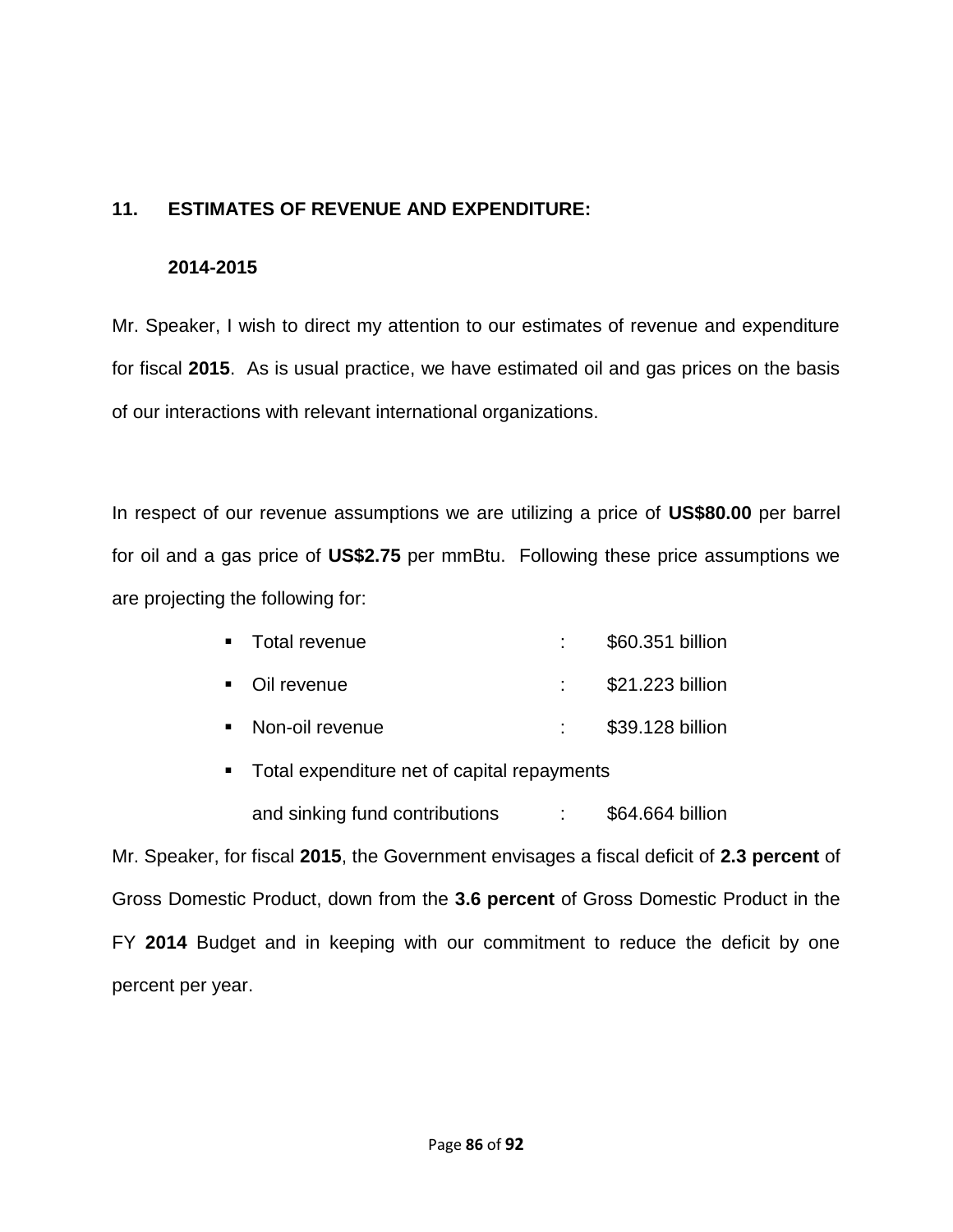We are making the appropriate capital investments to drive modernization but this is being done in the context of the consolidation of our fiscal situation. We are ensuring that the budget deficit does not undermine monetary stability nor crowd-out the private sector.

Mr. Speaker, pursuant to our public policy agenda I have made appropriate allocations to the various Ministries as follows:

| $\blacksquare$ | <b>Education and Training</b> |   | \$10.126 billion |
|----------------|-------------------------------|---|------------------|
| $\blacksquare$ | <b>National Security</b>      |   | \$6.994 billion  |
| $\blacksquare$ | Health                        |   | \$5.545 billion  |
| ٠              | <b>Public Utilities</b>       |   | \$3.932 billion  |
| $\blacksquare$ | Housing                       |   | \$2.877 billion  |
| ٠              | <b>Local Government</b>       |   | \$2.649 billion  |
| $\blacksquare$ | Works and Infrastructure      | ÷ | \$2.542 billion  |
| ٠              | Transport                     |   | \$1.984 billion  |
|                | Agriculture                   |   | \$1.328 billion  |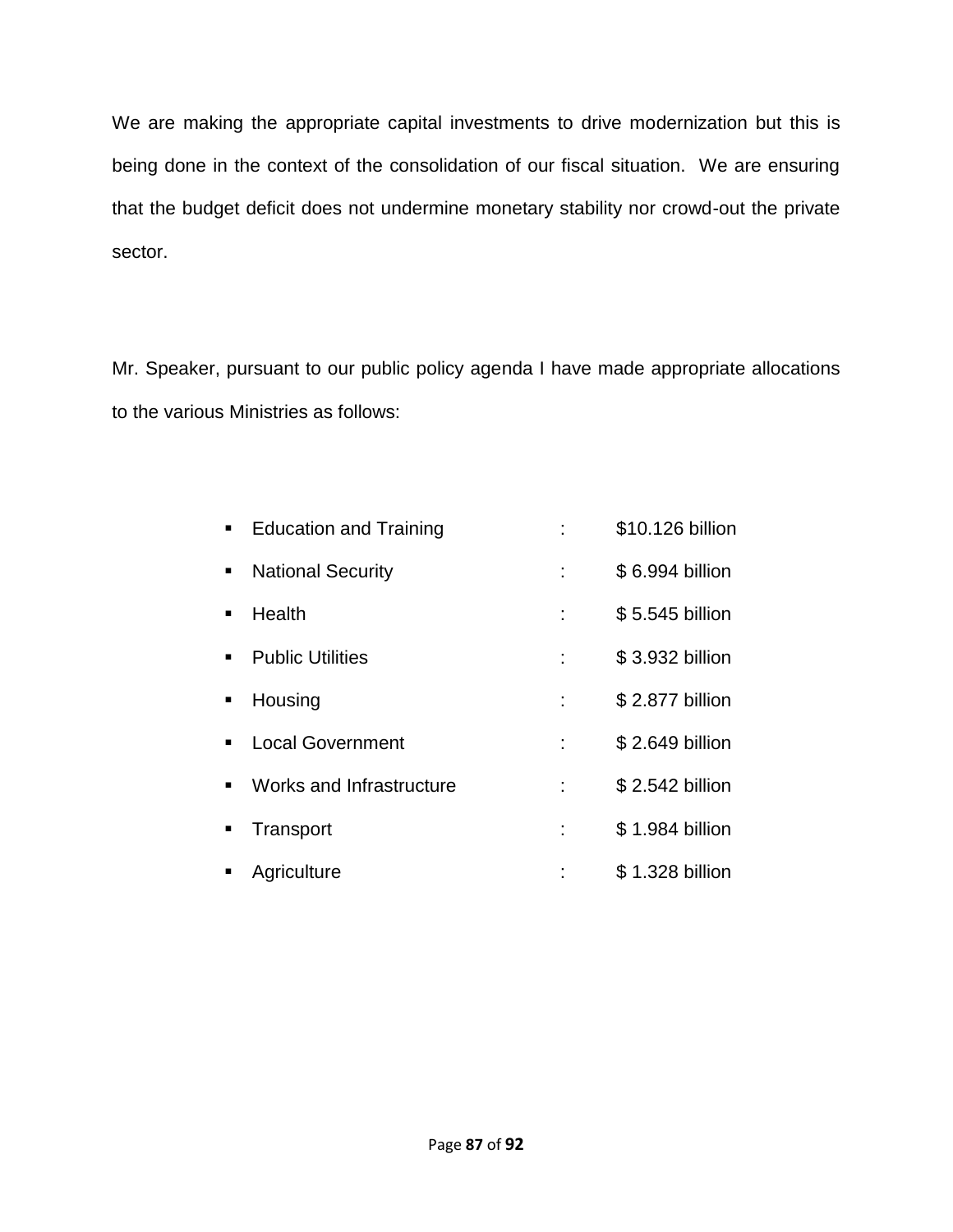#### **12. CONCLUSION**

Mr. Speaker, in **2010**, the people of Trinidad and Tobago elected the People's Partnership under the dynamic leadership of the Honourable Kamla Persad-Bissessar. The people elected us because they wanted a government which had greater conviction in its strategies and programmes for the future of our country. We developed a coherent framework of what we wanted to achieve. Since that time, we have consolidated the economic, social, political and financial stability of our country as reflected in all our macro-economic data.

We created a vibrant economic environment which inspires confidence among domestic and foreign investors. We are now in a recovery phase generating quality jobs. We will continue to sustain that recovery by focusing on long-term fiscal consolidation, debtsustainability and by implementing major infrastructure projects.

The proposed procurement reform legislation represents a key underpinning for establishing transparency and accountability. This framework of action will raise our capacity to progress as a nation and will help in safeguarding our financial and economic stability.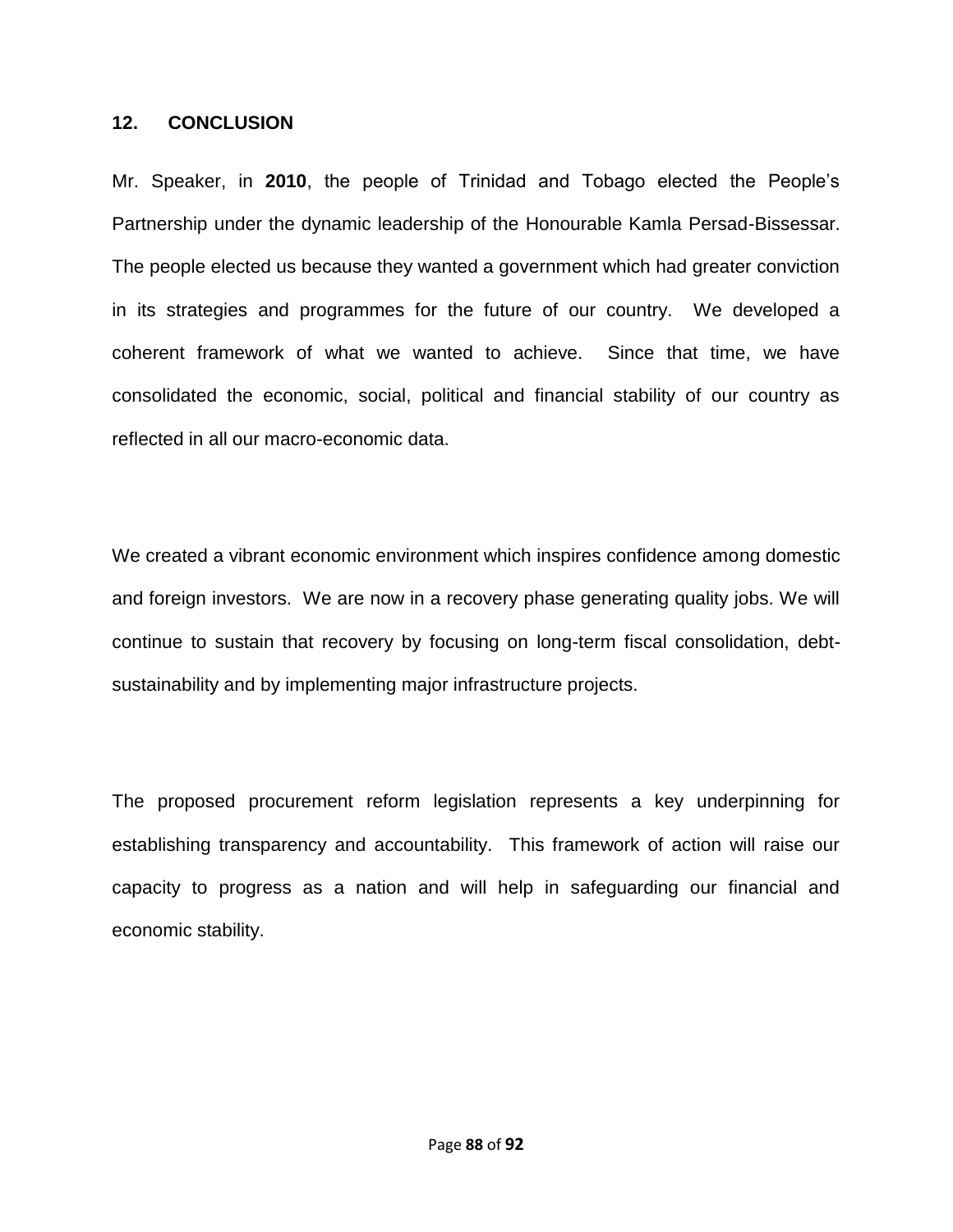Mr. Speaker, the Republic of Trinidad and Tobago is a mature democracy. We are strengthening this democracy as we put in place a set of constitutional principles relating to the terms of office of Prime Ministers, to the recall of parliamentarians and to run-off elections. We are ensuring that the country's prosperity is equitably distributed among all our citizens. We are also ensuring that our citizens continue to thrive in an environment of safety and security.

As we broaden and deepen our major economic sectors, commercial opportunities are emerging whether they are in downstream oil and gas or in ICT or in financial services. We are assisting our young people to invest in their skills and in their future.

We are assisting our low-and middle-income families to acquire comfortable and affordable housing and we are putting in place mechanisms and facilities to allow our citizenry to access timely quality healthcare and medical services.

Mr. Speaker, while the restoration of financial and economic stability was high on our agenda, we did not refrain from making substantive efforts to modernize our country and to create an inclusive society. We have delivered the commitments made in **May 2010** and we have done so within a coherent and consistent framework and in the context of fiscal prudence. Let me cite some of those achievements: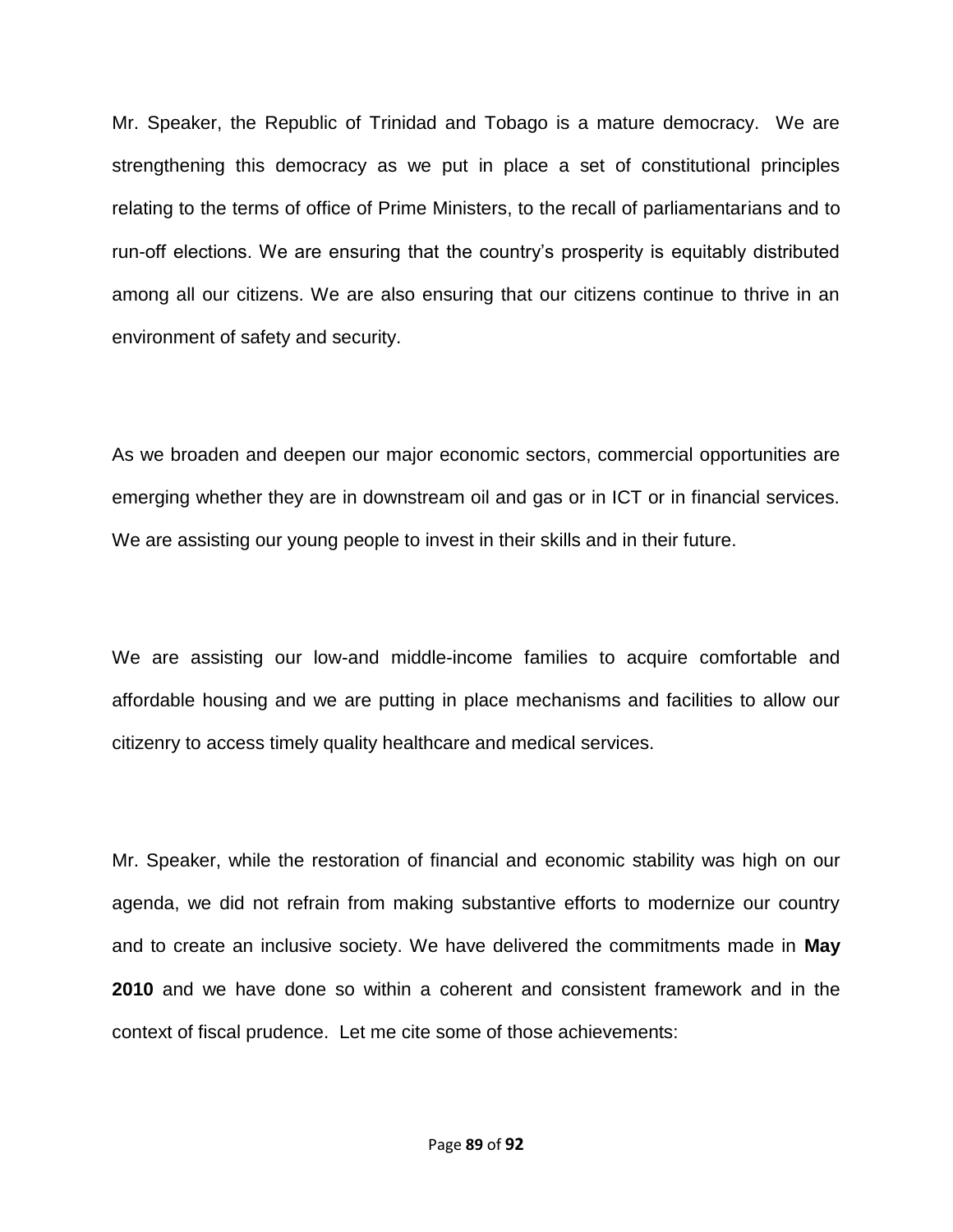- the San Fernando Point Fortin highway is being phased in; the Golconda-Debe segment is already in use and the Mosquito Creek-Penal segment will be available in **2015;**
- **new and modern hospitals are now under construction;**
- Since 2010, 83 new schools have been built;
- Since 2010, 4,500 repair and maintenance projects have been undertaken on our nation's schools;
- At present, 67 schools are under construction;
- the Fair-Share programme has been increased by 50.0 percent since 2010;
- the soon-to-be commissioned National Aquatic Centre, the National Cycle track and the National Tennis complex will catalyse competitive sporting teams and sport tourism;
- the airlift to Trinidad and Tobago is being expanded, building on the services now being provided by Condor Airlines and Apollo Airlines to Tobago and Jet Blue to Port of Spain;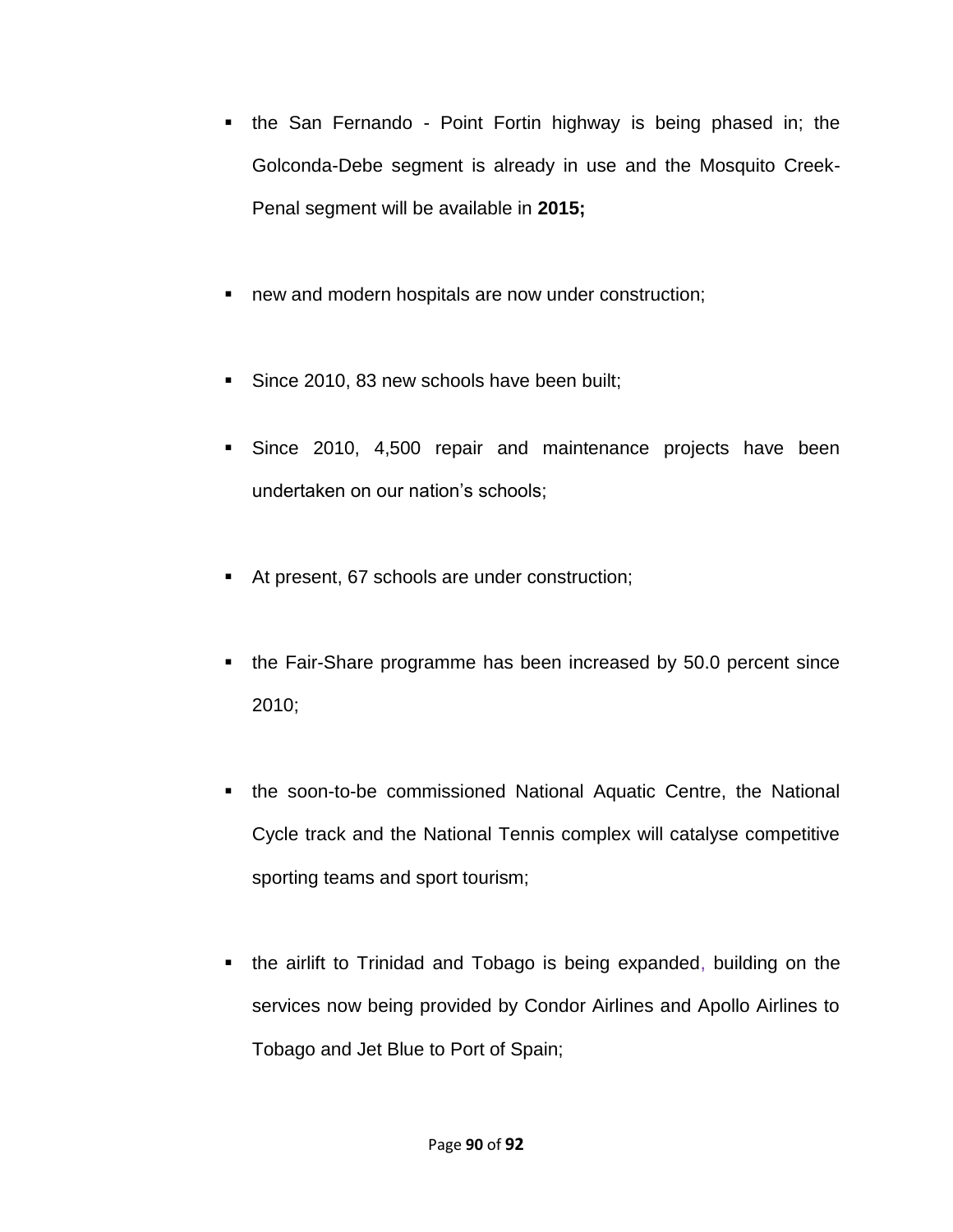- domestic food inflation is now running at a rate of **3.5 percent** in the first **6** months of **2014**, the lowest in **21** years;
- new Procurement legislation will bring to public sector contracts confidence-inducing fair, efficient and transparent procedures;
- the number of serious crimes has been significantly reduced;
- the *Childrens' Life Fund* is fully operational and is providing timely and needy assistance to all applicants;
- *75,000 laptops* have been provided and laptops will continue to be provided to all incoming students to secondary schools;
- *emergency relief assistance* has been provided to **750** households affected by severe weather conditions, including flooding;
- dialysis treatment is now virtually free to the public through the public and private health-care institutions;
- cardiac services, including open-heart surgeries have been delivered to **114** patients in the first **9** months of fiscal **2014;**